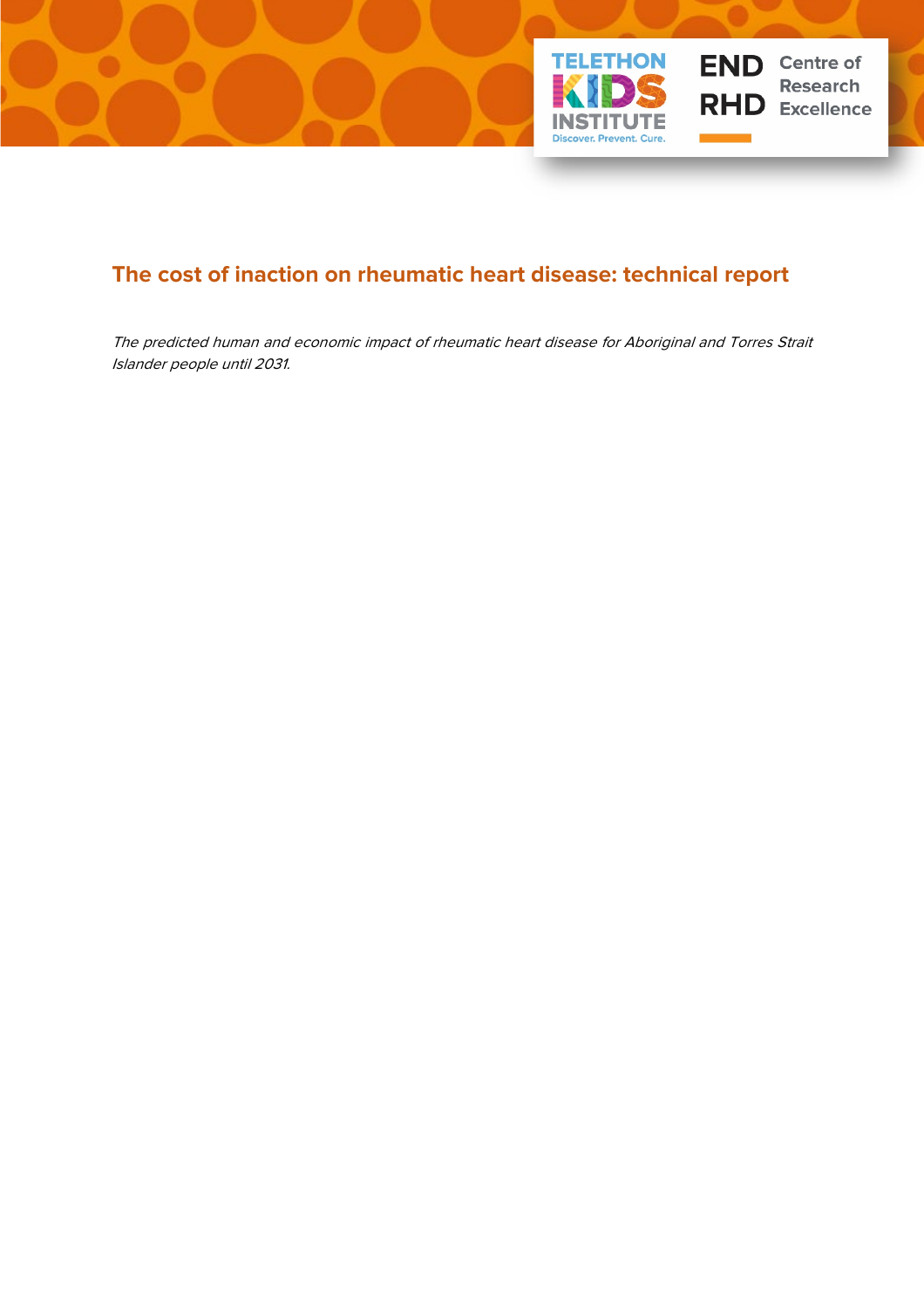

**END** Centre of **Research Excellence** 

#### **Analysis team**

Jeffrey Cannon (health economist) Judith Katzenellenbogen (epidemiologist) Melanie Greenland (biostatistician) Rebecca Cunneen (biostatistician) Daniela Bond-Smith (biostatistician)



#### **Expert advisers**

Jonathan Carapetis Lee Nedkoff Nick de Klerk Frank Sanfilippo Rosemary Wyber

#### **Design and supprot**

Caroline Wise Kate Harford

© 2018 Telethon Kids Institute. This work is protected by copyright. You may download, display, print, reproduce, and communicate this material in an unaltered form (retaining this notice) for your personal, noncommercial use or non-commercial use within your organisation. The authors reserve all other rights in this work, including all rights arising under the Copyright Act 1968 (Cth).

Suggested citation: Cannon J, Katzenellenbogen JM, Wyber R, Nedkoff L, Greenland M, Cunneen R, Bond-Smith D, de Klerk N, Sanfiliippo FM, Carapetis JR. The cost of inaction on rheumatic heart disease: Technical report of the predicted human and economic toll of rheumatic heart disease for Aboriginal and Torres Strait Islander people by 2031. The END RHD CRE, Telethon Kids Institute. Perth. 2018.

#### [end.rhd.cre@telethonkids.org.au](mailto:end.rhd.cre@telethonkids.org.au)

Telethon Kids Institute acknowledges Aboriginal and Torres Strait Islander people as the Traditional Custodians of the land and waters of Australia, and the lands on which this report was produced. We also acknowledge the Nyoongar Wadjuk, Yawuru, Kariyarra and Kaurna Elders, their people and their land upon which the Institute is located and seek their wisdom in our work to improve the health and development of all children.

We acknowledge that the figures outlined in this discussion paper represents the loss of human life with profound impact and sadness for people, families, community and culture. We thank the Aboriginal and Torres Strait Islander people who have shared their stories in this publication.

This report was conducted with the support of the END RHD Centre of Research Excellence (END RHD CRE CRE), which is funded by a Grant from the NHMRC (National Health and Medical Research Council). Grant Identification Number for the Research Activity: 1080401. Data was collated and analysed through an NHMRC Project Grant, Burden of rheumatic heart disease (RHD) and impact of prevention strategies: comprehensive evidence to drive the RHD Endgame (Grant number 1146525).

The contents of the published material are solely the responsibility of the individual authors and do not reflect the views of the NHMRC or other funding agencies.

We thank the data custodians of the in-patient hospital collections and Death Registries from Western Australia, South Australia, Northern Territory and Queensland for provision of data. We also acknowledge staff from the following data linkage units within jurisdictional health department for facilitating and undertaking the data linkage: WA Data Linkage Branch, Queensland Statistical Analysis and Linkage Unit and SA-NT DataLink.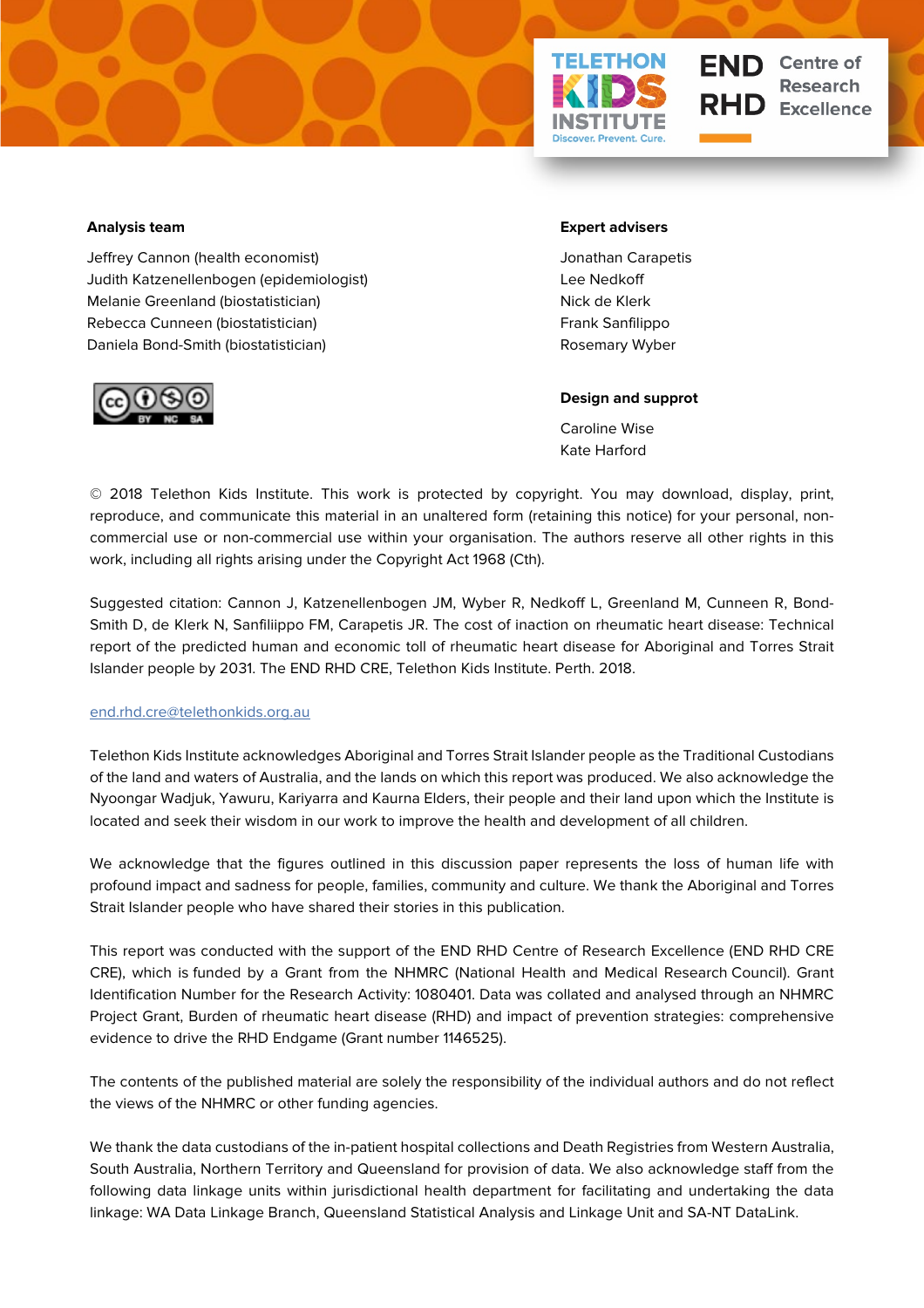



Ц.

٦

## **Table of Contents**

| 1.                                                                                               |  |
|--------------------------------------------------------------------------------------------------|--|
| 1.1.                                                                                             |  |
| 1.2.                                                                                             |  |
|                                                                                                  |  |
| 1.2.2.                                                                                           |  |
| 1.3.                                                                                             |  |
| 1.3.1.                                                                                           |  |
| 1.3.2.                                                                                           |  |
| 1.3.3.                                                                                           |  |
| 2.                                                                                               |  |
| 2.1.                                                                                             |  |
| $2.1.1$ .                                                                                        |  |
| 2.1.2.                                                                                           |  |
| 2.2.                                                                                             |  |
| 2.2.1                                                                                            |  |
| 2.2.2.                                                                                           |  |
| 3.                                                                                               |  |
| 3.1.                                                                                             |  |
| (A) The modelled disease trajectory for people with a recent history of ARF and RHD 20<br>3.2.   |  |
| (B) The modelled disease trajectory for people projected to develop ARF or RHD with no<br>3.3.   |  |
|                                                                                                  |  |
| 4.                                                                                               |  |
| 4.1.                                                                                             |  |
| 4.2.                                                                                             |  |
| (A) The estimated future medical cost of ARF and RHD for people with a recent history of<br>4.3. |  |
|                                                                                                  |  |
| (B) The estimated medical costs for people projected to develop ARF or RHD26<br>4.4.             |  |
|                                                                                                  |  |
|                                                                                                  |  |
|                                                                                                  |  |
|                                                                                                  |  |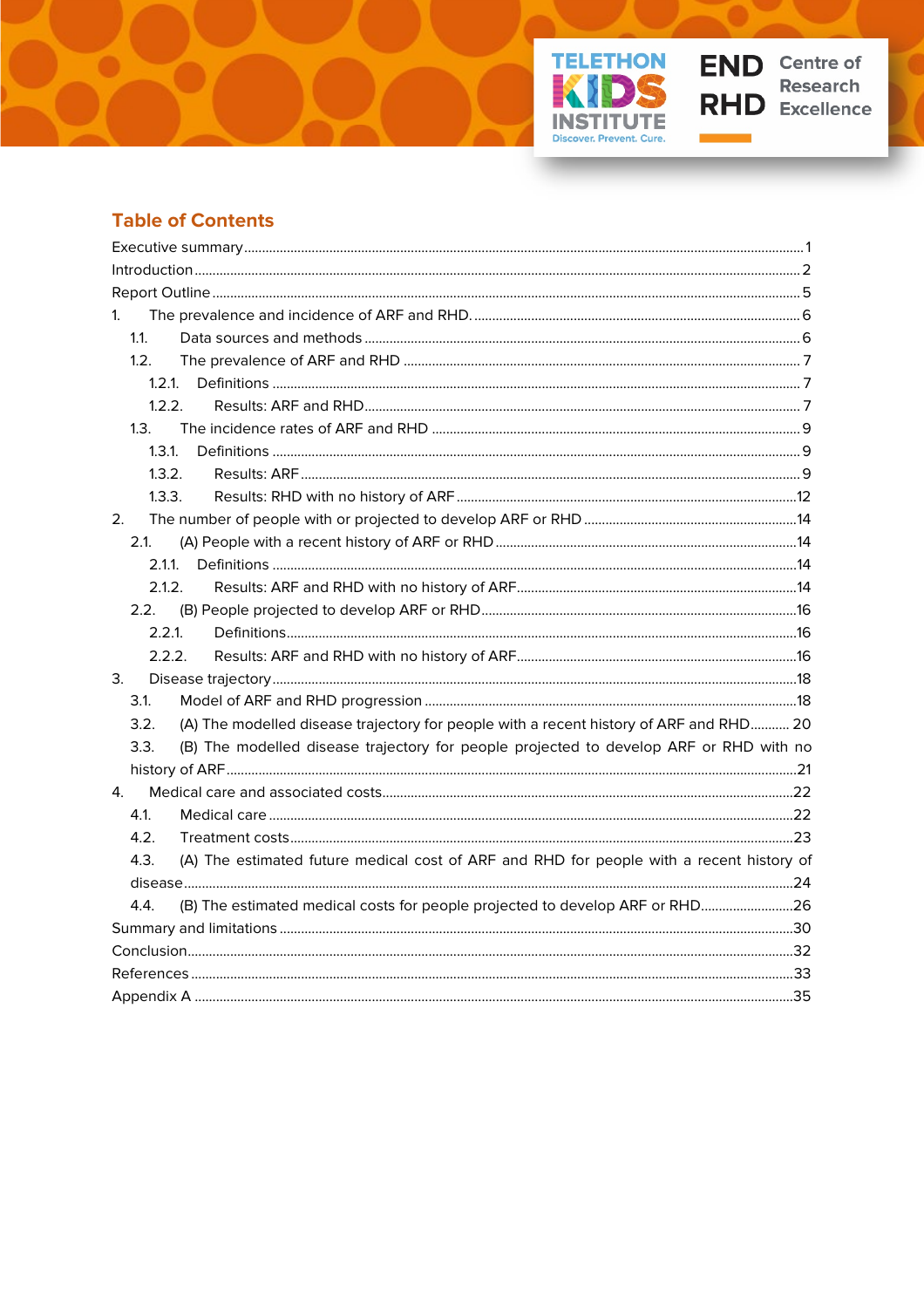

| Figure 2: Incidence of ARF between 2014 and 2016 and prevalence of RHD in mid-2016, the NT, QLD,        |
|---------------------------------------------------------------------------------------------------------|
| Figure 3: Age-specific incidence rates for acute rheumatic fever (ARF), 2011-2016. 11                   |
| Figure 4: Age-specific incidence rates for rheumatic heart disease (RHD) with no history of acute       |
| Figure 5: The cumulative number of first projected hospitalisations for ARF and RHD16                   |
|                                                                                                         |
| Figure 7: Medical care for example trajectories of ARF (yellow), RHD (orange), and Severe RHD requiring |
| Figure 8: The estimated cumulative cost of medical care for cases of ARF or RHD projected to occur      |

**TELETHON** 

STITl **Discover. Prevent. Cure.** 

**JTE** 

**END** Centre of

**RHD** Excellence

Research

[Figure 9: Summary of the estimated costs of acute rheumatic fever and rheumatic heart disease for](#page-34-1)  [Indigenous people in the Northern Territory, South Australia, Queensland, and Western Australia with a](#page-34-1)  [recent history of disease and those projected to develop it between mid-2016 and 2031.](#page-34-1) .......................30

### **Table of Tables**

| Table 1: Overview of prevention and management opportunities for acute rheumatic fever (ARF) and                                                                                                                 |
|------------------------------------------------------------------------------------------------------------------------------------------------------------------------------------------------------------------|
| Table 2: ICD procedure codes used to identify cardiovascular procedures related to RHD7                                                                                                                          |
| Table 3: Prevalence of acute rheumatic fever (ARF) and rheumatic heart disease (RHD) among Aboriginal<br>and Torres Strait Islander people, with percent of the population with disease shown in parenthesis, by |
| Table 4: Number and average annual age-specific incidence rates of people with a first acute rheumatic                                                                                                           |
| Table 5: Number and average annual age-specific incidence rates of people with their first rheumatic                                                                                                             |
| Table 6: Aboriginal and Torres Strait Islander people with a history of acute rheumatic fever (ARF) and/or                                                                                                       |
| Table 7: Projected number of Aboriginal and Torres Strait Islander people who will develop acute<br>rheumatic fever (ARF) and rheumatic heart disease (RHD), with no history of ARF, between 1.07.2016 and       |
| Table 8: Time-dependent transition probabilities used in the state-transition model to estimate ARF and                                                                                                          |
|                                                                                                                                                                                                                  |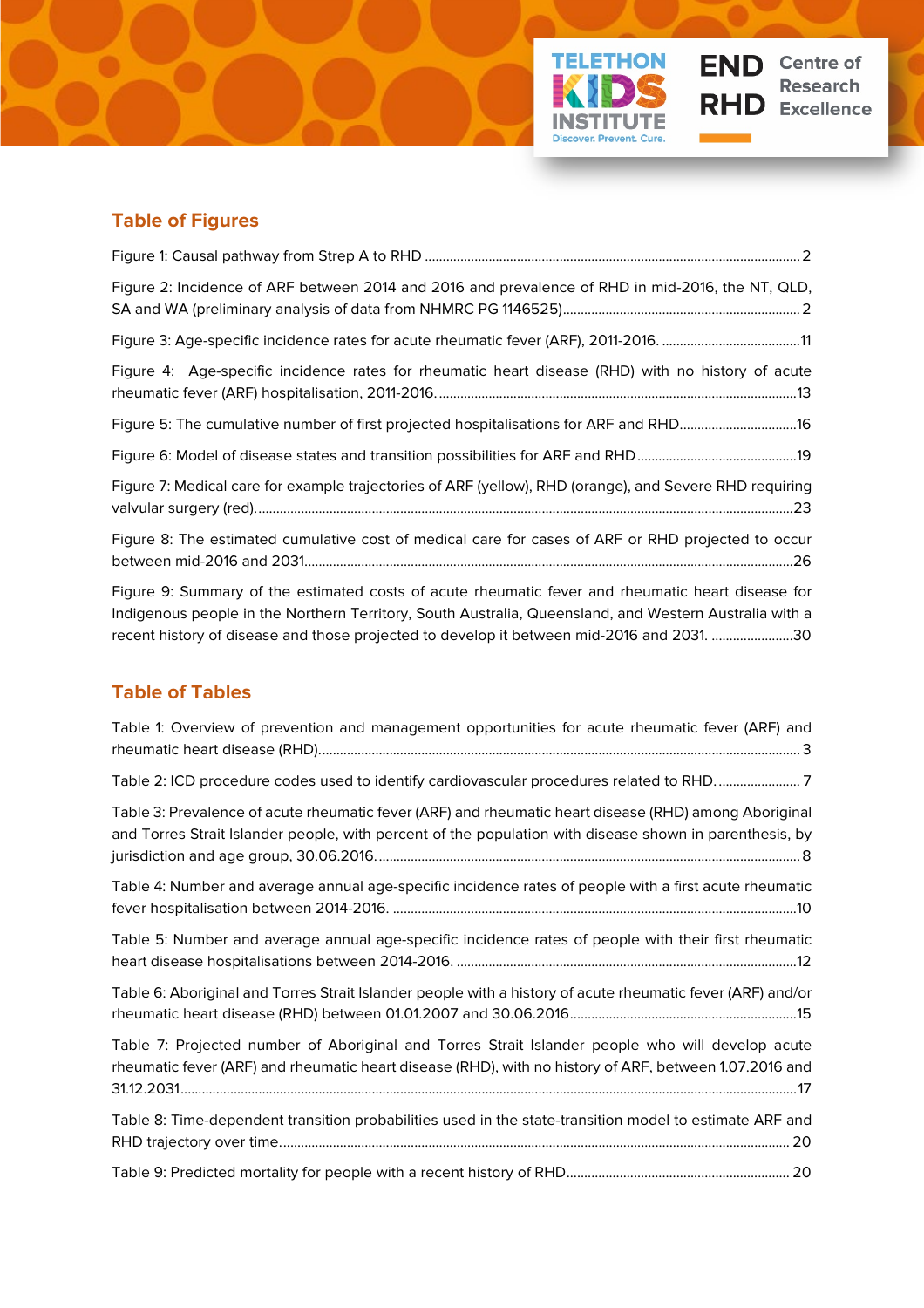

[Table 10: Number of people who are projected to develop ARF by 2031 and who are predicted to](#page-25-1)  [progress to RHD, severe RHD, severe RHD requiring surgery, and/or death..................................................21](#page-25-1) [Table 11: Number of people who are projected to develop RHD \(with no history of ARF hospitalisation\) by](#page-26-2)  [2031 and who are predicted to progress to severe RHD and/or death.](#page-26-2) ...........................................................22 [Table 12: Summary of ARF/RHD costs at 2015 prices, Australia..........................................................................24](#page-28-1) [Table 13: The estimated future cost of medical care from 01.07.2016 for Aboriginal and Torres Strait](#page-29-0)  Islander people with a history of acute rheumatic [fever \(ARF\) and/or rheumatic heart disease \(RHD\)](#page-29-0)  [between 01.01.2007 and 30.06.2016..........................................................................................................................25](#page-29-0) [Table 14: The estimated future cost of medical care from 01.07.2016 for Aboriginal and Torres Strait](#page-31-0) 

[Islander people projected to develop acute rheumatic fever \(ARF\) between 01.07.2016 and 31.12.2031.](#page-31-0) [................................................................................................................................................................................................27](#page-31-0)

[Table 15: The estimated future cost of medical care from 01.07.2016 for Aboriginal and Torres Strait](#page-32-0)  [Islander people projected to develop rheumatic heart disease \(RHD\) between 01.07.2016 and 31.12.2031.](#page-32-0) [................................................................................................................................................................................................28](#page-32-0)

[Table 16: The estimated future cost of medical care from 01.07.2016 for Aboriginal and Torres Strait](#page-33-0)  [Islander people projected to develop acute rheumatic fever \(ARF\) and/or rheumatic heart disease \(RHD\)](#page-33-0)  [between 01.07.2016 and 31.12.2031.............................................................................................................................29](#page-33-0)

[Table 17: Cases notified with ARF and/or RHD by ethnicity, NSW 1 October 2015 -](#page-39-1) 19 September 201835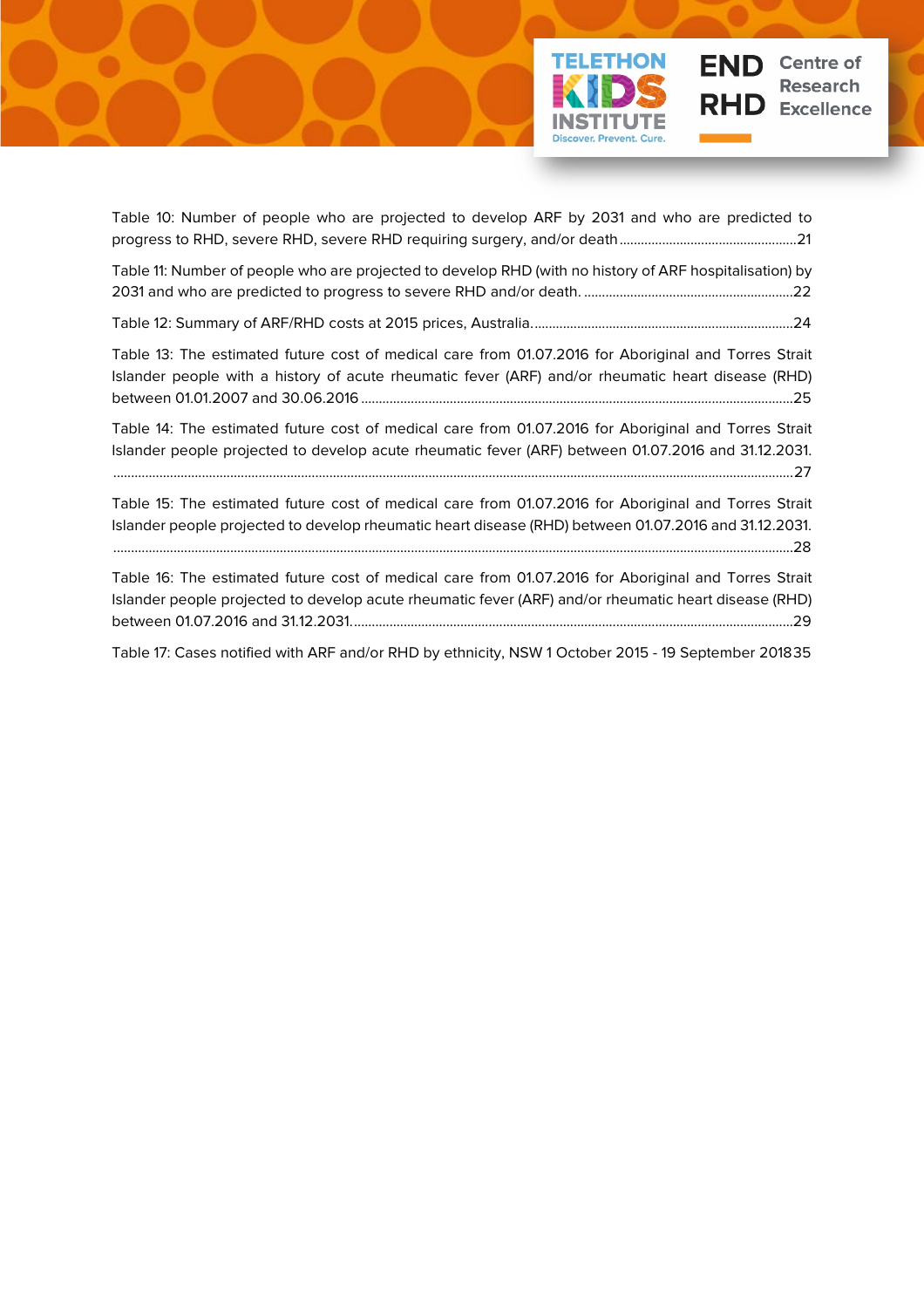

## <span id="page-5-0"></span>**Executive summary**

- Infection with the bacterium group A *Streptococcus* ("Strep A") can cause an abnormal immune reaction called acute rheumatic fever (ARF). A severe episode of ARF or repeated Strep A infections that results in ARF recurrences can lead to damaged heart valves, known as rheumatic heart disease (RHD).
- In Australia, 94% of new ARF cases occur among Aboriginal or Torres Strait Islander people.<sup>1</sup>
- This report uses linked hospital admissions and mortality data for Aboriginal or Torres Strait Islander people over the last two decades to analyse the prevalence and incidence of ARF and RHD in the four Australian jurisdictions with the highest recorded burden of disease: Western Australia, South Australia, Northern Territory and Queensland. These analyses are used to determine the number of active cases at mid-2016 and to project the number of cases to occur between mid-2016 and 2031. Subsequently, modelling was used to estimate disease progression and associated medical care and cost for both the active and projected cases.
- The results indicate that:
	- $\circ$  4,539 Aboriginal and Torres Strait Islander people who were alive at June 30<sup>th</sup>, 2016 had been hospitalised for ARF and/or RHD between 2001 and 2016. Forty percent of those people were under 25 years of age in 2016, and 3,420 people had been hospitalised for the diseases within the last 10 years and are therefore recommended to receive medical care. Of the people who had been hospitalised within the 10 years prior to mid-2016.
	- o 110 people with RHD will die and;
	- o \$27 million will be spent to complete their recommended course of medical care.
- 10,212 Aboriginal and Torres Strait Islander people will develop ARF or RHD between mid-2016 and 2031 if the trend in incidence rates of ARF and RHD observed over the last several years continues. Of these people:
	- o 1,370 people will need heart surgery for RHD,
	- o 518 people with RHD will die, and
	- o \$317 million will be spent on medical care.
- This suffering is preventable; unlike the first half of the  $20<sup>th</sup>$  century, ARF is almost unheard of in non-Indigenous Australian children in the present era. Deaths from RHD can be avoided, financial costs can be reduced, and new cases of disease prevented. This report outlines the trajectory of RHD if Australia maintains only the current levels of funding and attention to ARF and RHD.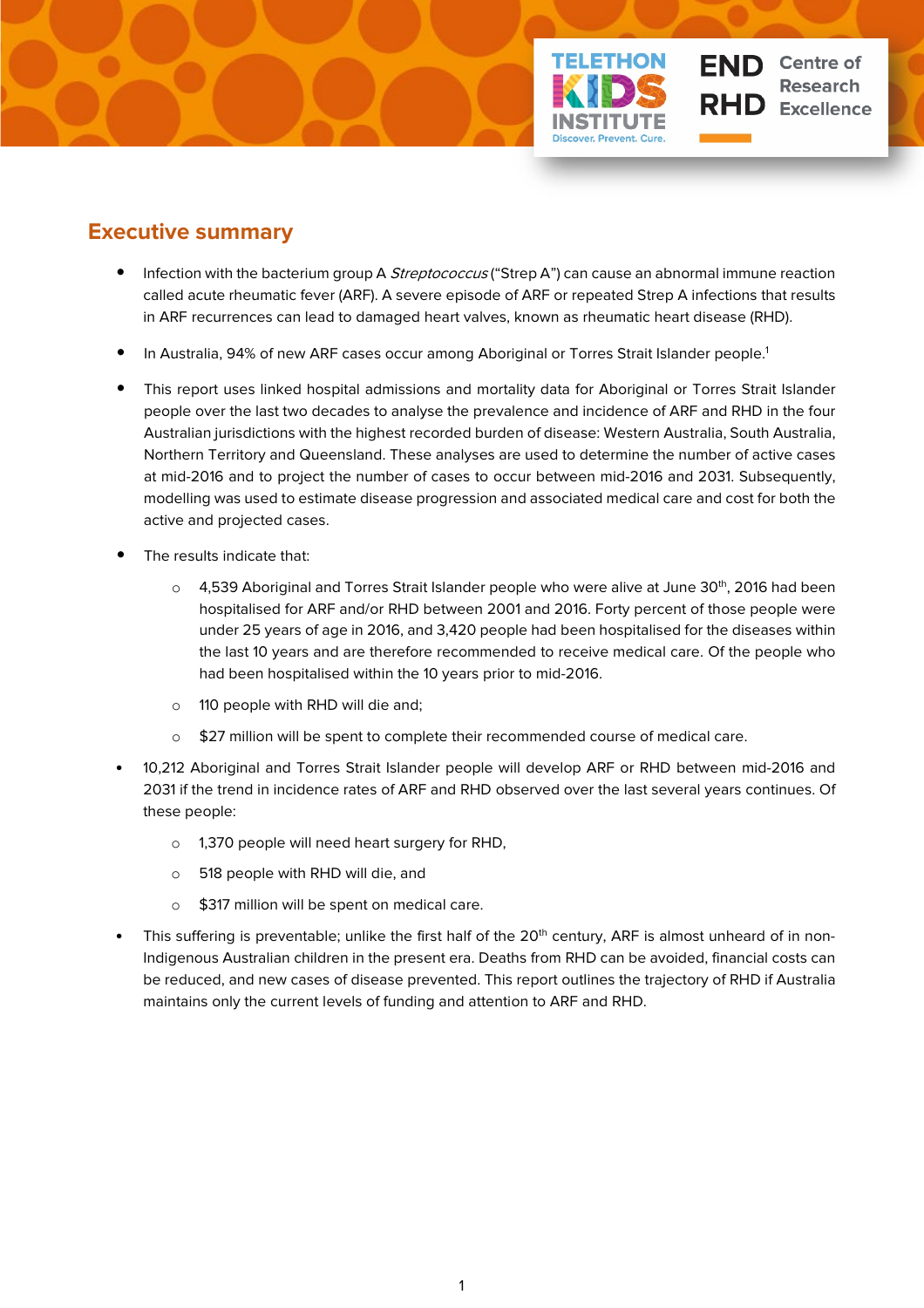

## <span id="page-6-0"></span>**Introduction**

#### **Strep A, ARF and RHD**

People are exposed to the bacterium Group A Streptococcus ('Strep A') through contact with other people. Enough exposure, and susceptibility, to Strep A can result in an infection of the throat or skin, and either of those infections can lead to an abnormal immune response known as acute rheumatic fever (ARF – see Figure 1). Symptoms of ARF include sore joints, rashes, abnormal movements, fever, and heart inflammation. Most of these symptoms resolve over a few weeks, but heart damage often remains. Repeated Strep A infections can cause recurrent ARF and permanent scarring of the heart valves. Damage to the heart valves is called rheumatic heart disease (RHD).

Strep A infections among Aboriginal and Torres Strait Islander people usually begin in childhood. On average, Aboriginal children in remote communities have their first skin infection, which is predominantly caused by Strep A, at seven months of age.<sup>2</sup> Strep A skin infections continue throughout childhood and into adolescence. Strep A throat infections begin in later childhood, peaking between 5-14 years of age.3

The incidence of ARF episodes also peaks at between five and 14 years of age and then steadily declines with increasing age, whereas the prevalence of RHD steadily increases with age. The age distribution of ARF and RHD is illustrated in Figure 2. The median age at death of Aboriginal people dying with RHD in the Kimberley region is 41 years.4



Figure 1: Causal pathway from Strep A to RHD



Figure 2: Incidence of ARF between 2014 and 2016 and prevalence of RHD in mid-2016, the NT, QLD, SA and WA (preliminary analysis of data from NHMRC PG 1146525)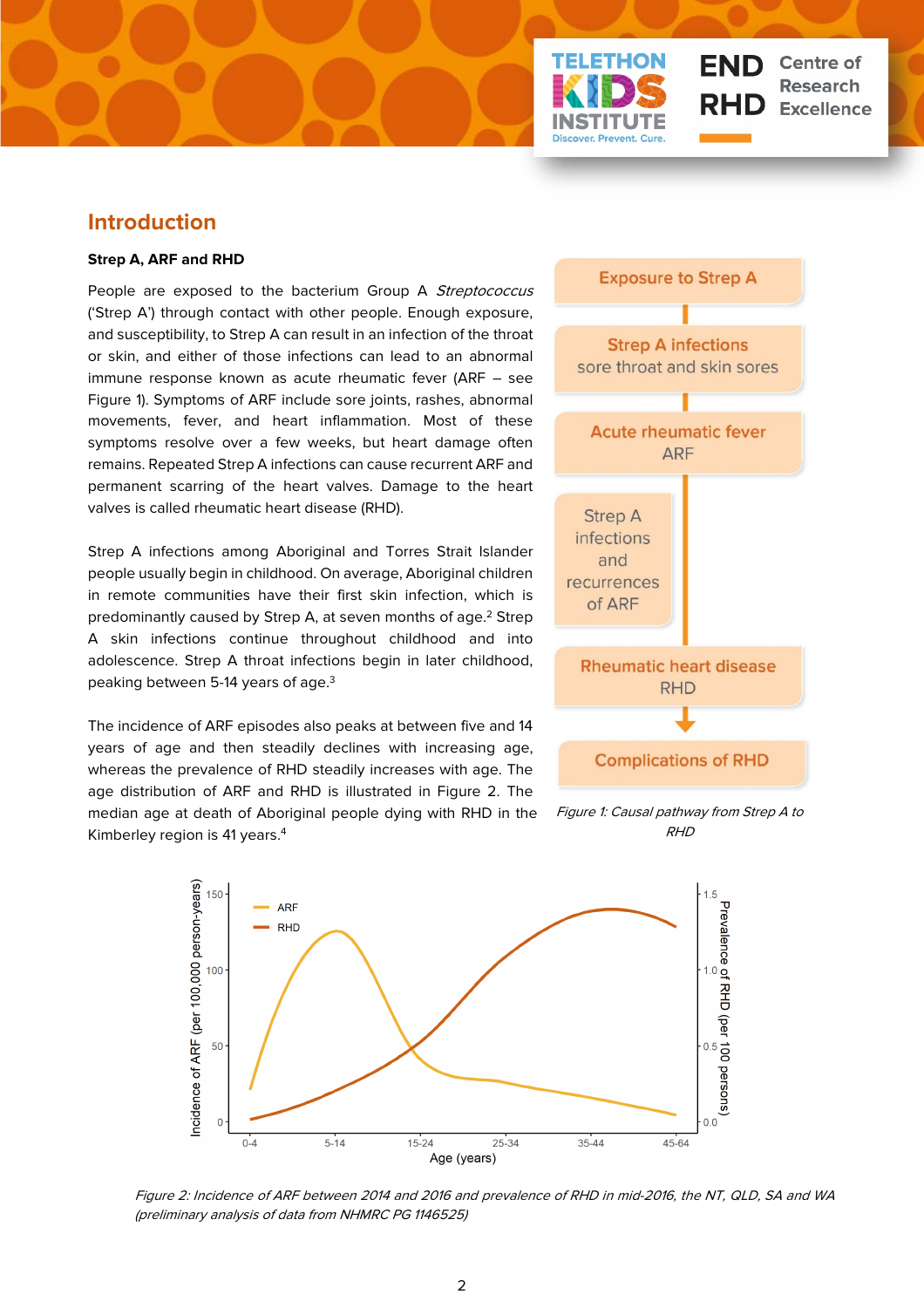

There are many ways to intervene on the causal pathway from the exposure to Strep A to the development of RHD and associated complications. A summary of these is presented in Table 1.

**ETHON** 

**END** Centre of

RHD.

**Research** 

**Excellence** 

<span id="page-7-0"></span>Table 1: Overview of prevention and management opportunities for acute rheumatic fever (ARF) and rheumatic heart disease (RHD).

| Point in the disease<br>pathway                   | <b>Prevention opportunities</b>                                                                                                                                                                                                                                                                                                                                                                                                                                                                                                                                                                  |
|---------------------------------------------------|--------------------------------------------------------------------------------------------------------------------------------------------------------------------------------------------------------------------------------------------------------------------------------------------------------------------------------------------------------------------------------------------------------------------------------------------------------------------------------------------------------------------------------------------------------------------------------------------------|
| Strep A exposure                                  | Improve social determinants of health (primordial prevention):<br>Activities to address the underlying causes of RHD such as crowded living<br>environments, poor health-hygiene infrastructure, and barriers to seeking and<br>accessing healthcare. By reducing the exposure of children to environmental and<br>social risk factors, infection can be prevented, or at least limited, and the<br>probability of developing ARF and RHD can be reduced.                                                                                                                                        |
| Strep A infection<br>Skin and throat<br>infection | Primary prevention:<br>Prompt diagnosis and treatment of Strep A throat and skin infections to prevent<br>the development of ARF. The risk of ARF following Strep A throat infection is<br>reduced by 80% with antibiotic treatment. <sup>5</sup>                                                                                                                                                                                                                                                                                                                                                |
| Acute rheumatic fever<br>(ARF)                    | Secondary prevention:<br>The diagnosis and management of ARF through the delivery of regular antibiotic<br>injections, known as secondary prophylaxis, to prevent recurrences of ARF and<br>possible RHD disease progression. The recommended antibiotic is penicillin,<br>which is administered by intramuscular injection every 28 days for at least decade<br>after the first episode of ARF.                                                                                                                                                                                                 |
| <b>Rheumatic heart</b><br>disease (RHD)           | Tertiary intervention:<br>Advanced medical care, including cardiac surgery, to prevent people with RHD<br>suffering further health complications. Open heart surgery in people with<br>advanced RHD can prolong life expectancy and improve symptoms, but it is not<br>a cure, a lifetime of medical care is still needed. These includes medication to<br>manage heart failure and anticoagulation treatment to reduce the risk of stroke.<br>Women with RHD require particularly close monitoring and specialist support<br>during pregnancy due to the additional stress placed on the heart. |

The current clinical action and healthcare investment towards tackling ARF and RHD in Australia has focused on secondary prevention (namely improving adherence to a secondary prophylaxis schedule) and tertiary intervention. This means preventing recurrent ARF and death due to RHD, rather than preventing and treating the Strep A infections which cause ARF and RHD.

The Australian Government has invested in the Rheumatic Fever Strategy since 2009.6 The Rheumatic Fever Strategy has focused on secondary prophylaxis through:

- 1. Improved detection, monitoring, and management of ARF and RHD via State-based registers and control programs, which exist in five jurisdictions; and
- 2. Developing education and training resources, supporting the register and control programs via a national coordinating body (RHDAustralia).

The delivery of secondary prophylaxis is predominately provided by primary care services. Although high-quality primary care services exist in Australia, Aboriginal and Torres Strait Islander people experience barriers to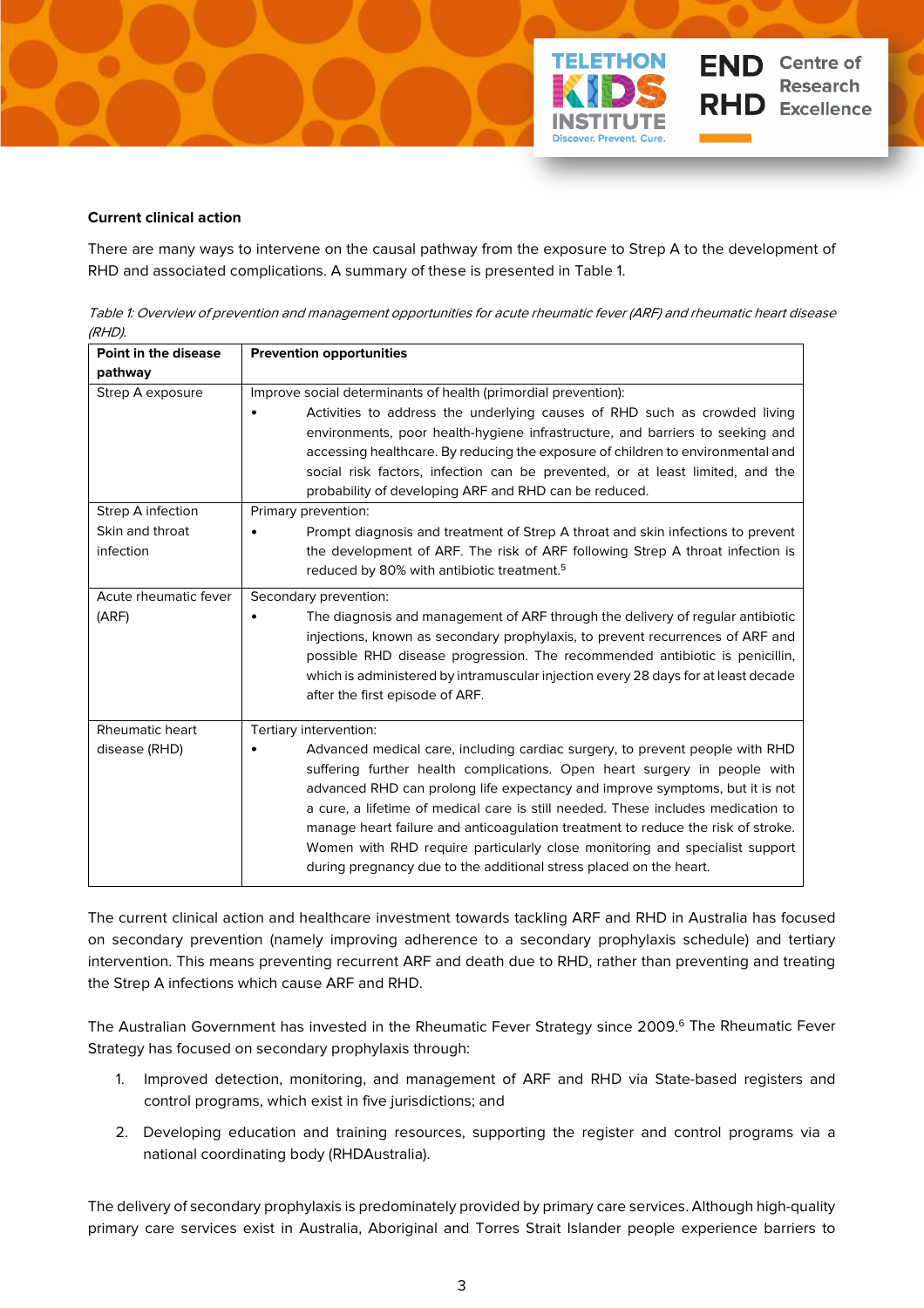

accessing primary care, as well as hospital and specialist services.<sup>7,8</sup> These barriers contribute to devastating outcomes:

- Studies in the Northern Territory have demonstrated that RHD causes an increased mortality rate compared to the general rate, and that the risk of mortality is multiple times higher for Aboriginal and Torres Strait Islander people with RHD compared to non-Indigenous people. 9,10
- One study in the Northern Territory found that more than one in ten (13%) children and young adults aged five to 24 years at diagnosis died within ten years of severe RHD diagnosis.<sup>11</sup>

An independent, external review of the Commonwealth Government's Rheumatic Fever Strategy recommended that, in addition to the focus on secondary prevention, the strategy broaden its mandate to also address social and environmental determinants of health and primary prevention measures. <sup>6</sup> Such a broadening of focus would prevent ARF happening in the first place.

### **The cost of inaction**

Eliminating RHD means preventing new cases of disease. There is a moral imperative to provide both treatment and prevention of RHD. In particular, Australia has an obligation to address RHD as the leading cause of cardiovascular disparity between Indigenous and non-Indigenous people.12 A bipartisan political commitment to eliminate RHD has already been made.<sup>13</sup>

Delivering on this commitment means understanding the resources needed to deliver best-practice medical care and to address the underlying inequities that increase the risk of ARF and RHD. This report is the starting point of that process. It outlines the methods used to estimate;

- The clinical trajectory of Aboriginal and Torres Strait Islander people who have ARF and RHD today and those who can be expected to develop it in the future and
- The resulting human and financial costs in terms of death and medical care, respectively.

The suffering caused by RHD to individuals, families, and communities is preventable. The human and economic toll could be avoided by urgent investment by Australian governments in collaborative, community-led strategies to address the environmental and socio-economic causes of Strep A infections leading to ARF and RHD and in improving treatment for established disease.

The future financial costs from ARF and RHD estimated in this report are expected to be absorbed by Australia's health system, with a continuing high human cost. With different kinds of investment, it would be possible to shift these costs to prevention – thereby saving lives, building equity, and closing the gap in health outcomes.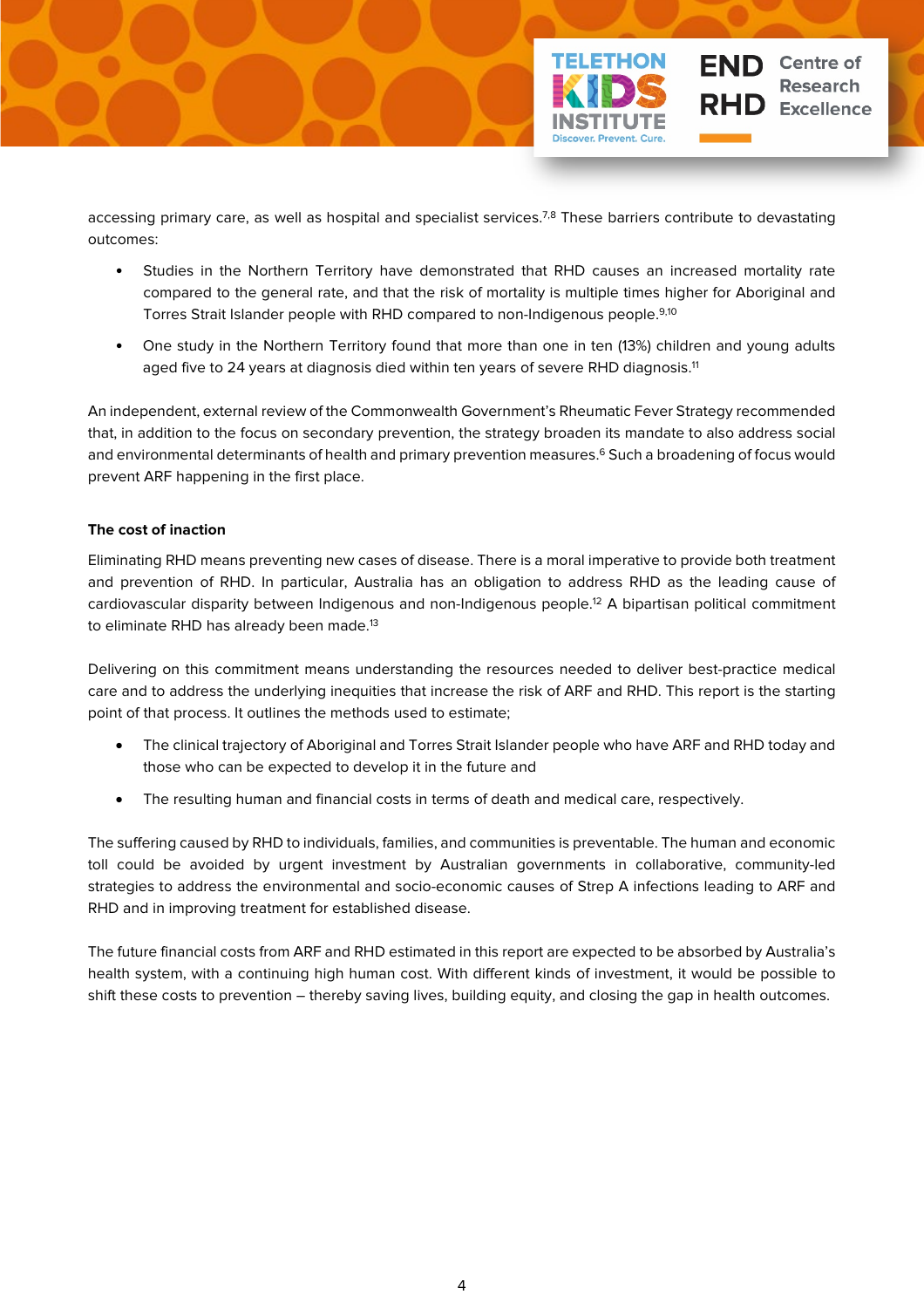# <span id="page-9-0"></span>**Report Outline**

The costs of ARF and RHD were estimated in several stages of data analyses and disease modelling (Box 1). Stages 1 and 2 involved analyses of linked health data to determine the number of people who have recently had or are projected to develop ARF and/or RHD. Stages 3 and 4 modelled the disease trajectory in these people to estimate the number of people who will develop severe RHD, need valvular surgery, and/or die and the related medical care and associated financial cost.

**END** Centre of

**RHD** Excellence

**Research** 

Following this introductory section, the contents contained in this report are presented in four sections (1 to 4) based on the stages outlined in Box 1. The specific methods, results, and limitations for each stage are combined and described in each of these sections. The report then concludes with a general summary and conclusion in the final section.

### Box 1: Methodological approach to estimating the cost of inaction

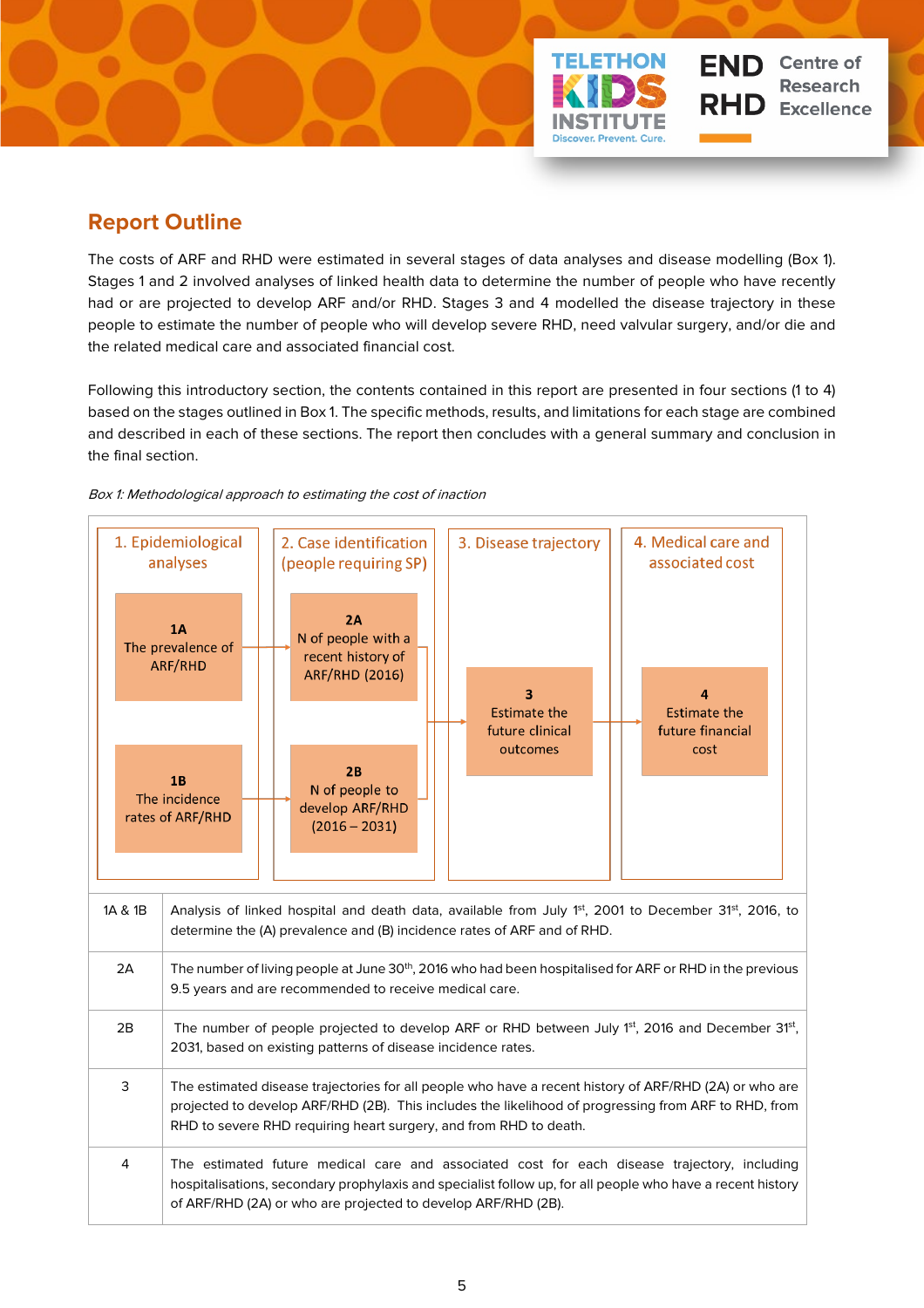

## <span id="page-10-0"></span>1. **The prevalence and incidence of ARF and RHD.**

### <span id="page-10-1"></span>1.1. Data sources and methods

The prevalence and incidence of ARF and RHD were derived from routine collections of health data in the Northern Territory (NT), South Australia (SA), Queensland (QLD), and Western Australia (WA). These data comprise hospitalisation and mortality records, and the records can be linked electronically by person-based encrypted identifiers. The encrypted identifiers can be used when analysing the data to ensure that people are not counted more than once and to allow longitudinal analyses of each persons' medical history.

Data linkage was undertaken by the WA Data Linkage Branch, SA-NT DataLink, and the Queensland Statistical Analysis and Linkage Unit. SA and NT patient data were linked across these two jurisdictions to address the extensive cross-jurisdictional patient flows. Strict protocols are used to ensure individuals cannot be identified. The de-identified linked data thus allows person level analyses to ascertain the prevalence and incidence of ARF and RHD based on hospitalisations.

Hospitalisations for ARF and RHD were identified using the International Classification of Diseases, Tenth Revision, Australian Modification (ICD-10-AM) coding system. A hospitalisation for ARF was identified by the ICD-10-AM codes I00-I02. For RHD, the ICD-10-AM codes I05, I06, I08.0, I08.1, I08.3, and I09 were used to identify hospitalisations for RHD, and the total number of cases identified by these codes was scaled down to reflect their positive-predictive value based on previous work.<sup>14,15</sup> In order to differentiate first-ever RHD patients from those with a previous diagnosis, previous admissions were reviewed, with the full range of codes that are specified in the ICD-10-AM manual for 'RHD or other non-specified valvular disease' (I05-I09) being used to identify prior RHD hospitalisations.

Although the linked data covers all hospitalisation and mortality records in each jurisdiction, it is likely that the true prevalence and incidence of ARF is underestimated in this report. People with ARF/RHD who had not been admitted to hospital since 2001 would not be included, affecting prevalence. The guidelines recommend that all people with ARF or RHD are referred from a community medical service to a hospital but this does not always occur, as shown in a study in the NT, which found that more than 40% of ARF cases captured by the NT RHD register were not referred to hospital.<sup>9</sup> Further, this report does not include linked hospitalisation and mortality data on ARF and RHD from New South Wales, Victoria, Tasmania, or the Australian Capital Territory. However, indicative data from the New South Wales RHD program (Appendix A) suggests that there are relatively few cases compared to the jurisdictions included in this report.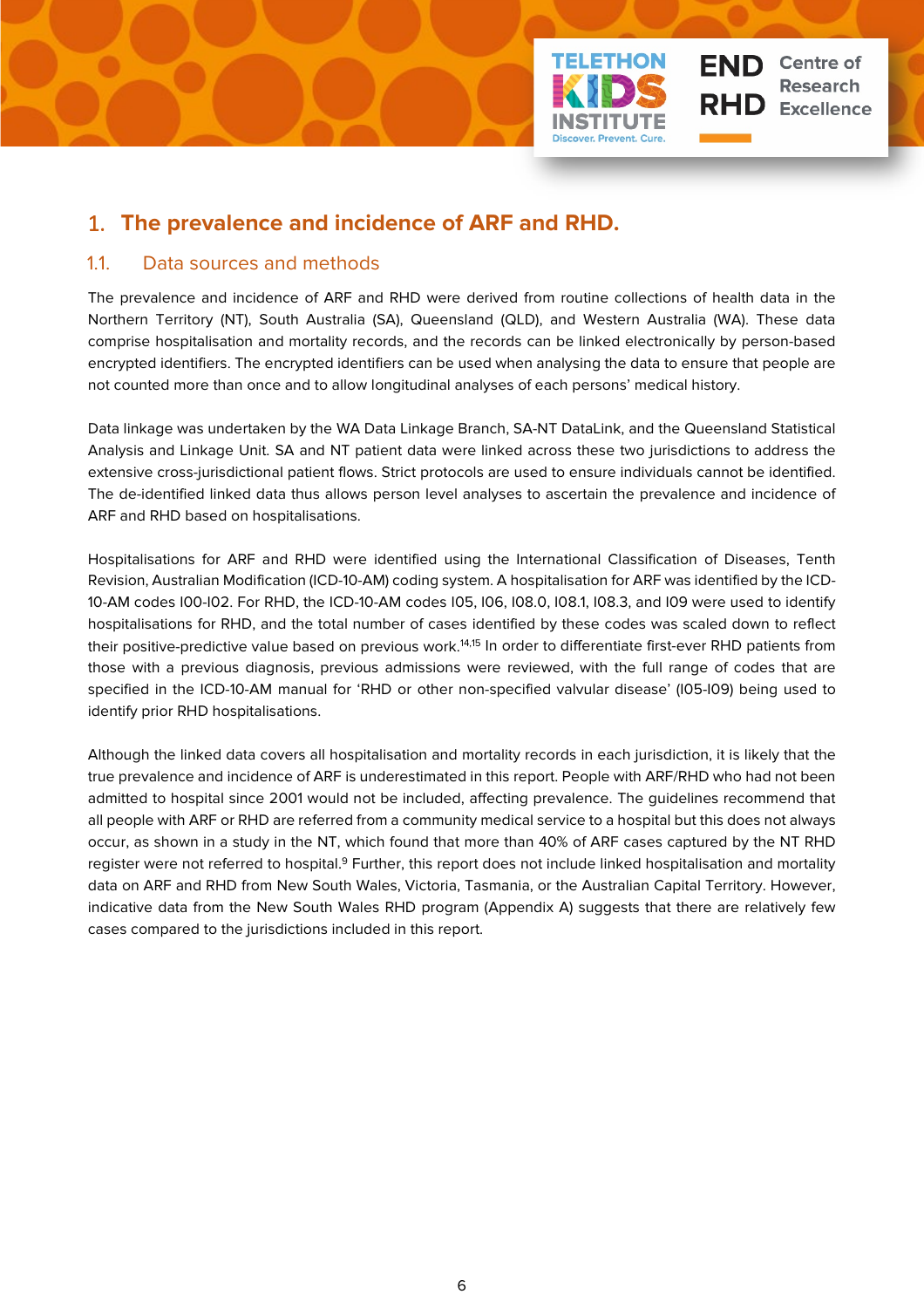<span id="page-11-0"></span>

### <span id="page-11-1"></span>1.2.1. Definitions

The prevalence of ARF and RHD were defined as the number of Aboriginal and Torres Strait Islander people who (a) had been hospitalised with a principal diagnosis of ARF or with a principal or secondary diagnosis of RHD in the period July 1st, 2001 to June  $30th$ , 2016 and (b) were alive and aged under 65 years at June  $30th$ , 2016. The dates for identification of people with ARF or RHD were chosen because data availability was consistent across all four jurisdictions for the study period, enabling comparable and contemporary analyses.

**Centre of** 

**Research Excellence** 

FND I

In this report, people who had been hospitalised for both ARF and RHD within the study period were counted as prevalent RHD only (i.e., people with RHD may have had a previous ARF hospitalisation, while people were counted as ARF only if they did not have a previous or subsequent RHD hospitalisation). Further, the prevalence of 'Severe RHD' was defined as people who had been admitted for RHD as well as with heart failure (ICD-10- AM I50) or at least one cardiovascular procedure of the heart valves (Table 1) during the study period. However, this definition did not capture valvular surgery in children with RHD from the NT because these procedures are performed at the Royal Children's Hospital in Melbourne, Victoria. For context, in 2014 there were six children (5 – 14 years of age) from the Northern Territory who had cardiac surgery for RHD in Melbourne.16 Adult surgeries from NT would have been undertaken in South Australia and thus captured in the available data.

| Valvular procedure                    | ICD-10-AM procedure code                                                                                                                                                                                                                                                                                                             |
|---------------------------------------|--------------------------------------------------------------------------------------------------------------------------------------------------------------------------------------------------------------------------------------------------------------------------------------------------------------------------------------|
| Repair                                | 38487-00, 38456-10, 38456-11, 38456-01, 38485-01, 38483-00, 38270-02, 38270-01,<br>38270-03, 38480-01, 38480-00, 38480-02, 38481-01, 38481-00, 38481-02, 38475-00,<br>38475-01, 38477-00, 38477-01, 38485-00, 38456-16, 38456-15, 38456-17, 38456-18,<br>38653-05, 38653-04, 38653-06, 38653-07<br>38475-02, 38477-02*<br>96222-00** |
| Replacement:<br>bioprosthesis         | 38488-03, 38488-01, 38488-05, 38488-07, 38489-02, 38489-00, 38489-03, 38489-04,<br>٠<br>38489-01.38489-05<br>38488-09, 38488-08, 38488-10, 38488-11***                                                                                                                                                                               |
| Replacement:<br>mechanical prosthesis | 38488-02.38488-00.38488-04.38488-06                                                                                                                                                                                                                                                                                                  |

<span id="page-11-3"></span>Table 2: ICD procedure codes used to identify cardiovascular procedures related to RHD.

AM, Australian Modification.

\*New codes added in the  $4<sup>th</sup>$  edition (from 1<sup>st</sup> July 2004).

\*\*New codes added in  $9<sup>th</sup>$  edition (from  $1<sup>st</sup>$  July 2015)

\*\*\*New codes added in 8<sup>th</sup> edition (from 1<sup>st</sup> July 2013).

#### <span id="page-11-2"></span>1.2.2. Results: ARF and RHD

In 2016, there were 4,539 Aboriginal and Torres Strait Islander people living with ARF or RHD across the NT, SA, QLD, and WA (Table 3). This equates to more than one-percent of the Aboriginal and Torres Strait Islander population under 65 years of age in these jurisdictions; it is more than two percent of the population in the combined Northern Territory and South Australian jurisdictions. Almost two-thirds of prevalent ARF was in people who were under 25 years old in 2016. More than one-third of prevalent RHD was Severe RHD, meaning that these people had also been hospitalised for heart failure or a cardiac valvular procedure/surgery.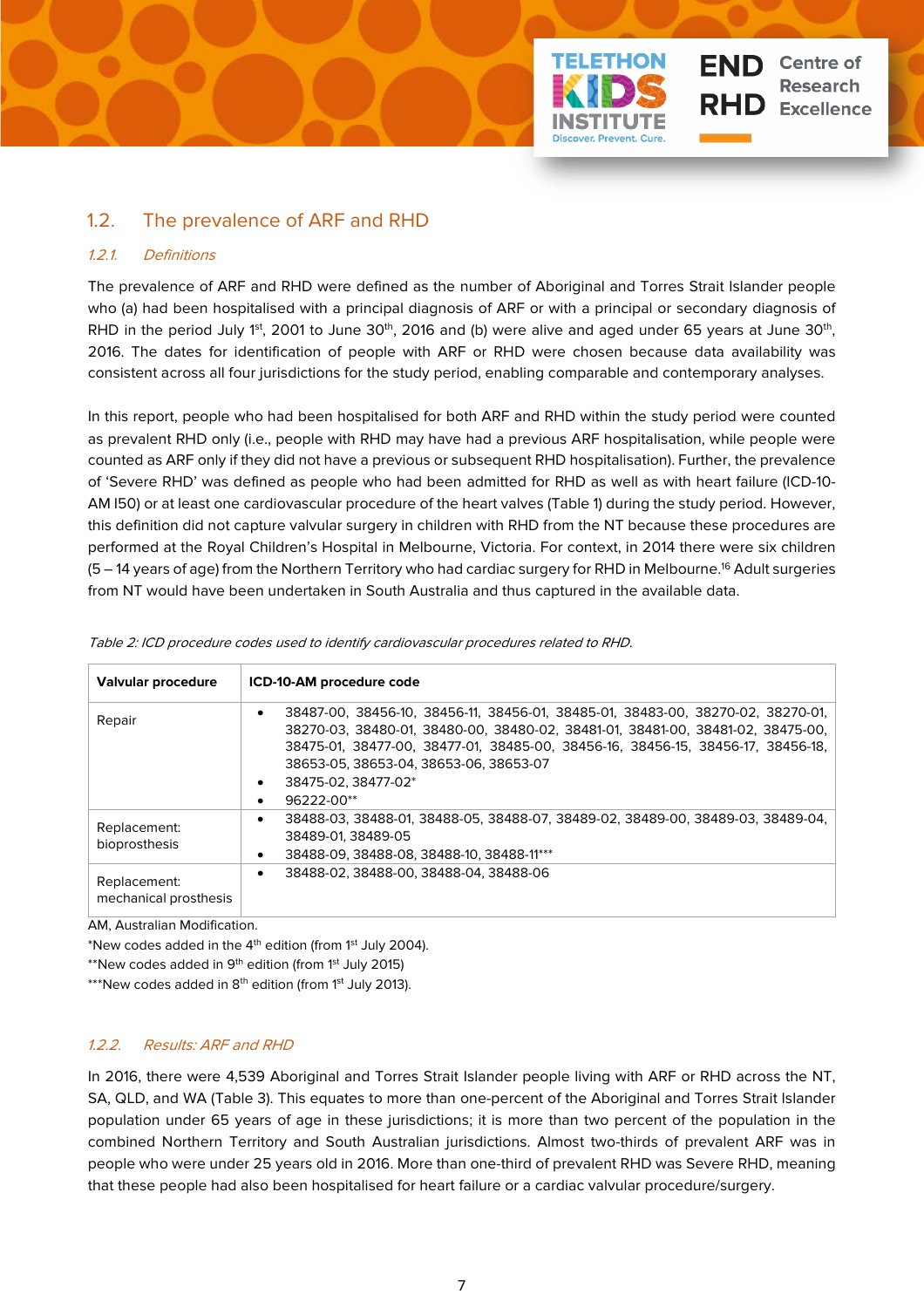<span id="page-12-0"></span>

**TELETHON** 

STIT Discover. Prevent. Cure.

TЕ

**END** Centre of

**RHD** Excellence

**Research** 

| group, oo.oo.zono.<br><b>Disease</b>                                   |         | Age group in years |             |           |           |           |             |
|------------------------------------------------------------------------|---------|--------------------|-------------|-----------|-----------|-----------|-------------|
|                                                                        | $0 - 4$ | $5-14$             | $15 - 24$   | 25-34     | 35-44     | 45-64     | All (0-64)  |
|                                                                        | N(%)    | $N$ (%)            | $N(\%)$     | $N$ (%)   | $N$ (%)   | $N$ (%)   | $N$ (%)     |
| <b>Northern Territory and South Australia</b>                          |         |                    |             |           |           |           |             |
| <b>ARF</b>                                                             | 7(0.1)  | 237(1.0)           | 297 (1.3)   | 135(0.7)  | 63 (0.4)  | 34(0.2)   | 773 (0.7)   |
| Mild/Moderate RHD                                                      | 5(0.0)  | 95(0.4)            | 223(1.0)    | 336 (1.7) | 307(2.2)  | 294(1.5)  | 1,257(1.1)  |
| Severe RHD                                                             | 5(0.0)  | 11(0.0)            | 51(0.2)     | 122(0.6)  | 144 (1.0) | 255(1.3)  | 586 (0.5)   |
| Total                                                                  | 11(0.1) | 343 (1.4)          | 571(2.5)    | 593 (3.1) | 515(3.6)  | 583 (3.0) | 2,615 (2.4) |
| Queensland                                                             |         |                    |             |           |           |           |             |
| <b>ARF</b>                                                             | 6(0.0)  | 168(0.3)           | 210(0.5)    | 73 (0.2)  | 24(0.1)   | 27(0.1)   | 508(0.2)    |
| Mild/Moderate RHD                                                      | 5(0.0)  | 39(0.1)            | 76 (0.2)    | 103(0.3)  | 82(0.4)   | 83(0.3)   | 387 (0.2)   |
| Severe RHD                                                             | 5(0.0)  | 11(0.0)            | 37(0.1)     | 52(0.2)   | 65(0.3)   | 141(0.4)  | 307(0.1)    |
| Total                                                                  | 10(0.0) | 219(0.5)           | 323(0.7)    | 228 (0.7) | 171 (0.7) | 251 (0.8) | 1,202 (0.6) |
| <b>Western Australia</b>                                               |         |                    |             |           |           |           |             |
| <b>ARF</b>                                                             | 5(0.0)  | 101(0.5)           | 111 (0.6)   | 59 (0.4)  | 31(0.3)   | 16(0.1)   | 320(0.3)    |
| Mild/Moderate RHD                                                      | 5(0.0)  | 24(0.1)            | 54(0.3)     | 71 (0.4)  | 48 (0.4)  | 31(0.2)   | 227(0.2)    |
| Severe RHD                                                             | 5(0.0)  | 9(0.0)             | 10(0.1)     | 32(0.2)   | 45 (0.4)  | 79 (0.5)  | 175(0.2)    |
| Total                                                                  | 5(0.0)  | 134 (0.6)          | 175 (0.9)   | 161 (1.0) | 124 (1.1) | 126 (0.8) | 722 (0.8)   |
| Northern Territory, South Australia, Queensland, and Western Australia |         |                    |             |           |           |           |             |
| <b>ARF</b>                                                             | 15(0.0) | 506(0.5)           | 618(0.7)    | 267(0.4)  | 118(0.2)  | 77(0.1)   | 1,601(0.4)  |
| Mild/Moderate RHD                                                      | 5(0.0)  | 158 (0.2)          | 353(0.4)    | 509(0.8)  | 438 (0.9) | 409 (0.6) | 1,870 (0.5) |
| Severe RHD                                                             | 5(0.0)  | 32(0.0)            | 98 (0.1)    | 206(0.3)  | 254(0.5)  | 475 (0.7) | 1,068(0.3)  |
| Total                                                                  | 23(0.0) | 696 (0.7)          | 1,068 (1.3) | 982 (1.5) | 810 (1.7) | 961 (1.4) | 4,539 (1.1) |

Severe RHD were defined as people with RHD and a history of hospitalisation for heart failure or at least one cardiovascular procedure of the heart valves (as defined in Table 2).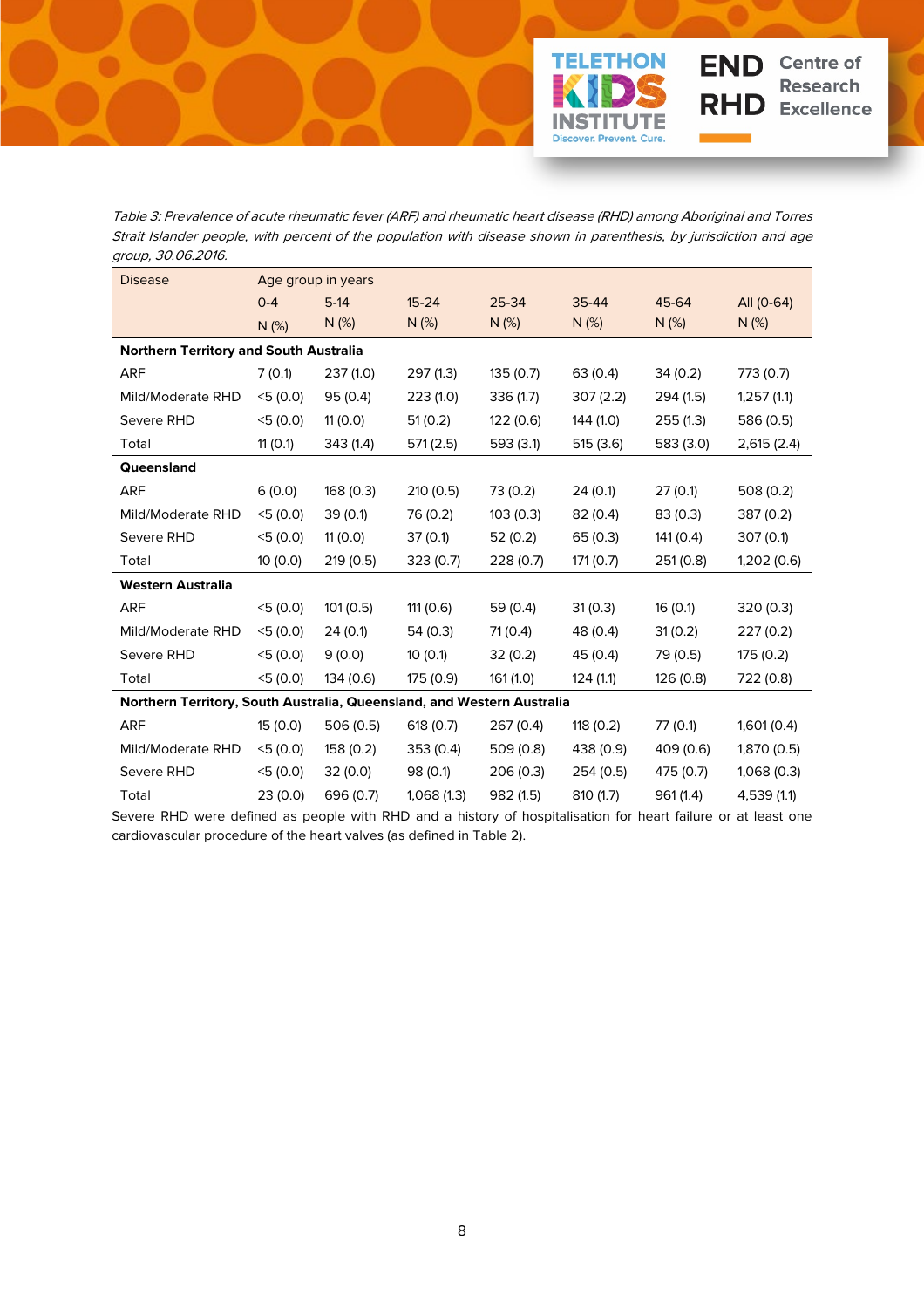

### <span id="page-13-0"></span>1.3. The incidence rates of ARF and RHD

### <span id="page-13-1"></span>1.3.1. Definitions

The incidence rates of ARF and RHD were calculated as the annual number of Aboriginal and Torres Strait Islander people who were hospitalised for the first time for each disease according to the following definitions:

• First hospitalisation for ARF: first hospitalisation with a principal diagnosis of ARF and no history of hospitalisation for RHD or other non-specified valvular disease (ICD-10-AM I05- I09).

**Centre of Research Excellence** 

• First hospitalisation for RHD with no history of ARF hospitalisation: first hospitalisation with a principal or secondary diagnosis of RHD and no history of (1) RHD or other non-specified valvular disease (ICD-10-AM I05-I09) or (2) ARF.

Annual incidence rates were calculated for two periods: a 'contemporary period' and a 'long-term period.' The contemporary period comprised all records between Jan 1st, 2014 and December 31<sup>st</sup>, 2016. This period provided the most recent annual incidence rates based on a fixed clearance period of 12.5 years (given that the hospitalisation data starts from July 1<sup>st</sup>, 2001) for detecting previous ARF and RHD hospitalisations. The long-term period included all records between Jan 1st, 2011 to December 31<sup>st</sup>, 2016. This period allowed for an analysis of temporal trends in annual incidence rates, but incidence rates were calculated using a shorter fixed clearance period of 9.5 years to exclude people with previous ARF and/or RHD hospitalisations.

Age-specific incidence rates were calculated per 100,000 population for six age groups: 0-4-years-old (yo), 5-14yo, 15-24yo, 25-34yo, 35-44yo, and 45-64yo. The population denominators for each age group were taken from the Australian Bureau of Statistics (ABS) publication entitled 'Estimates and projections of the Aboriginal and Torres Strait Islander Australians between 2001 and 2026'. 17

Models to calculate trends of annual incidence rates as a function of calendar year were independently fitted for each age group and jurisdiction (except for the NT and SA which were combined) for the longterm period using linear regression. The trends in incidence rates were used to predict the number of people who will get ARF or RHD (with no history of ARF hospitalisation) between mid-2016 and 2031 (described in Section 2.2).

### <span id="page-13-2"></span>1.3.2. Results: ARF

The number of people and average age-specific incidence rates of ARF between 2014 and 216 in each jurisdiction are shown in Table 4.

The annual age-specific incidence rates between 2011 and 2016, with a total of 1035 people hospitalised for first ARF during the period (~172 people per year), are shown in Figure 3. The average and annual age-specific incidence rates were highest in the NT and SA for all age-groups under 45 years old. Only the trend in ARF incidence rates for the 5-14yo age-group in the NT and SA was significant (p=0.0496), at an increasing rate of approximately 28 people with ARF per 100,000 persons per year.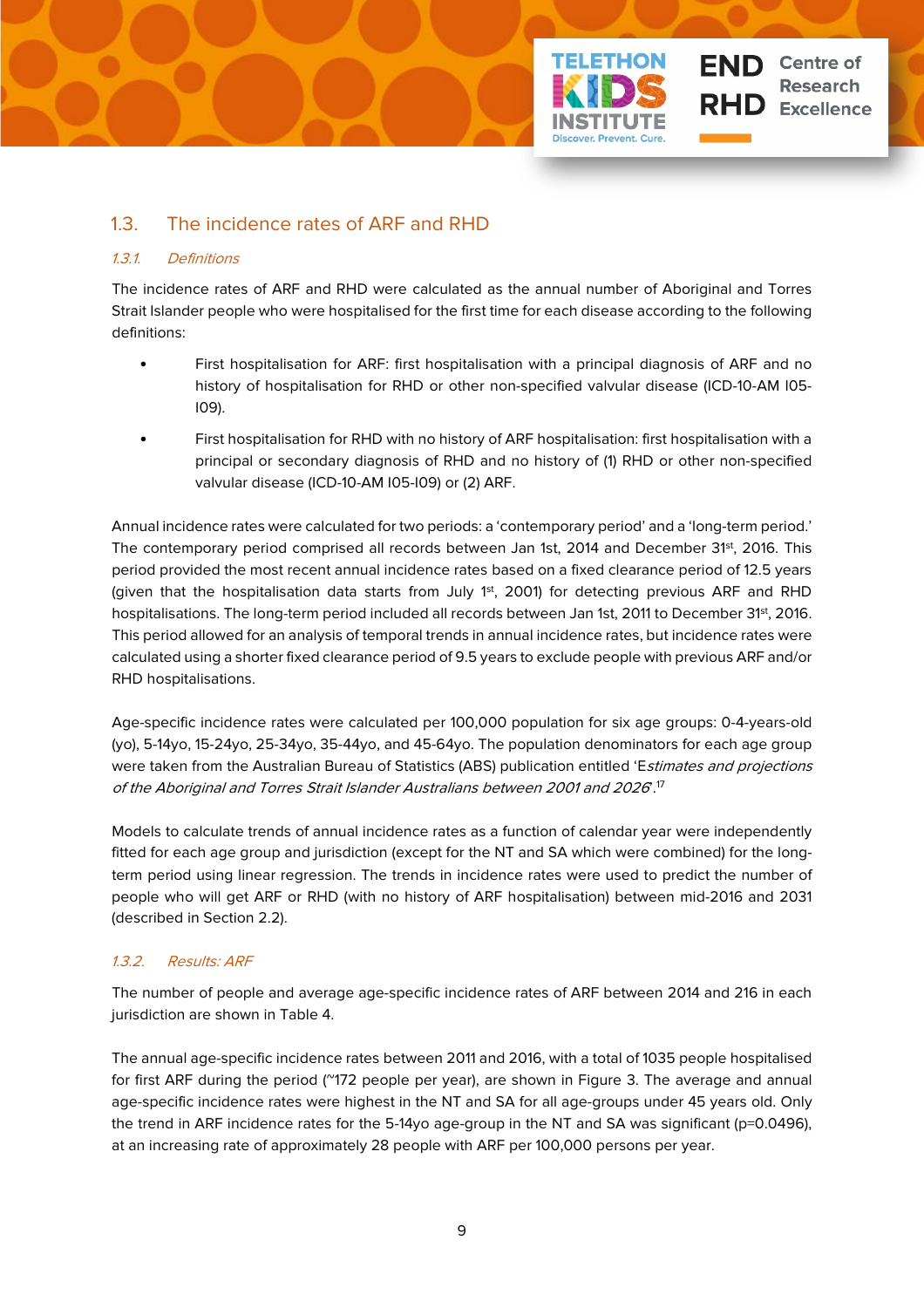

<span id="page-14-0"></span>Table 4: Number and average annual age-specific incidence rates of people with a first acute rheumatic fever hospitalisation between 2014-2016.

| Age group (years) | Number of people (incidence rate per 100,000 person-years) |            |           |       |  |  |
|-------------------|------------------------------------------------------------|------------|-----------|-------|--|--|
|                   | NT & SA                                                    | <b>QLD</b> | <b>WA</b> | Total |  |  |
| $0 - 4$           | 20 (55.6)                                                  | 9(11.4)    | 2(6.3)    | 31    |  |  |
| $5-14$            | 187 (260.3)                                                | 105 (72.7) | 58 (93.1) | 350   |  |  |
| $15 - 24$         | 66 (98.8)                                                  | 25(19.7)   | 12 (21.0) | 103   |  |  |
| 25-34             | 29(51.7)                                                   | 11(12.5)   | 9(19.6)   | 49    |  |  |
| 35-44             | 15 (35.5)                                                  | 4(5.8)     | 4 (11.9)  | 23    |  |  |
| 45-64             | 4(7.2)                                                     | 1(1.1)     | 4(8.7)    | 9     |  |  |
| Total             | 321                                                        | 155        | 89        | 565   |  |  |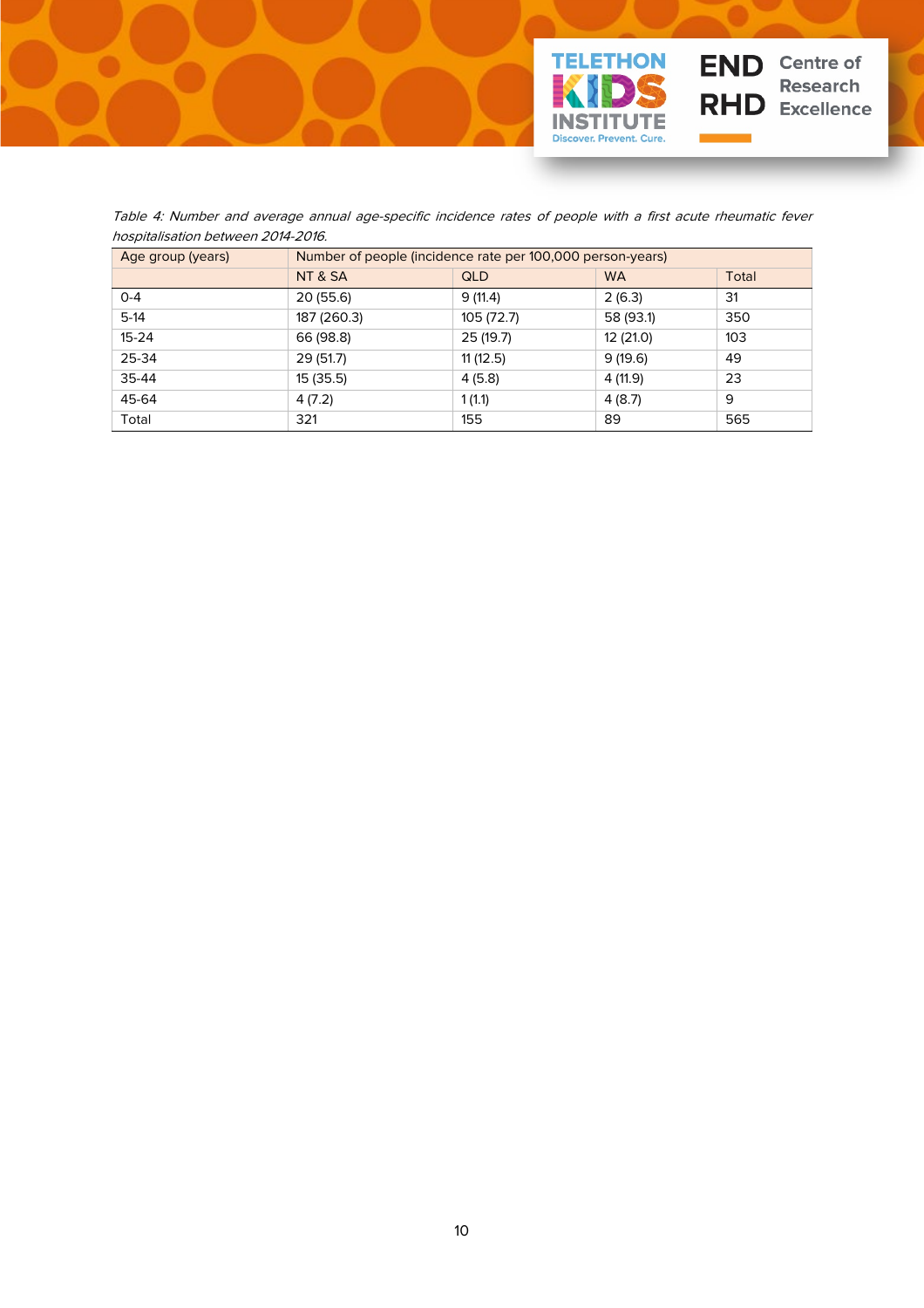



<span id="page-15-0"></span>Figure 3: Age-specific incidence rates for acute rheumatic fever (ARF), 2011-2016.

Age-specific incidence rates for ARF in the NT and SA (orange), QLD (red), and WA (black). The points represent the annual incidence rates for the period 2011-2016 (9.5-year clearance period) and the dashed lines show the fitted linear trends in annual incidence rates.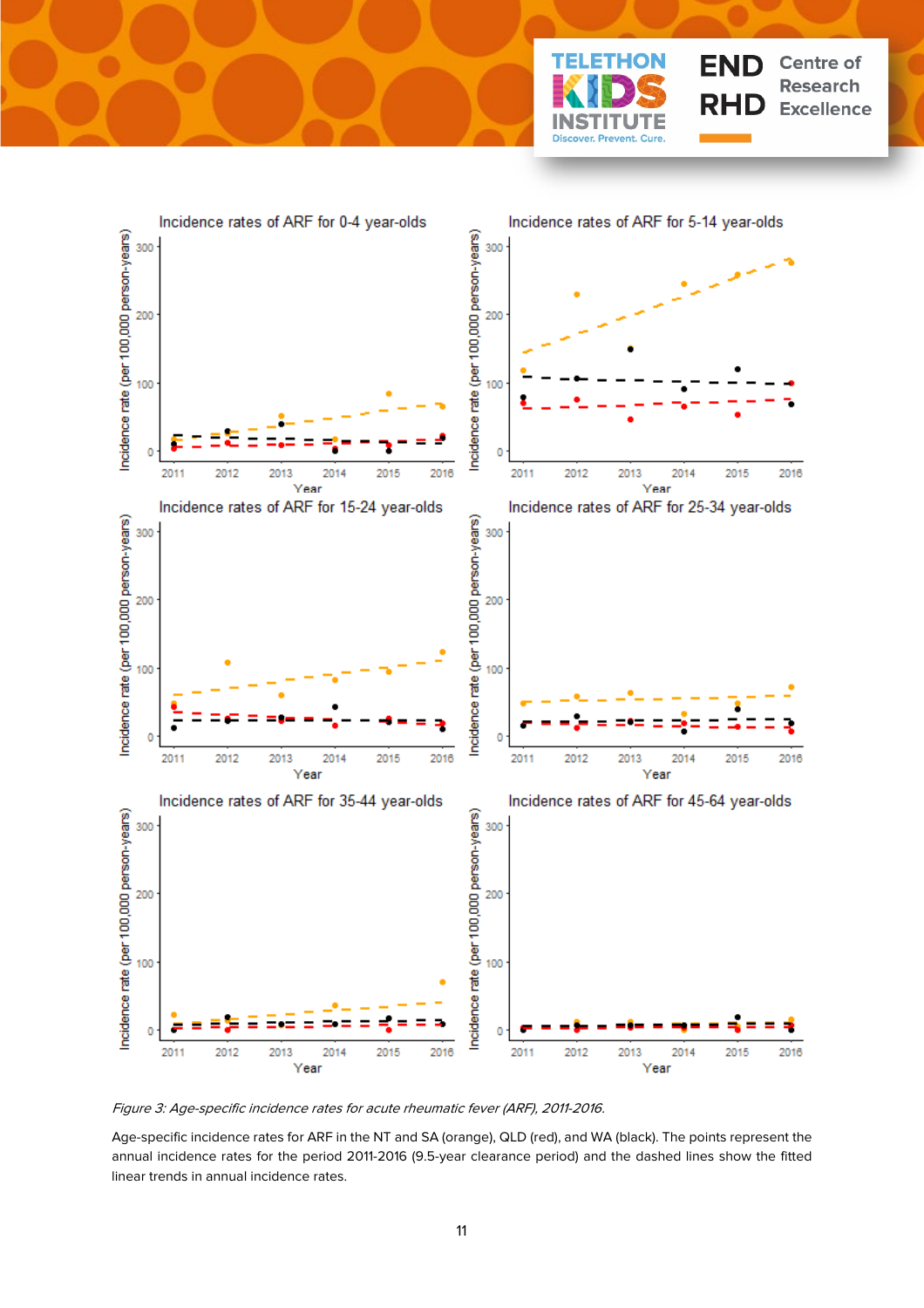

### <span id="page-16-0"></span>1.3.3. Results: RHD with no history of ARF

The number of people and average age-specific incidence rates of RHD (with no history of RHD hospitalisation) between 2014 and 216 in each jurisdiction are shown in Table 5.

The annual age-specific incidence rates between 2011 and 2016, with a total of 1164 people hospitalised for first RHD during the period (~194 people per year), are shown in Figure 4. The age-specific incidence rates of RHD with no history of ARF hospitalisation were highest in the NT and SA for all age-groups. Only the trend in RHD incidence rates for the 15-24yo age-group in the NT and SA was statistically significant (p=0.016), at an increasing rate of approximately 9 people with RHD per 100,000 persons per year in this age group.

<span id="page-16-1"></span>Table 5: Number and average annual age-specific incidence rates of people with their first rheumatic heart disease hospitalisations between 2014-2016.

| Age group (years) | Number of people (incidence rate per 100,000 person-years) |            |           |       |  |  |
|-------------------|------------------------------------------------------------|------------|-----------|-------|--|--|
|                   | NT & SA                                                    | <b>QLD</b> | <b>WA</b> | Total |  |  |
| $0 - 4$           | 5(13.1)                                                    | 4(4.8)     | 0(0.0)    | 8     |  |  |
| $5-14$            | 24 (32.7)                                                  | 22 (15.0)  | 5(7.5)    | 50    |  |  |
| $15 - 24$         | 73 (109.7)                                                 | 28 (22.2)  | 8(14.8)   | 110   |  |  |
| 25-34             | 93 (165.8)                                                 | 30(34.3)   | 13 (28.7) | 136   |  |  |
| 35-44             | 70 (166.5)                                                 | 21(30.8)   | 10(30.4)  | 102   |  |  |
| 45-64             | 102 (182.9)                                                | 72 (75.7)  | 18 (39.3) | 192   |  |  |
| Total             | 367                                                        | 177        | 55        | 598   |  |  |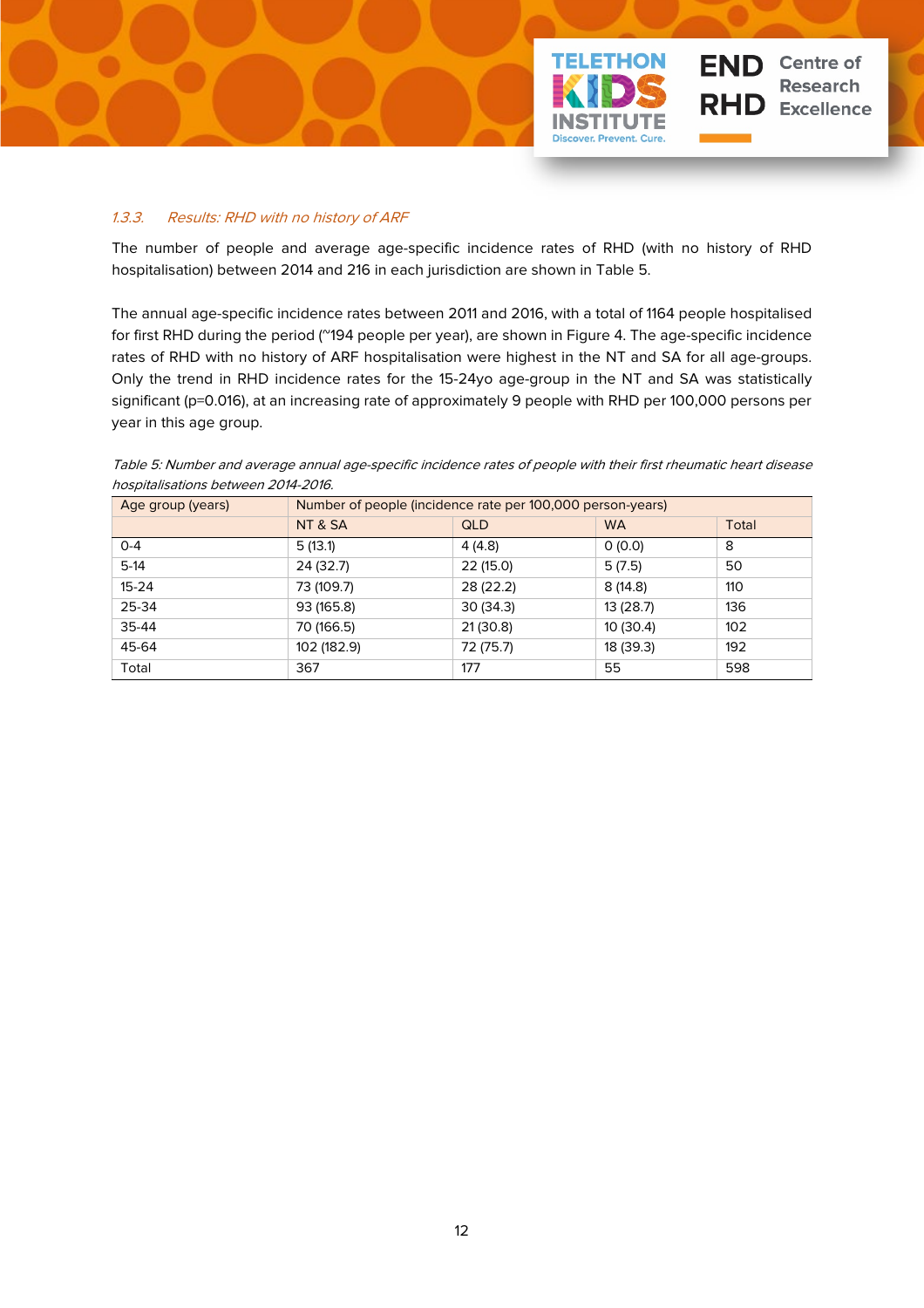



<span id="page-17-0"></span>Figure 4: Age-specific incidence rates for rheumatic heart disease (RHD) with no history of acute rheumatic fever (ARF) hospitalisation, 2011-2016.

Age-specific incidence rates for RHD with no history of ARF hospitalisation in the NT and SA (orange), QLD (red), and WA (black). The points represent the annual incidence rates for the period 2011-2016 (9.5-year clearance period) and the dashed lines show the fitted linear trends in annual incidence rates.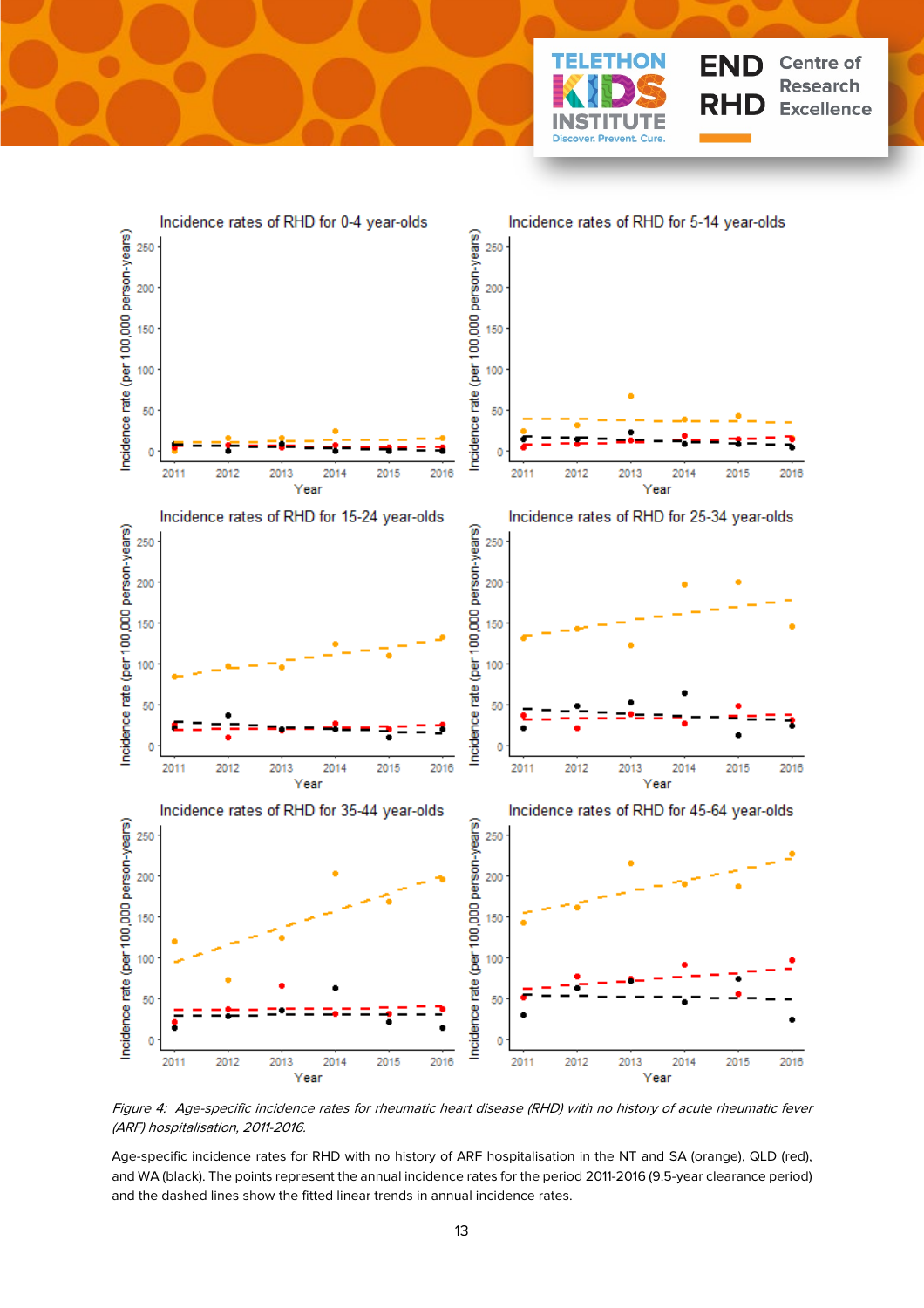

## <span id="page-18-0"></span>2. **The number of people with or projected to develop ARF or RHD**

### <span id="page-18-1"></span>2.1. (A) People with a recent history of ARF or RHD

### <span id="page-18-2"></span>2.1.1. Definitions

People with a recent history of ARF or RHD were defined as the sub-set of prevalent cases (Section 1.2) who had been hospitalised after January 1st, 2007. This date, being 9.5 years before mid-2016, was chosen for two reasons. The first reason was that the ARF/RHD guidelines recommend a minimum period of 10 years of medical management. Thus, these people will all be on SP and a specialist follow-up plan for at least half a year from mid-2016. The second reason was that the modelled progression of ARF or RHD was limited to 10 years since diagnosis of either disease because published progression rates are limited to this time period.

### <span id="page-18-3"></span>2.1.2. Results: ARF and RHD with no history of ARF

Of the 4,539 people who have been hospitalised for ARF and/or RHD between 2001 and mid-2016 (Section 1.2.2), 3,420 (75%) people had been hospitalised since 2007 (Table 6). These people were included in the further analyses on the costs of ARF and RHD.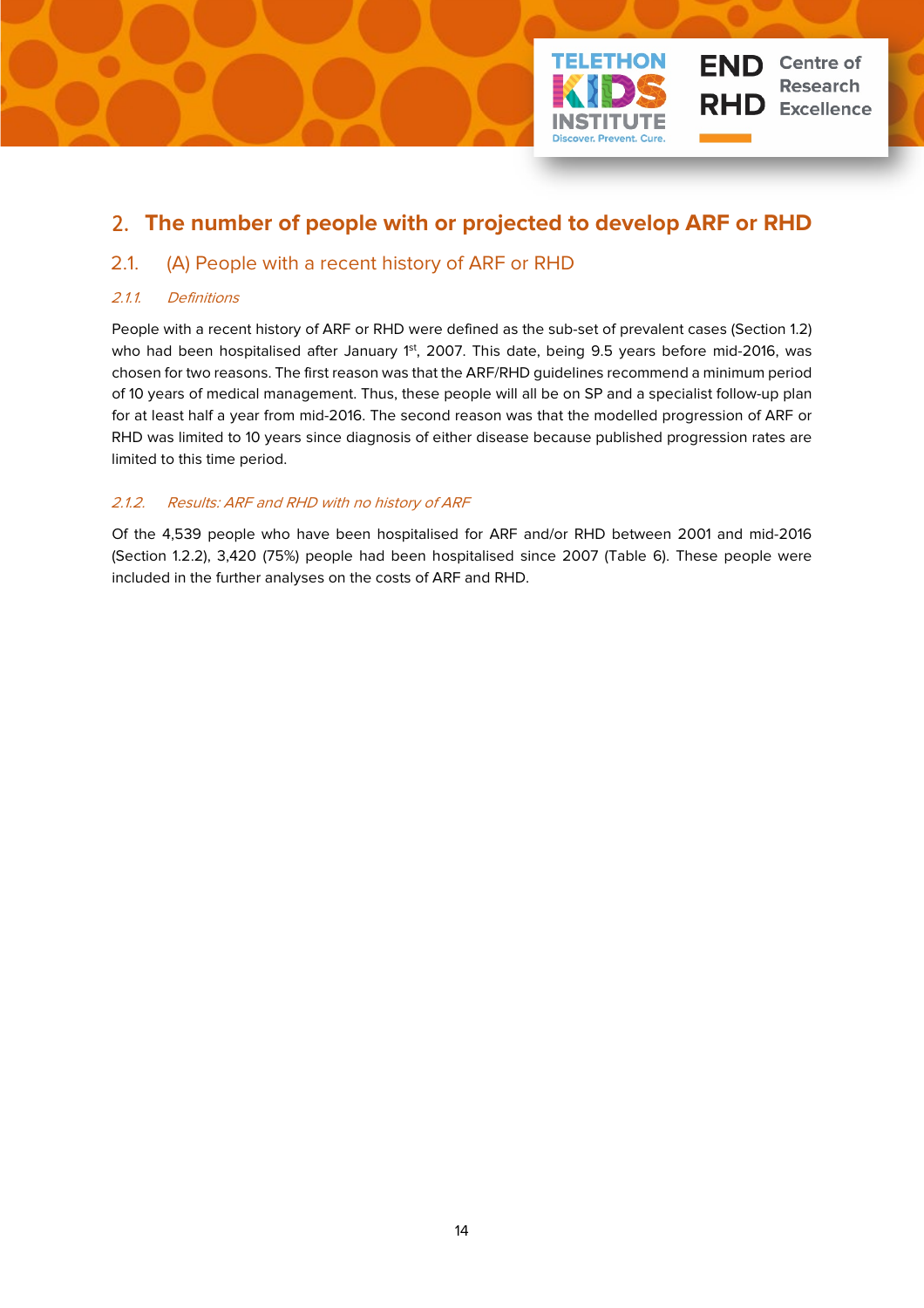

<span id="page-19-0"></span>Table 6: Aboriginal and Torres Strait Islander people with a history of acute rheumatic fever (ARF) and/or rheumatic heart disease (RHD) between 01.01.2007 and 30.06.2016

| <b>Disease</b>                                                         | Age group in years |           |           |           |           |           |             |
|------------------------------------------------------------------------|--------------------|-----------|-----------|-----------|-----------|-----------|-------------|
|                                                                        | $0 - 4$            | $5-14$    | $15 - 24$ | 25-34     | 35-44     | 45-64     | All (0-64)  |
|                                                                        | N(%)               | $N$ (%)   | N(%)      | N(%)      | N(%)      | N(%)      | N(%)        |
| Northern Territory and South Australia                                 |                    |           |           |           |           |           |             |
| <b>ARF</b>                                                             | 7(0.1)             | 236 (1.0) | 237(1.1)  | 78 (0.4)  | 43 (0.3)  | 13(0.1)   | 614(0.6)    |
| Mild/Moderate RHD                                                      | 5(0.0)             | 93(0.4)   | 176 (0.8) | 230(1.2)  | 165(1.2)  | 167 (0.9) | 833 (0.7)   |
| Severe RHD                                                             | 5(0.0)             | 9(0.0)    | 48 (0.2)  | 95(0.5)   | 108(0.8)  | 183 (0.9) | 444 (0.4)   |
| Total                                                                  | 11(0.1)            | 338 (1.4) | 461 (2.0) | 403(2.1)  | 316(2.2)  | 363(1.9)  | 1,892(1.7)  |
| Queensland                                                             |                    |           |           |           |           |           |             |
| <b>ARF</b>                                                             | 6(0.0)             | 168(0.3)  | 157 (0.4) | 52(0.2)   | 9(0.0)    | 18(0.1)   | 410 (0.2)   |
| Mild/Moderate RHD                                                      | 5(0.0)             | 39(0.1)   | 71(0.2)   | 82(0.3)   | 50(0.2)   | 53(0.2)   | 297 (0.1)   |
| Severe RHD                                                             | 5(0.0)             | 11(0.0)   | 32(0.1)   | 44 (0.1)  | 55(0.2)   | 113(0.3)  | 258 (0.1)   |
| Total                                                                  | 10(0.0)            | 218 (0.4) | 260 (0.6) | 178 (0.6) | 115 (0.5) | 184 (0.6) | 965 (0.5)   |
| <b>Western Australia</b>                                               |                    |           |           |           |           |           |             |
| <b>ARF</b>                                                             | 5(0.0)             | 99 (0.5)  | 78 (0.4)  | 35(0.2)   | 14(0.1)   | 12(0.1)   | 240 (0.3)   |
| Mild/Moderate RHD                                                      | 5(0.0)             | 24(0.1)   | 50(0.3)   | 57 (0.4)  | 29(0.3)   | 20(0.1)   | 180 (0.2)   |
| Severe RHD                                                             | 5(0.0)             | 9(0.0)    | 9(0.0)    | 29(0.2)   | 36(0.3)   | 59 (0.4)  | 143 (0.2)   |
| Total                                                                  | 5(0.0)             | 132 (0.6) | 137(0.7)  | 121(0.8)  | 79 (0.7)  | 92(0.6)   | 564 (0.6)   |
| Northern Territory, South Australia, Queensland, and Western Australia |                    |           |           |           |           |           |             |
| <b>ARF</b>                                                             | 15 (0.0)           | 503(0.5)  | 472 (0.6) | 165 (0.3) | 66 (0.1)  | 43 (0.1)  | 1,264(0.3)  |
| Mild/Moderate RHD                                                      | 5(0.0)             | 155(0.2)  | 297(0.3)  | 369 (0.6) | 245(0.5)  | 241(0.4)  | 1,311(0.3)  |
| Severe RHD                                                             | 5(0.0)             | 30(0.0)   | 89(0.1)   | 168(0.3)  | 199 (0.4) | 355(0.5)  | 846 (0.2)   |
| Total                                                                  | 23(0.0)            | 688 (0.7) | 858 (1.0) | 703 (1.1) | 510(1.1)  | 638 (0.9) | 3,420 (0.8) |

Percent of the population with disease shown in parenthesis.

Severe RHD were defined as people with RHD and a history of hospitalisation for heart failure or at least one cardiovascular procedure of the heart valves (as defined in Table 2).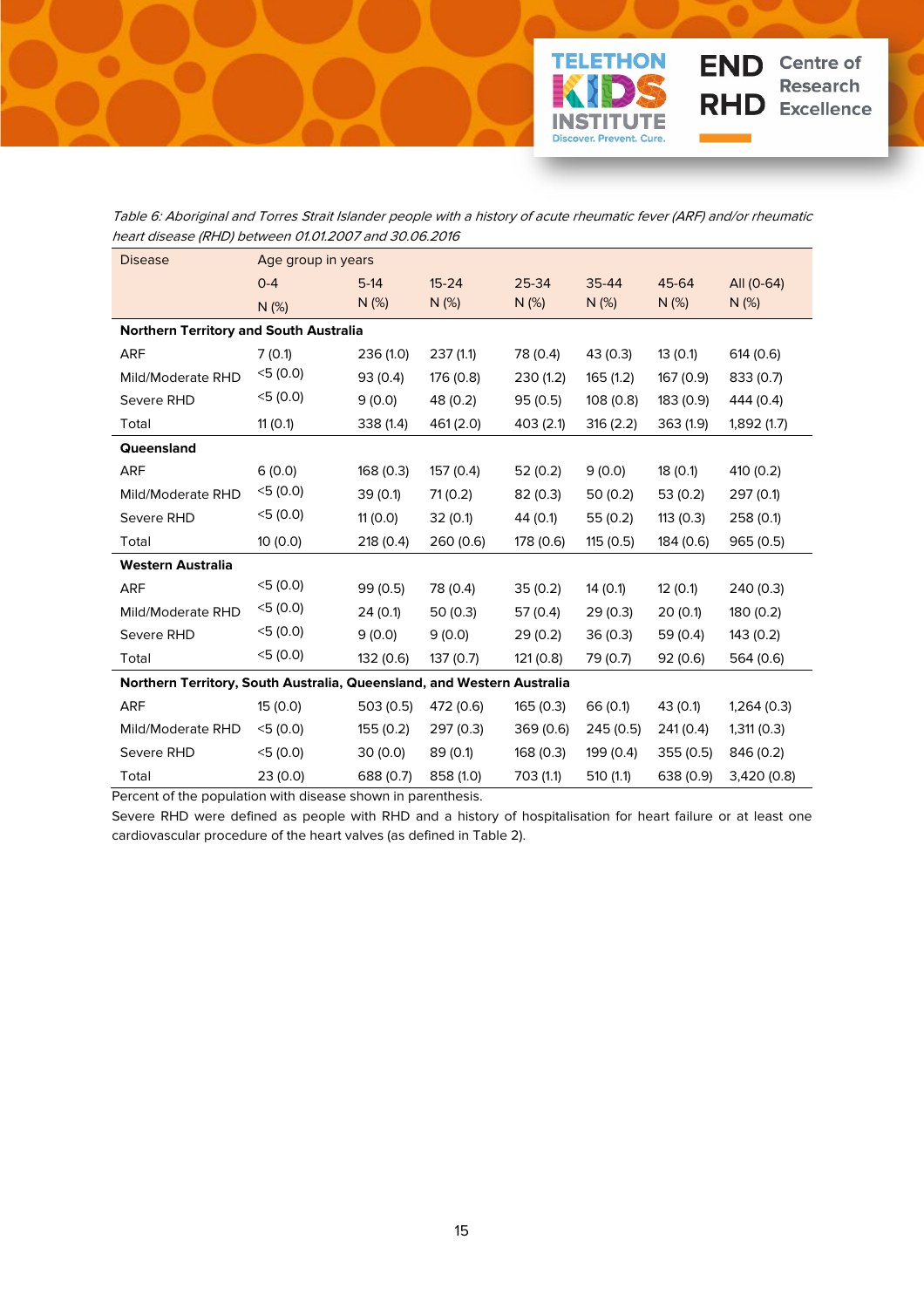

### <span id="page-20-0"></span>2.2. (B) People projected to develop ARF or RHD

### <span id="page-20-1"></span>2.2.1. Definitions

The number of Aboriginal and Torres Strait Islander people projected to develop ARF,  $a$ , or RHD,  $r$ , for age group  $i = (0-4, 5-14, 15-24, 25-34, 35-44, 45-64)$  was calculated as

$$
\widetilde{a_i} = c_i + j_i t, \text{ or}
$$

$$
\widetilde{r_i} = d_i + k_i t
$$

Where;

 $c$  and  $d$  = the mean of the annual age-specific ARF and RHD incidence rates per population, respectively, from the contemporary period (2014-2016),

 $j$  and  $k$  = the gradients of the linear trend in annual age-specific ARF and RHD incidence rates, respectively, from the long-term period (2011-2016), and

 $t =$  time, with 0, 1, 2, ..., 15 representing the calendar years 2016, 2017, 2018, ..., 2031.

Projections for each year were adjusted for the population size, which was based on the Australian Bureau of Statistics (ABS) estimates and projections of the Aboriginal and Torres Strait Islander Australians between 2001 and 2026.<sup>17</sup> As the ABS does not currently provide any Aboriginal projections beyond 2026, a conservative assumption of no population growth was made for the projected population between 2027 and 2031 using the ABS's projected population at 2026 for each of those years.

### <span id="page-20-2"></span>2.2.2. Results: ARF and RHD with no history of ARF

The number of people projected to develop ARF and RHD with no history of ARF hospitalisation in NT and SA, QLD, and WA between mid-2016 and the end of 2031 was 4885 and 5327 respectively (Table 7). Cumulative projections for each jurisdiction by year and age-group are shown in Figure 5.



<span id="page-20-3"></span>Figure 5: The cumulative number of first projected hospitalisations for ARF and RHD.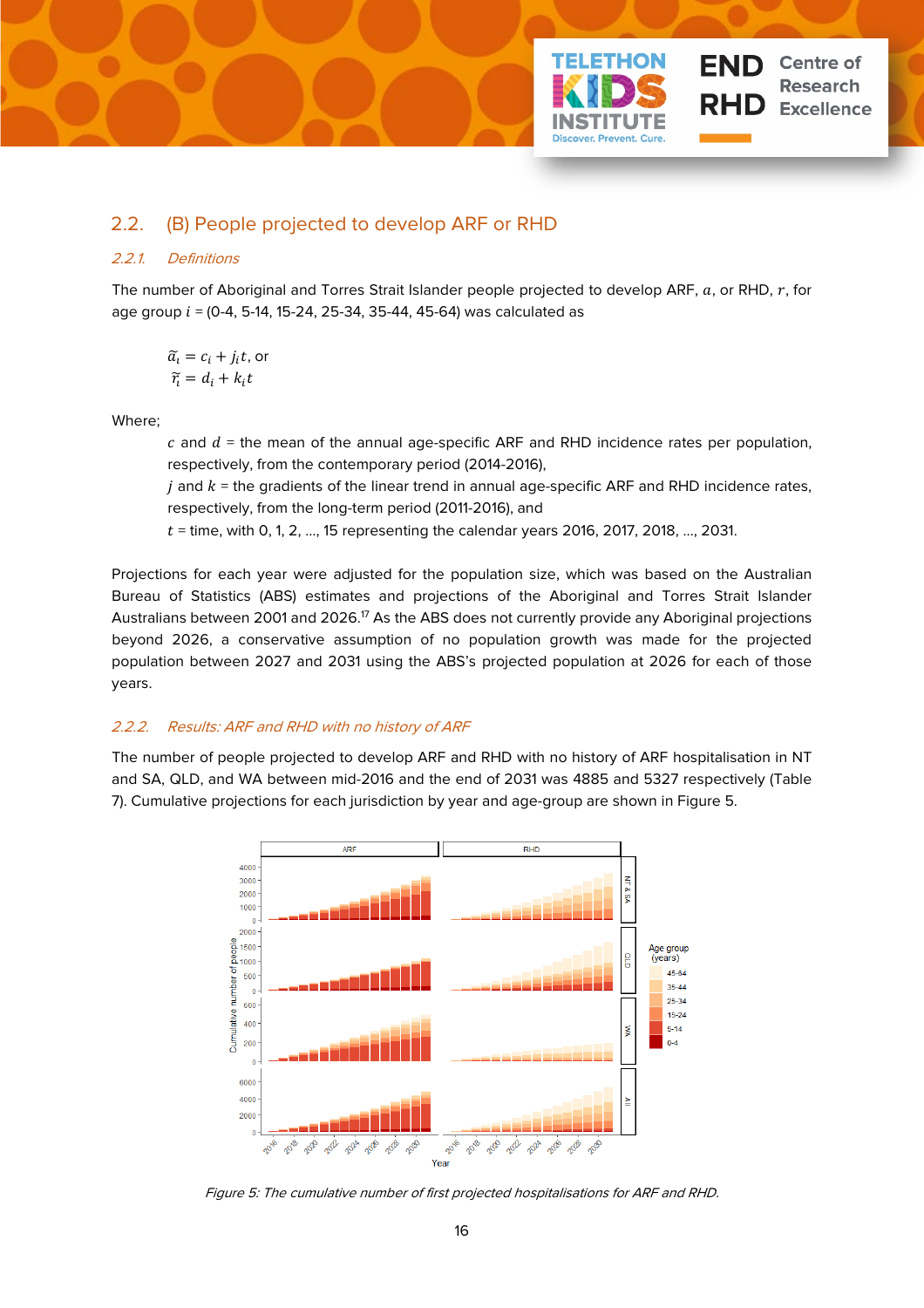

Table 7: Projected number of Aboriginal and Torres Strait Islander people who will develop acute rheumatic fever (ARF) and rheumatic heart disease (RHD), with no history of ARF, between 1.07.2016 and 31.12.2031

<span id="page-21-0"></span>

| <b>Disease</b>                                                         | Age group in years |        |           |       |       |       |            |
|------------------------------------------------------------------------|--------------------|--------|-----------|-------|-------|-------|------------|
|                                                                        | $0 - 4$            | $5-14$ | $15 - 24$ | 25-34 | 35-44 | 45-64 | All (0-64) |
|                                                                        | N                  | N      | N         | N     | N     | N     | N          |
| Northern Territory and South Australia                                 |                    |        |           |       |       |       |            |
| ARF                                                                    | 295                | 1817   | 659       | 223   | 234   | 63    | 3291       |
| RHD                                                                    | 44                 | 96     | 653       | 799   | 888   | 1024  | 3504       |
| Total                                                                  | 339                | 1913   | 1312      | 1022  | 1122  | 1086  | 6795       |
| Queensland                                                             |                    |        |           |       |       |       |            |
| ARF                                                                    | 145                | 818    | 24        | 20    | 68    | 24    | 1100       |
| <b>RHD</b>                                                             | 12                 | 261    | 237       | 263   | 160   | 696   | 1630       |
| Total                                                                  | 158                | 1079   | 261       | 284   | 228   | 720   | 2729       |
| Western Australia                                                      |                    |        |           |       |       |       |            |
| ARF                                                                    | 1                  | 256    | 65        | 80    | 47    | 46    | 494        |
| <b>RHD</b>                                                             | $\Omega$           | 3      | 8         | 24    | 68    | 89    | 192        |
| Total                                                                  | 1                  | 259    | 74        | 104   | 114   | 135   | 686        |
| Northern Territory, South Australia, Queensland, and Western Australia |                    |        |           |       |       |       |            |
| ARF                                                                    | 441                | 2891   | 748       | 323   | 349   | 132   | 4885       |
| <b>RHD</b>                                                             | 57                 | 360    | 899       | 1086  | 1116  | 1809  | 5327       |
| Total                                                                  | 498                | 3251   | 1647      | 1410  | 1465  | 1941  | 10211      |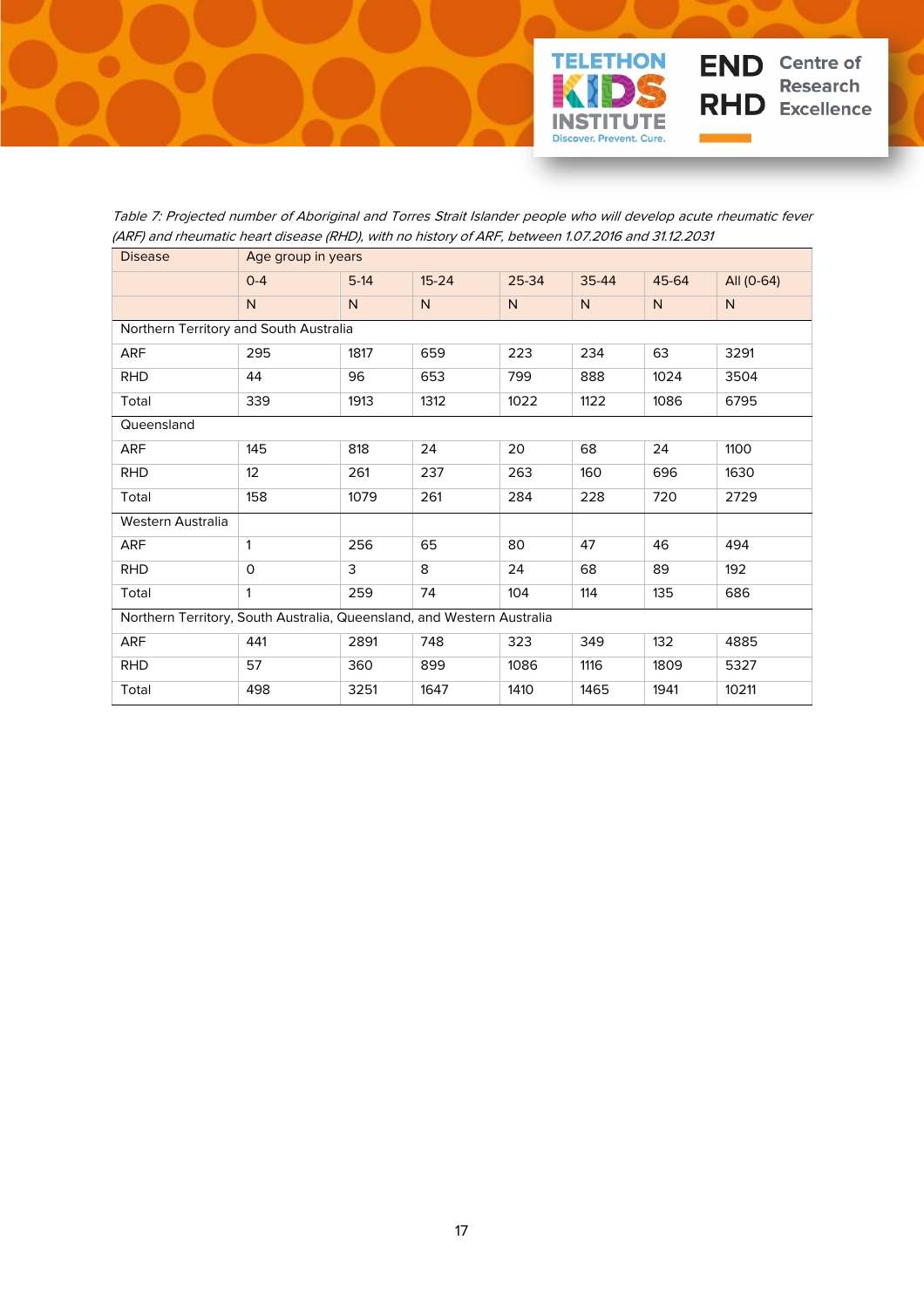

## <span id="page-22-0"></span>3. **Disease trajectory**

### <span id="page-22-1"></span>3.1. Model of ARF and RHD progression

A state–transition model was developed to predict the progression (transition) between health states related to ARF and RHD in people over time (Figure 6). Health states were defined as people living with ARF, RHD, or Severe RHD that required surgery and people who die after the onset of ARF and/or RHD. Transitions between the health states were modelled in yearly increments for the duration of recommended medical care (secondary prophylaxis and specialist follow-up). This started at the year of last hospitalisation for people with a history of ARF and/or RHD prior to mid-2016 (Section 2.1.2) or the year that people are projected to develop ARF or RHD for onset occurring between mid-2016 and 2031 (Section 2.2.2). People who were predicted to develop RHD between mid-2016 and 2031 were divided between Mild and Moderate RHD and Severe RHD at diagnosis, with 11-12% having Severe RHD.<sup>11</sup> The distribution of severity in existing cases was based on their hospitalisation history of heart failure or valvular procedure (Section 2.1.2).

For the duration of recommended medical care, a proportion of people will remain in their current health state and the other proportion will transition to a more severe health state, as depicted by the arrows in Figure 6; thus, people who die will remain in the mortality state for the duration of time modelled. The proportion of people who will transition to a more severe health state is governed by the transition probabilities shown in Table 8. For example, 27% of people will progress from ARF to RHD within their first year of diagnosis, and a further 17% of people will progress between 1 and less than 5 years since diagnosis of ARF (44% in total within 5 years of ARF diagnosis).

Finally, there were several assumptions that were made in the model because of limited or no available data. These assumptions were:

- 1. Progression in people with a recent history of ARF prior to mid-2016 was limited to Mild/Moderate RHD (i.e., progression to Severe RHD with or without surgery was not modelled for this group), and progression in people with existing RHD prior to mid-2016 was limited to mortality. These limitations were made because only the date of last hospitalisation was known, not the date of disease onset on which the time-dependent transition probabilities are based. As a result, this assumption underestimates the estimated number of people who will develop Severe RHD, will require one or more valvular surgeries, or will die.
- 2. Projected cases of RHD were based on the observed incidence rates of RHD with no history of ARF hospitalisations. This was done to prevent double counting the RHD cases that are modelled to progress from ARF.
- 3. The duration of medical care and risk of progression between each health state (i.e. ARF to RHD, RHD to Severe RHD with surgery, or RHD to mortality) was limited to 10 years. This limitation was made because the risk of progression beyond 10 years of disease onset has not been quantified, and it results in an underestimate of the true costs of disease.
- 4. The risk of Severe RHD in the absence of surgical intervention was only modelled at the time of diagnosis. This assumption was made to limit the complexity of the model, and it underestimates the true number of people who will develop Severe RHD. This does not affect the estimates of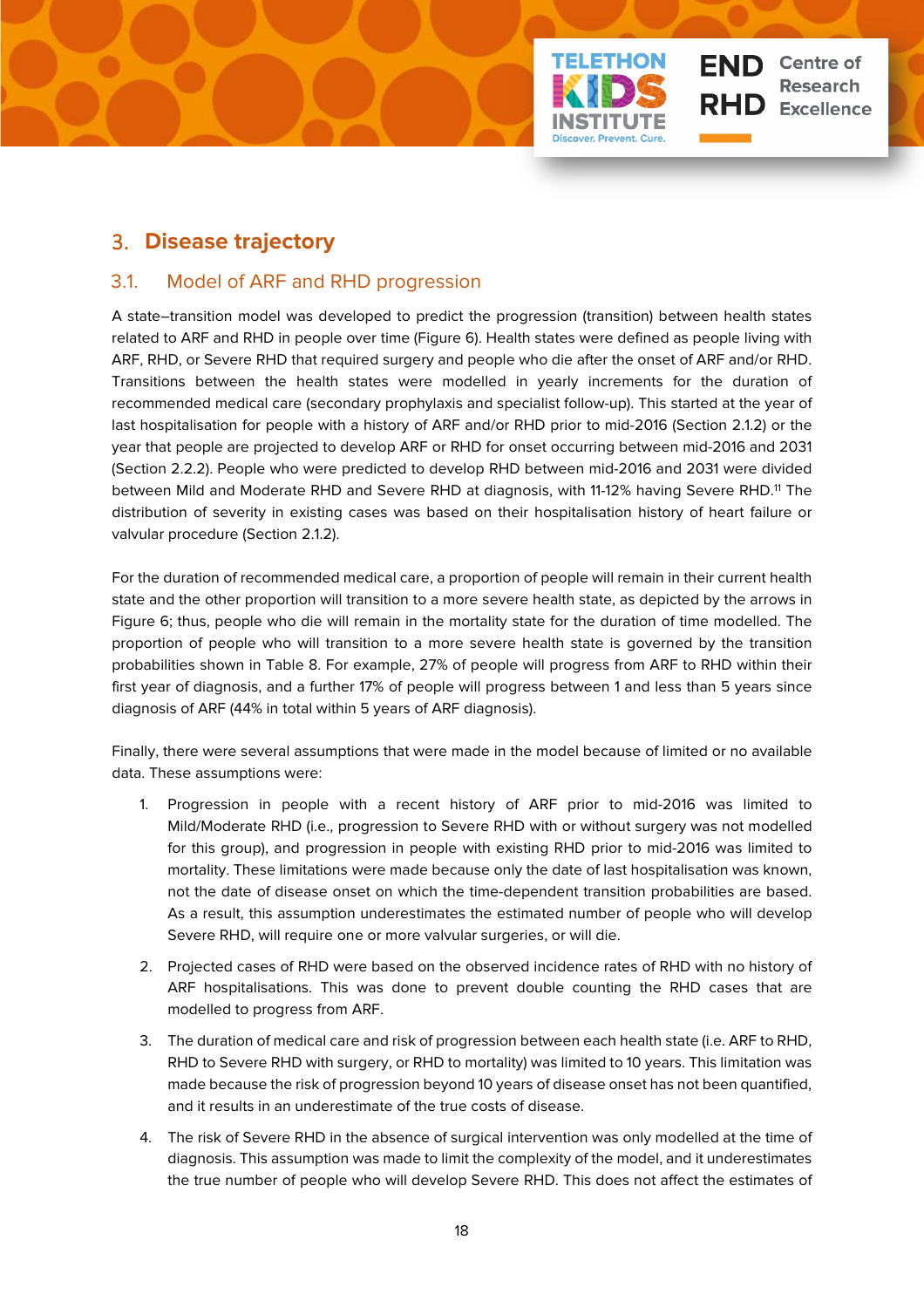

people who will develop Severe RHD requiring surgery (i.e., the number of people who will need surgery).

- 5. Recurrences of ARF were not modelled. This assumption was also made to simplify the model and is consistent with the preference to underestimate the true cost of ARF and RHD.
- 6. Mortality in ARF cases was not modelled as death from isolated ARF outside the context of RHD is considered a rare event.<sup>18</sup>



<span id="page-23-0"></span>Figure 6: Model of disease states and transition possibilities for ARF and RHD

d(RHD), distribution of RHD severity at diagnosis; p(RHD), p(surgery), and p(mort), probabilities of progressing to RHD, Severe RHD requiring surgery, and mortality – with corresponding parameter estimates in Table 10.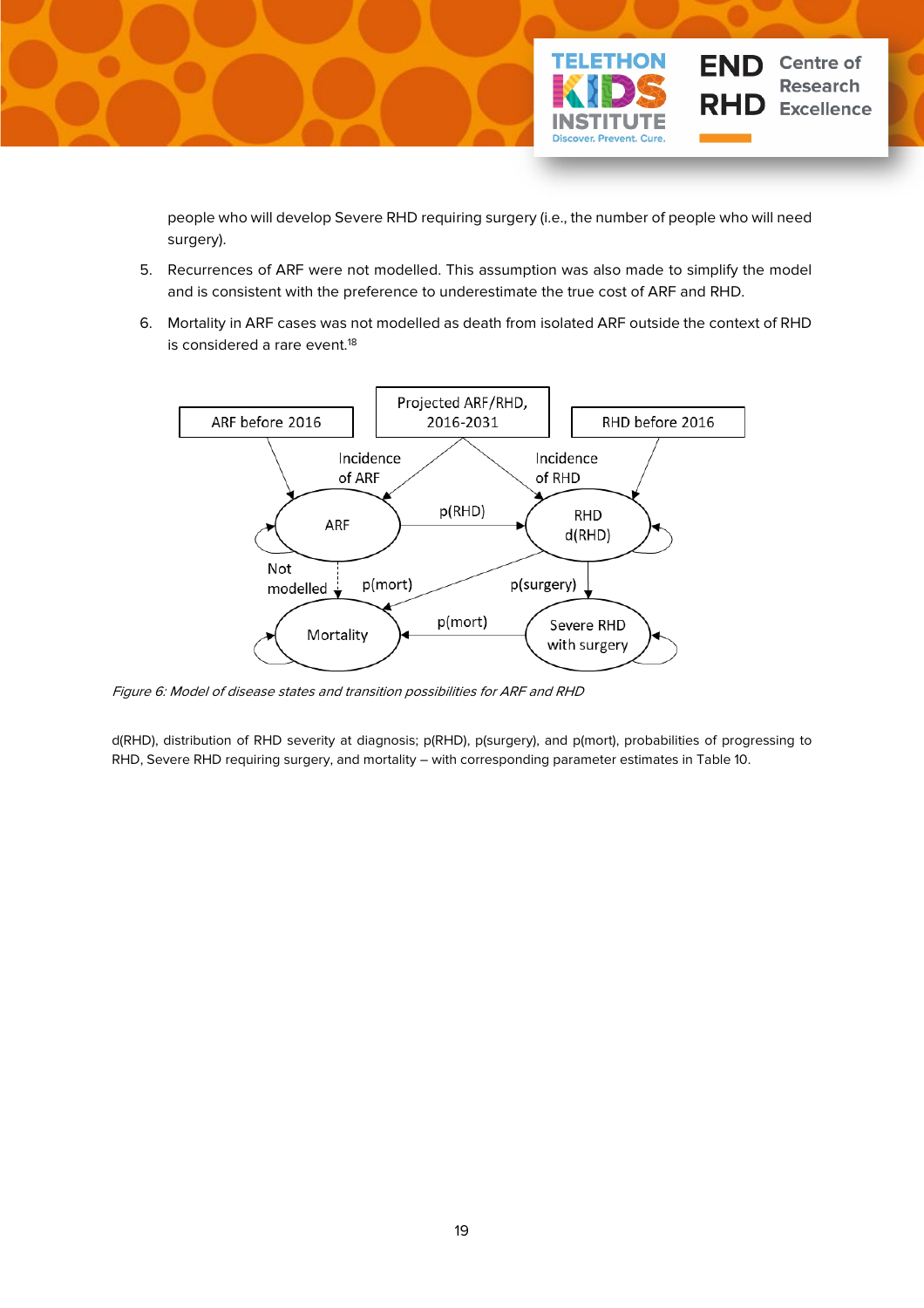

<span id="page-24-1"></span>Table 8: Time-dependent transition probabilities used in the state-transition model to estimate ARF and RHD trajectory over time.

| Probability of disease progression within                   | Probability estimates*                                      |            |                          |               |  |  |
|-------------------------------------------------------------|-------------------------------------------------------------|------------|--------------------------|---------------|--|--|
| specified period (years)                                    | Age range                                                   |            |                          |               |  |  |
|                                                             | 0-64 years                                                  | 0-14 years | $15-24$ years            | $25-64$ years |  |  |
| p(RHD): progression from ARF to RHD <sup>9</sup>            |                                                             |            |                          |               |  |  |
| 0-1 years                                                   | 0.27                                                        |            |                          |               |  |  |
| 1-5 years                                                   | 0.17                                                        |            |                          |               |  |  |
| 5-10 years                                                  | 0.08                                                        |            |                          |               |  |  |
|                                                             | p(surgery): progression from RHD to surgery <sup>11**</sup> |            |                          |               |  |  |
| 0-1 years                                                   |                                                             | 0.06       | 0.09                     | 0.07          |  |  |
| 1-5 years                                                   |                                                             | 0.09       | 0.03                     | 0.06          |  |  |
| 5-10 years                                                  |                                                             | 0.05       | 0.02                     | 0.04          |  |  |
| p(death): progression from RHD to death <sup>9,11</sup> *** |                                                             |            |                          |               |  |  |
| 0-1 years                                                   |                                                             | 0.00       | $\overline{\phantom{a}}$ | 0.01          |  |  |
| 1-5 years                                                   |                                                             | 0.01       | 0.03                     | 0.03          |  |  |
| 5-10 years                                                  |                                                             | 0.01       | 0.03                     | 0.07          |  |  |

\*Probability estimates represent the proportion of people transitioning over the whole period specified.

\*\*Progression within 0-1 years was assumed to occur at diagnosis of RHD, ensuring an underestimate of disease costs. Further, the Cannon et al.<sup>11</sup> provided these risk estimates for RHD diagnosed at 5-14 years old, 15-24 years old, and at a combined 5-24 years old; the combined 5-24 year-old risk estimates were used for the progression and distribution of severity in 25-64 year-old people in this model as these estimates reflect the midpoints between the stratified estimates.

\*\*\*The risk of mortality in 25-64-year-old people was based on all-age mortality reported by He *et al*, 2016.<sup>9</sup>

## <span id="page-24-0"></span>3.2. (A) The modelled disease trajectory for people with a recent history of ARF and RHD

Of the 1,264 people with a recent history of ARF prior to mid-2016, 190 (15%) were estimated to progress to RHD. This progression to RHD comprised 97, 57, and 36 people from the NT and SA, QLD, and WA respectively.

It was estimated that 110 (5.1%) of the 2,156 people who have had a hospitalisation for RHD prior to mid-2016 will die within 10 years of that hospitalisation date (Table 9). The number of people estimated to die in the NT and SA, QLD, and WA was 63, 30, and 17 respectively.

| Age at 30.06.2016 | People with RHD | Projected deaths*        |  |  |
|-------------------|-----------------|--------------------------|--|--|
|                   | N               | N (% of people with RHD) |  |  |
| $O - 4$           | 8               | 0(0.0)                   |  |  |
| $5-14$            | 185             | 2(1.1)                   |  |  |
| $15 - 24$         | 386             | 12(3.1)                  |  |  |
| 25-34             | 538             | 30(5.5)                  |  |  |
| 35-44             | 444             | 28(6.3)                  |  |  |
| 45-64             | 595             | 38(6.5)                  |  |  |
| Total             | 2156            | 110(5.1)                 |  |  |

<span id="page-24-2"></span>Table 9: Predicted mortality for people with a recent history of RHD

\*Deaths limited to 10 years since the date of last RHD hospitalisation.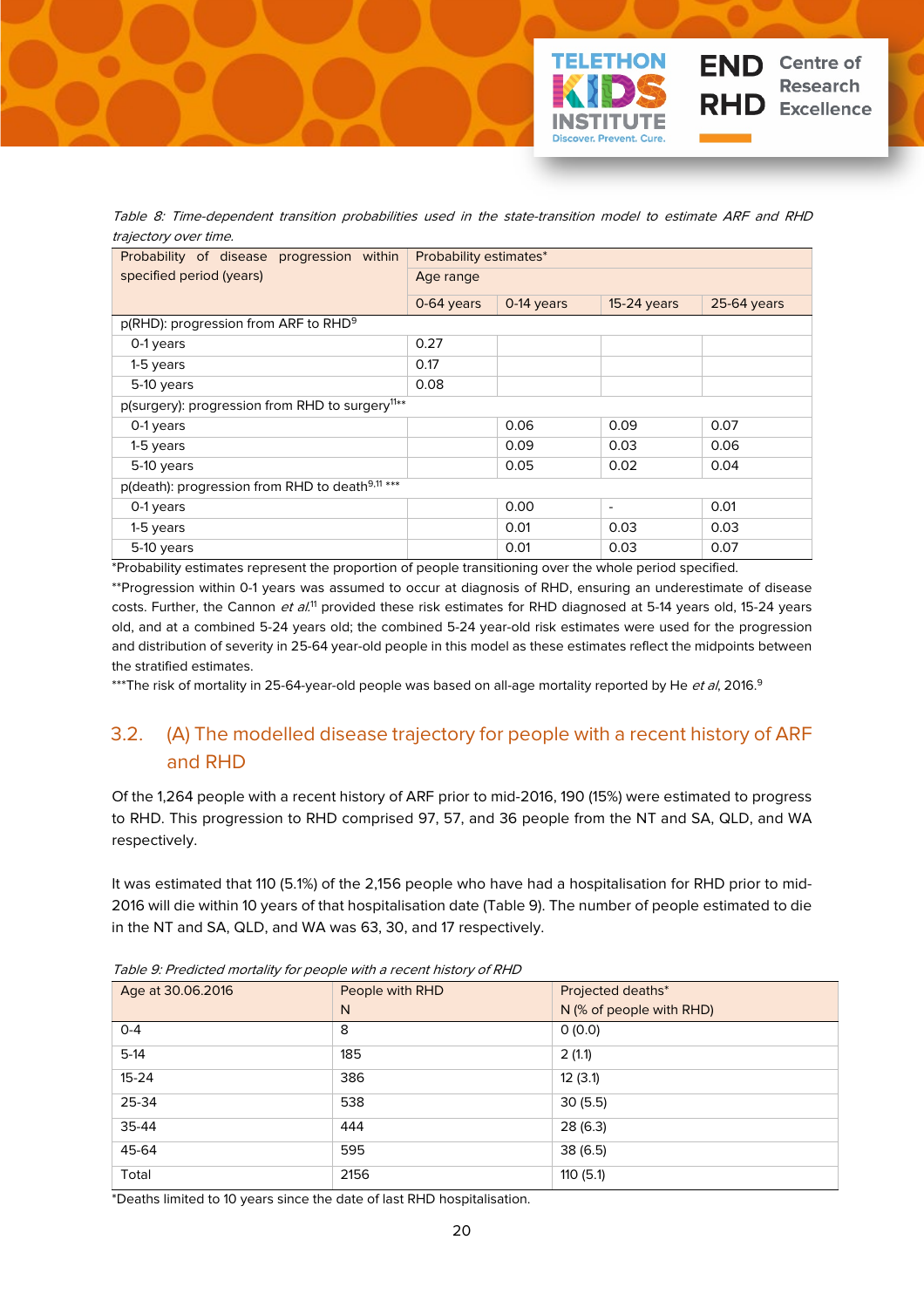

## <span id="page-25-0"></span>3.3. (B) The modelled disease trajectory for people projected to develop ARF or RHD with no history of ARF

#### **Disease trajectory in people projected to develop ARF**

Of the 4,885 projected to develop ARF (Section 2.2.2), 2,535 people are estimated to progress to RHD within 10 years of their ARF diagnosis (Table 10). Of these people, 284 are estimated to be diagnosed with Severe RHD, and 462 will be diagnosed with or progress to Severe RHD requiring surgery. Thus, a total of 746 people who are projected to develop ARF between mid-2016 and 2031 are estimated to progress to Severe RHD.

It is estimated that 93 people will die after developing ARF between mid-2016 and 2031 and progressing to RHD.

### **Disease trajectory in people projected to develop RHD with no hospitalised history of RHD**

There were 5326 people who are projected to develop RHD between mid-2016 and 2031. Of these people, 605 are estimated to be diagnosed with Severe RHD, and 908 will be diagnosed with or progress to Severe RHD requiring surgery (Table 11). Thus, a total of 1514 people who were projected to develop RHD between mid-2016 and 2031 are estimated to progress to Severe RHD.

It is estimated that 470 people will die after developing RHD between mid-2016 and 2031.

<span id="page-25-1"></span>

| Table 10: Number of people who are projected to develop ARF by 2031 and who are predicted to progress to RHD, |  |
|---------------------------------------------------------------------------------------------------------------|--|
| severe RHD, severe RHD requiring surgery, and/or death                                                        |  |

|                                         | SA/NT      | <b>QLD</b> | <b>WA</b> | Total      |
|-----------------------------------------|------------|------------|-----------|------------|
|                                         | N(%)       | $N$ (%)    | $N$ (%)   | $N$ (%)    |
| Develop ARF                             | 3291 (100) | 1100 (100) | 494 (100) | 4885 (100) |
|                                         |            |            |           |            |
| Progress to RHD                         | 1708 (52)  | 571 (52)   | 256 (52)  | 2535 (52)  |
| Mild/Mod RHD                            | 1517 (46)  | 508 (46)   | 227 (46)  | 2251 (46)  |
| Severe RHD                              | 191 (6)    | 63(6)      | 29(6)     | 284 (6)    |
|                                         |            |            |           |            |
| Progress to severe RHD with surgical    | 308(9)     | 108 (10)   | 46 (9)    | 462 (9)    |
| intervention                            |            |            |           |            |
|                                         |            |            |           |            |
| Total number of people who will develop | 499 (15)   | 171 (16)   | 75 (15)   | 746 (15)   |
| severe RHD                              |            |            |           |            |
|                                         |            |            |           |            |
| Progress to death from RHD              | 65(2)      | 15(1)      | 13(3)     | 93(2)      |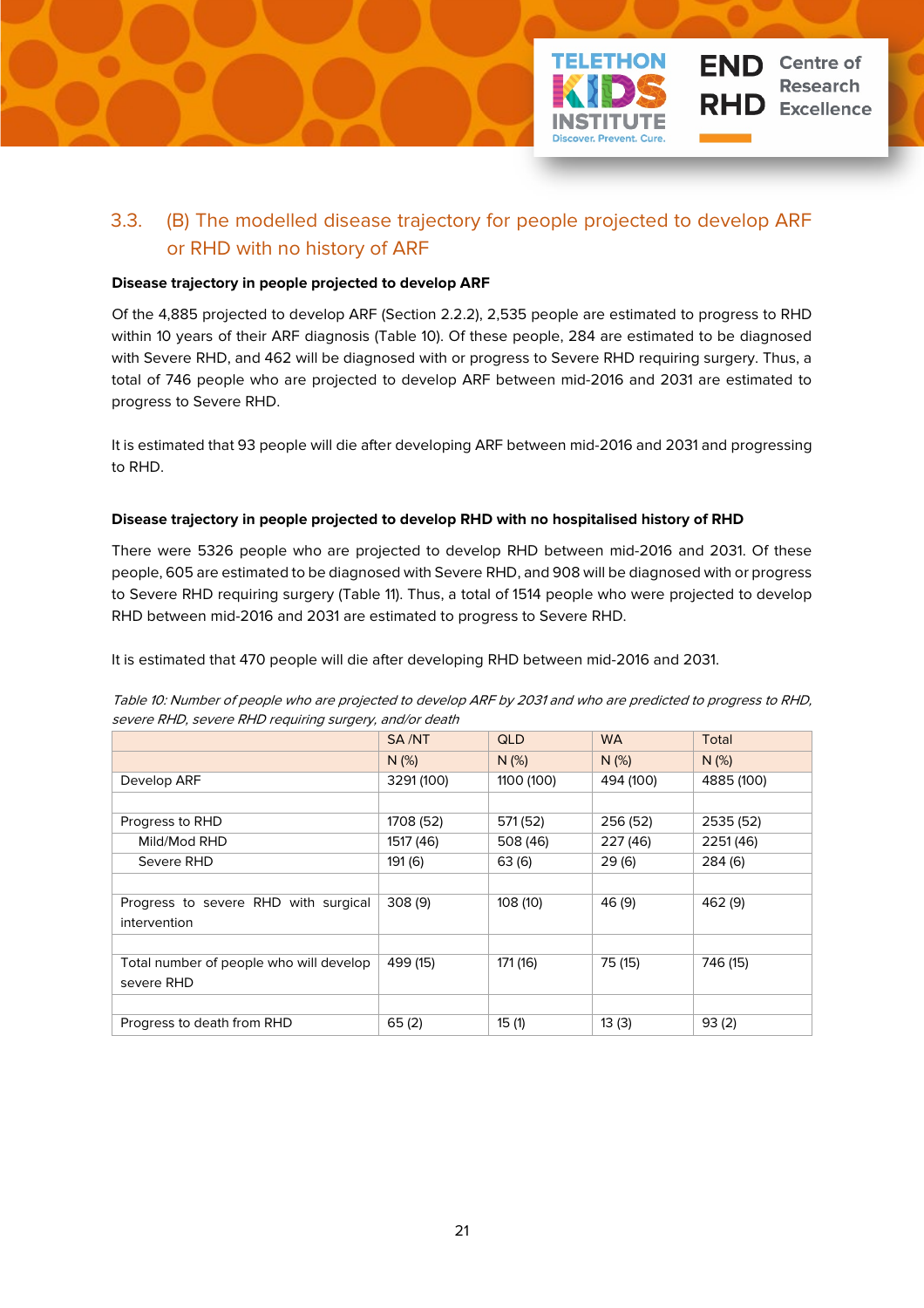

<span id="page-26-2"></span>

| who are predicted to progress to severe RHD and/or death.                                                        |  |  |  |  |  |  |  |
|------------------------------------------------------------------------------------------------------------------|--|--|--|--|--|--|--|
| Table 11: Number of people who are projected to develop RHD (with no history of ARF hospitalisation) by 2031 and |  |  |  |  |  |  |  |

|                                         | SA/NT      | <b>QLD</b> | <b>WA</b> | Total      |
|-----------------------------------------|------------|------------|-----------|------------|
|                                         | $N$ (%)    | $N$ (%)    | $N$ (%)   | $N$ (%)    |
| Develop RHD with no history of RHD      | 3504 (100) | 1630 (100) | 192 (100) | 5326 (100) |
| Mild/Mod RHD                            | 3105 (89)  | 1445 (89)  | 170 (89)  | 4721 (89)  |
| Severe RHD                              | 399 (11)   | 185 (11)   | 22(11)    | 605 (11)   |
|                                         |            |            |           |            |
| Progress to severe RHD with surgical    | 593 (17)   | 282 (17)   | 33(17)    | 908 (17)   |
| intervention                            |            |            |           |            |
|                                         |            |            |           |            |
| Total number of people who will develop | 992 (28)   | 466 (29)   | 55 (29)   | 1514 (28)  |
| severe RHD                              |            |            |           |            |
|                                         |            |            |           |            |
| Progress to death from RHD              | 318(9)     | 133(8)     | 19 (10)   | 470 (9)    |

## <span id="page-26-0"></span>4. **Medical care and associated costs**

## <span id="page-26-1"></span>4.1. Medical care

In this report, medical care included two main components: (1) inpatient hospitalisation for ARF or RHD and (2) annual disease management, which included secondary prophylaxis and specialist follow-up over a 10-year period post-hospitalisation. Medical care was estimated for the modelled disease trajectory occurring after mid-2016 for all people with a history of ARF or RHD hospitalisation between 2007 and mid-2016 (Section 3.2) and for all people projected to develop ARF or RHD between mid-2016 and 2031 (Section 3.3).

The methods for estimating the medical care for the several scenarios of modelled disease trajectories that could occur in people with a recent history or projected to develop ARF and/or ARD are illustrated in Figure 7. For people with a recent history of ARF or RHD:

- Medical care comprised annual disease management occurring after mid-2016 for the remainder of the 10-year period starting from the date of last hospitalisation (Trajectories A and B).
- If the disease progressed in severity, medical care comprised an inpatient hospitalisation for disease progression, and 10 years of annual disease management in addition to the disease management occurring between mid-2016 and the date of disease progression (Trajectory C).

For people projected to develop ARF or RHD:

- Medical care comprised inpatient hospitalisation for the acute episode of ARF or RHD and annual disease management (Trajectories D and E).
- If the disease progressed in severity, medical care comprised the initial and subsequent inpatient hospitalisation, and the annual disease management between hospitalisations and 10 years after the last hospitalisation, (Trajectory F) unless death occurs (Trajectory G).
- These trajectories and medical care requirements could occur for anyone projected to develop ARF or RHD up to 31.12.2031 (Trajectory H)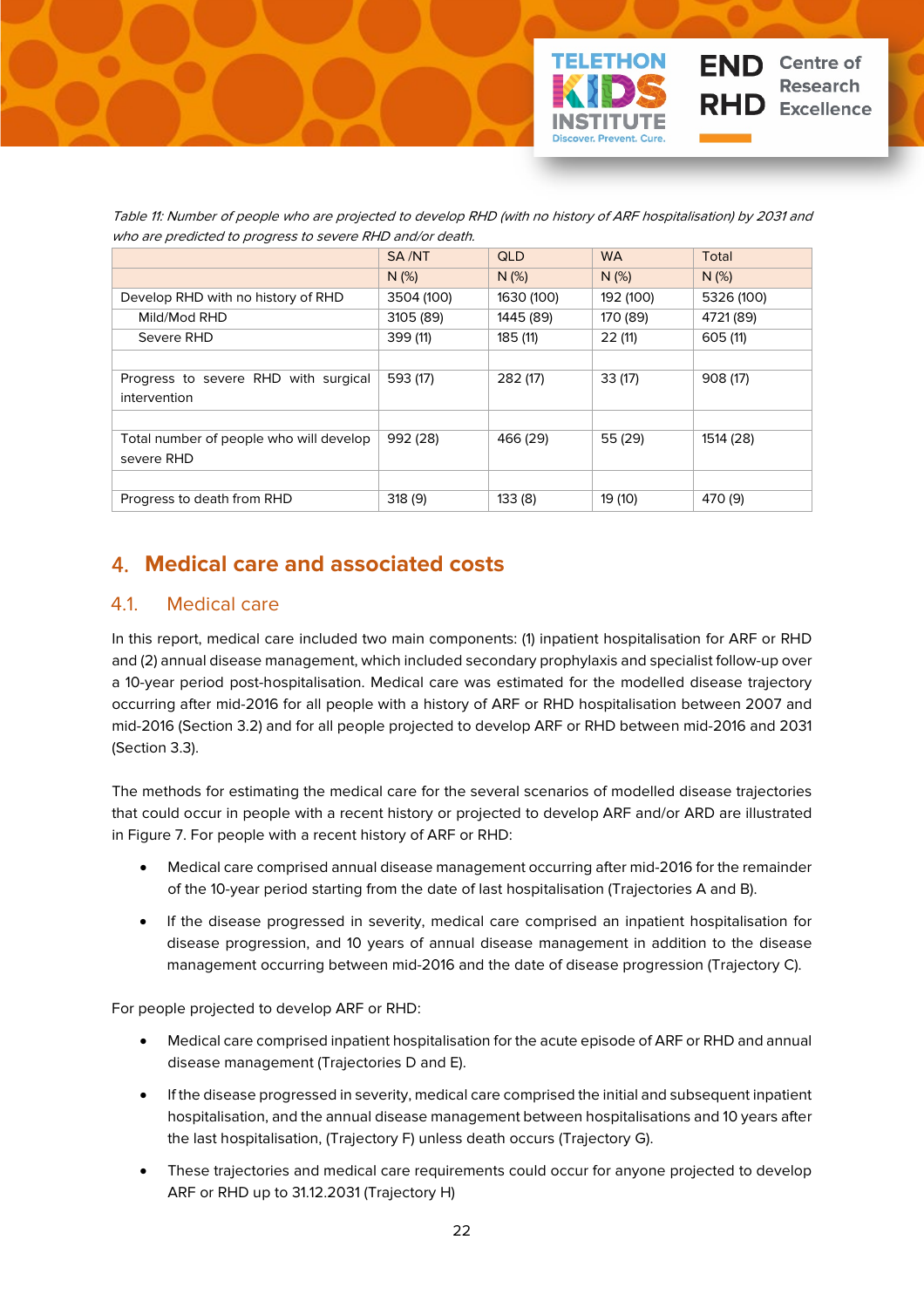



<span id="page-27-1"></span>Figure 7: Medical care for example trajectories of ARF (yellow), RHD (orange), and Severe RHD requiring valvular surgery (red).

Dots represent hospitalisation, diamonds represent end of annual disease management, X represents death. See text for further description.

### <span id="page-27-0"></span>4.2. Treatment costs

Treatment costs for the estimated medical care were based on previous estimates and are shown in the adapted Table 12. <sup>11</sup> In summary, the cost of an inpatient admission was applied to all people projected to develop or progress to ARF and/or RHD. The inpatient cost of cardiac surgery included pre-operative medical and dental management, post-operative intensive care, and interstate travel (e.g., from the NT to SA for adults and to Victoria for children) to the centre that performed the surgery. For the proportion of people living in remote areas, inpatient costs also included adjustments for the provision of care, using the Independent Hospital Pricing Authority remoteness price adjustment, and travel for the patient and accompanying escort by emergency transfer.

Annual disease management included four-weekly administration of long acting antibiotic (benzathine penicillin G, Bicillin L-A®) by a nurse and 1-4 reviews by a general practitioner and consultations by paediatrics, cardiology (including use of echocardiograms), and dentist. The frequency of these consultations ranged from six monthly to two yearly, depending on the severity of RHD.19 For the proportion of patients living in remote communities, disease management costs also included return travel and accommodation for the patient and accompanying escort for specialist visits.

Several simplifying assumptions have been made to estimate costs, each intended to underestimate rather than overestimate the true cost. These assumptions were:

- 1. Adherence to secondary prophylaxis and follow up care is 50% the recommended schedule
- 2. Moderate RHD was assumed to cost the same as Mild RHD because the distinction in disease severity in this report could not be ascertained.
- 3. Progression, and therefore medical care and costs, from ARF to Severe RHD (with or without valvular surgery) was not estimated for people hospitalised with ARF and not RHD before mid-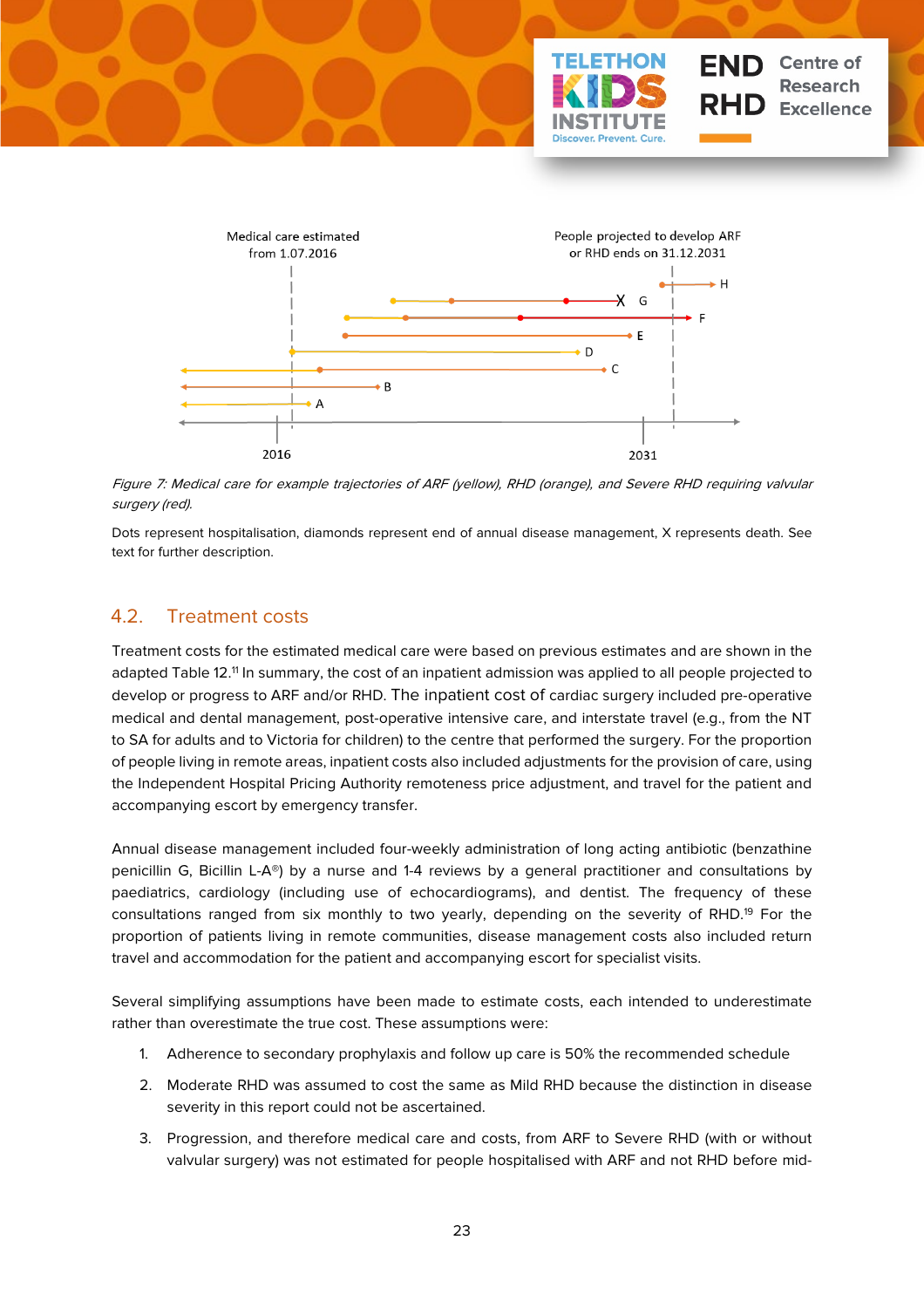

2016. Similarly, progression from Mild/Moderate RHD to Severe RHD (with or without valvular surgery) was not estimated for people hospitalised with RHD before mid-2016.

- 4. The adverse outcomes and costs of anticoagulation after valvular replacement were not included.
- 5. The costs associated with RHD care in pregnancy were not included
- 6. The health-related costs to community medical services to follow-up patients was not included, including outreach services and approaches.

| <b>Item</b>                          |             | Cost (\$AU, 2015) |
|--------------------------------------|-------------|-------------------|
| <b>Acute costs</b>                   |             | Per episode       |
| Inpatient                            |             |                   |
| <b>ARF</b>                           | Child       | 11,243            |
|                                      | Adult       | 12,023            |
| RHD, non-surgical                    | Child       | 10,985            |
|                                      | Adult       | 9,113             |
| <b>RHD, surgical</b>                 | Child       | 69,755            |
|                                      | Adult       | 67,080            |
|                                      |             |                   |
| <b>ARF/RHD management (per year)</b> |             | Per year          |
| Severity of RHD*                     | <b>Mild</b> | 1,907             |
|                                      | Severe      | 3,650             |

<span id="page-28-1"></span>Table 12: Summary of ARF/RHD costs at 2015 prices, Australia.

\*Mild RHD is assumed for patients with ARF and for mild/moderate RHD Modified from the Supplemental Material A, Table S7, in Cannon *et al*.<sup>20</sup>

## <span id="page-28-0"></span>4.3. (A) The estimated future medical cost of ARF and RHD for people with a recent history of disease

The estimated cost of medical care from July 1<sup>st</sup>, 2016 to the end of recommended follow-up for people with a history of ARF or RHD since January 1st, 2007 was \$26.6 million to the health system, comprising \$24.8 million in annual disease management cost and \$1.7 million in hospitalisations for people with ARF estimated to progress to RHD (Table 13). The medical care cost was relatively evenly distributed across the age groups, but these costs did not include progression from Mild/Moderate RHD to Severe RHD requiring surgery, which is likely to affect people in the older age groups.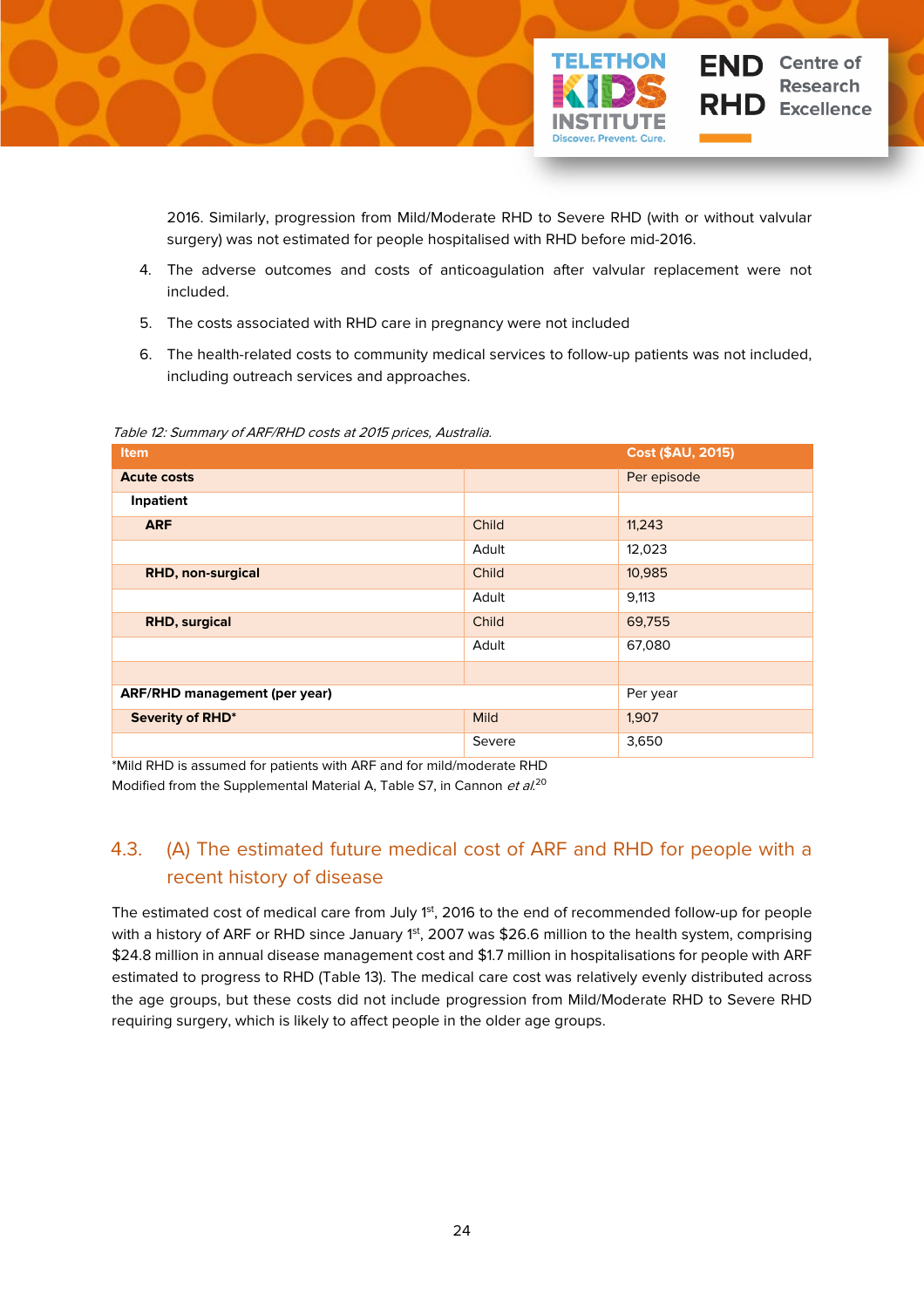

Table 13: The estimated future cost of medical care from 01.07.2016 for Aboriginal and Torres Strait Islander people with a history of acute rheumatic fever (ARF) and/or rheumatic heart disease (RHD) between 01.01.2007 and 30.06.2016

<span id="page-29-0"></span>

| <b>Medical</b>                                                         | Age group in years |           |           |           |           |           |             |
|------------------------------------------------------------------------|--------------------|-----------|-----------|-----------|-----------|-----------|-------------|
| management                                                             |                    |           |           |           |           |           |             |
|                                                                        | $0 - 4$            | $5-14$    | $15 - 24$ | 25-34     | 35-44     | 45-64     | All (0-64)  |
|                                                                        | Cost               | Cost      | Cost      | Cost      | Cost      | Cost      | Cost (\$AU) |
|                                                                        | (SAU)              | (SAU)     | $($ \$AU) | (SAU)     | (SAU)     | (SAU)     |             |
| Northern Territory and South Australia                                 |                    |           |           |           |           |           |             |
| <b>Disease</b>                                                         | 106,285            | 2,515,121 | 2,859,57  | 2,831,528 | 2,154,028 | 2,925,170 | 13,391,712  |
| management                                                             |                    |           | 9         |           |           |           |             |
| Hospitalisation*                                                       | 17,749             | 446,517   | 259,979   | 87,169    | 52,012    | 18,763    | 882,188     |
| Total                                                                  | 124,034            | 2,961,638 | 3,119,558 | 2,918,697 | 2,206,04  | 2,943,93  | 14,273,90   |
|                                                                        |                    |           |           |           | 0         | 3         | 0           |
| Queensland                                                             |                    |           |           |           |           |           |             |
| <b>Disease</b>                                                         | 98,524             | 1,533,044 | 1,610,847 | 1,337,109 | 939,928   | 1,730,955 | 7,250,406   |
| management                                                             |                    |           |           |           |           |           |             |
| Hospitalisation*                                                       | 17,310             | 270,096   | 144,654   | 59,863    | 9,255     | 16,224    | 517,401     |
| Total                                                                  | 115,834            | 1,803,140 | 1,755,501 | 1,396,971 | 949,183   | 1,747,179 | 7,767,808   |
| Western Australia                                                      |                    |           |           |           |           |           |             |
| <b>Disease</b>                                                         | 18,117             | 987,768   | 828,941   | 900,761   | 704,174   | 789,182   | 4,228,941   |
| management                                                             |                    |           |           |           |           |           |             |
| Hospitalisation*                                                       | 5,982              | 171,084   | 77,352    | 40,092    | 20,508    | 12,011    | 327,029     |
| Total                                                                  | 24,099             | 1,158,852 | 906,293   | 940,853   | 724,682   | 801,193   | 4,555,970   |
| Northern Territory, South Australia, Queensland, and Western Australia |                    |           |           |           |           |           |             |
| <b>Disease</b>                                                         | 222,925            | 5,035,93  | 5,299,36  | 5,069,39  | 3,798,129 | 5,445,307 | 24,871,05   |
| management                                                             |                    | 3         | 6         | 8         |           |           | 9           |
| Hospitalisation*                                                       | 41,042             | 887,697   | 481,985   | 187,123   | 81,775    | 46,997    | 1,726,619   |
| Total                                                                  | 263,967            | 5,923,63  | 5,781,352 | 5,256,521 | 3,879,90  | 5,492,30  | 26,597,67   |
|                                                                        |                    | 0         |           |           | 4         | 4         | 8           |

\*Hospitalisation for non-surgical RHD for people estimated to progress from ARF.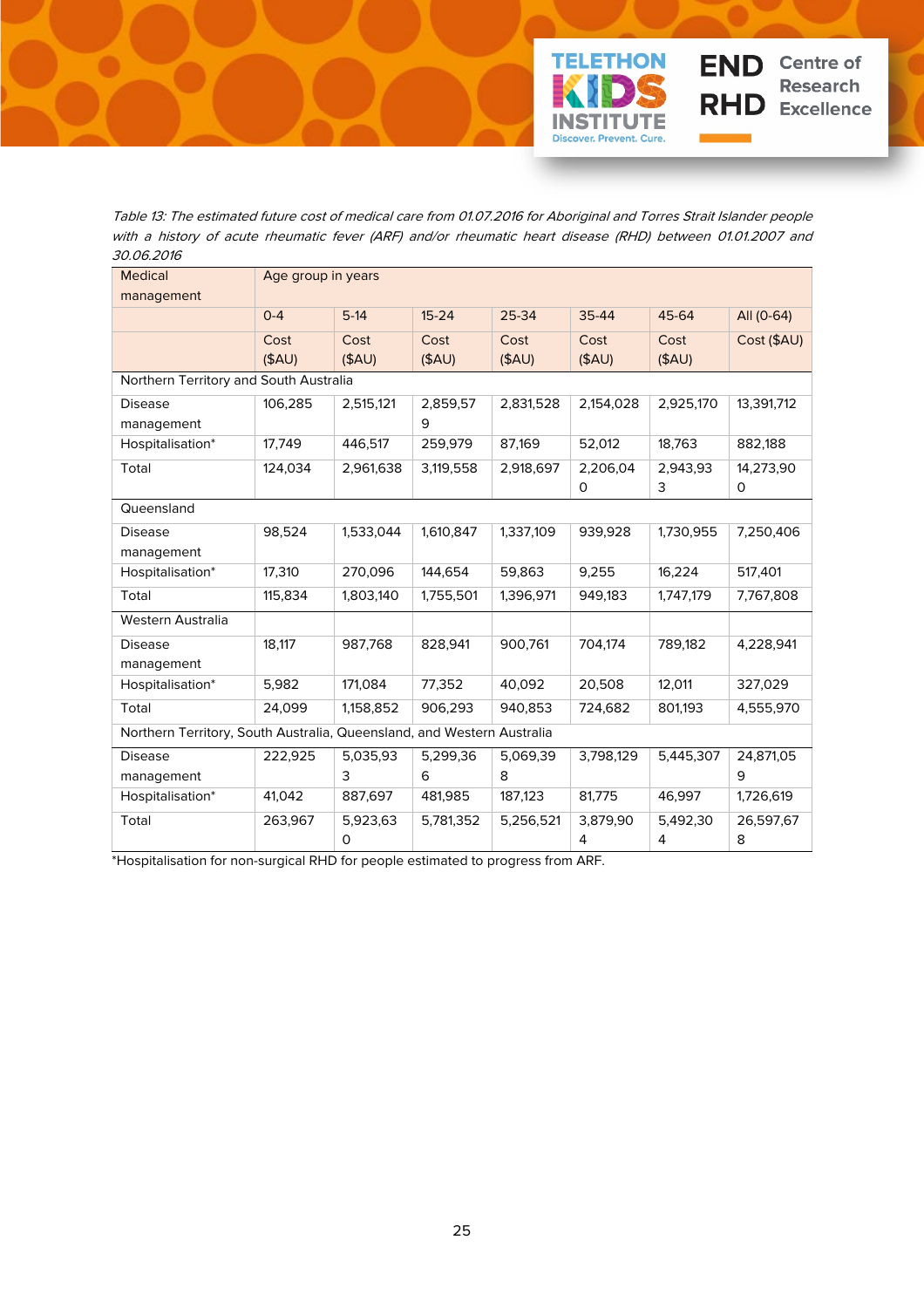

## <span id="page-30-0"></span>4.4. (B) The estimated medical costs for people projected to develop ARF or RHD

People expected to develop ARF and RHD will incur costs to the health system at the time of diagnosis (hospital admission) and for each year that they are receiving secondary prophylaxis management. Additional costs are incurred if ARF recurs or progresses to RHD, requiring further hospitalisation and protracted secondary prophylaxis, and if valvular surgery is required. The aggregated cost of these components for all people projected to develop ARF or RHD (without a history of ARF hospitalisation) between mid-2016 and 2031 is summarised as a cumulative total by year in Figure 8.



<span id="page-30-1"></span>Figure 8: The estimated cumulative cost of medical care for cases of ARF or RHD projected to occur between mid-2016 and 2031.

The estimated cost of medical care for people projected to develop ARF between mid-2016 and 2031 totalled \$141 million (Table 14). This included \$58 million in long-term disease management and \$83 million in hospitalisations, and the majority of the total cost (\$85 million, 60.6%) is estimated to be incurred by children 5-14-years-old. For people projected to develop RHD with no history of ARF hospitalisation, the estimated cost of medical care was \$170 million (Table 15). In total, a cost of \$317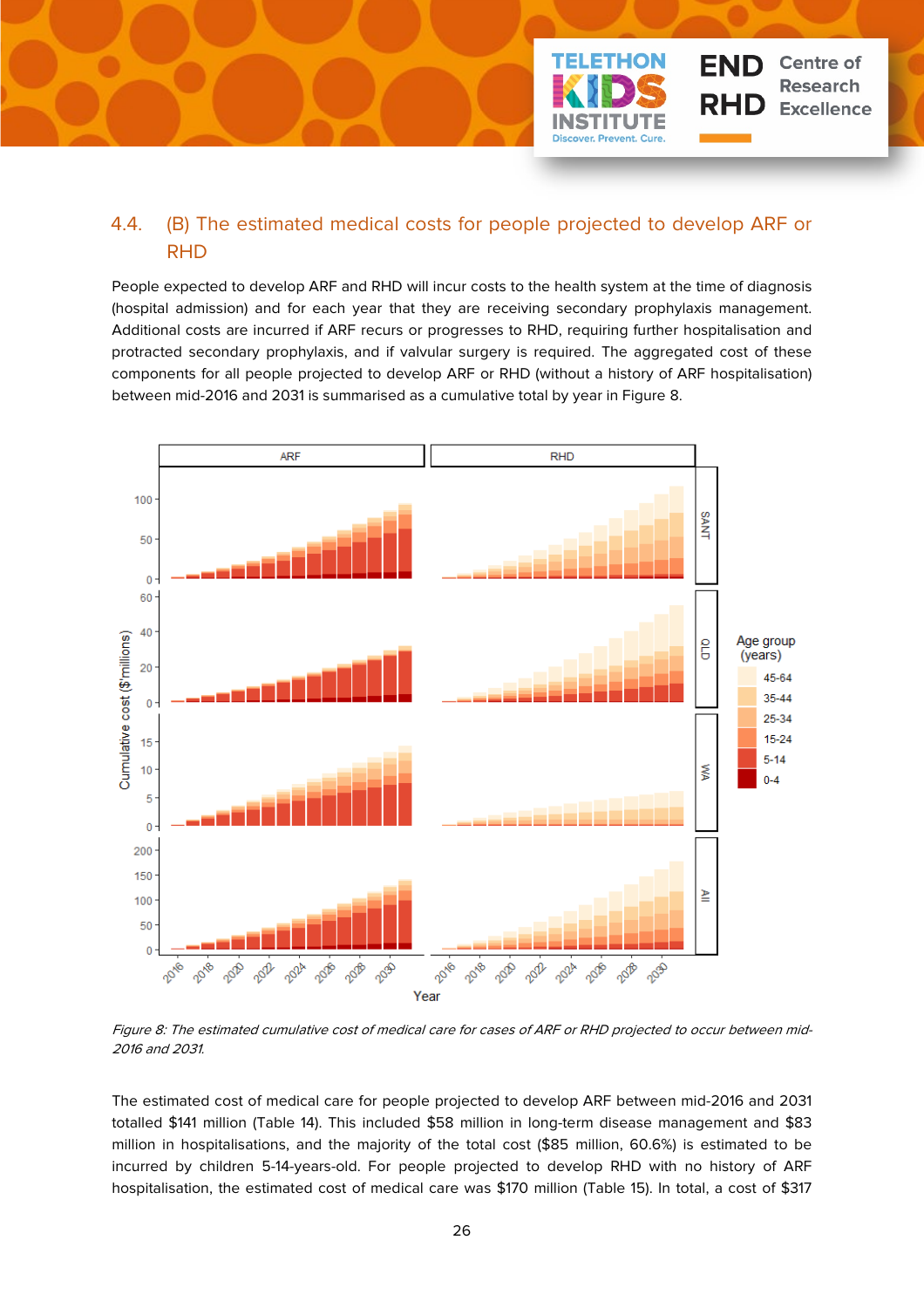

million was estimated for the medical care of all people projected to develop ARF and RHD between mid-2016 and 2031 (Table 16).

<span id="page-31-0"></span>Table 14: The estimated future cost of medical care from 01.07.2016 for Aboriginal and Torres Strait Islander people projected to develop acute rheumatic fever (ARF) between 01.07.2016 and 31.12.2031.

| <b>Medical</b>                                                         | Age group in years                     |             |                |                      |               |           |                |  |
|------------------------------------------------------------------------|----------------------------------------|-------------|----------------|----------------------|---------------|-----------|----------------|--|
| management                                                             |                                        |             |                |                      |               |           |                |  |
|                                                                        | $0 - 4$                                | $5-14$      | $15 - 24$      | 25-34                | 35-44         | 45-64     | All (0-64)     |  |
|                                                                        | Cost                                   | Cost (\$AU) | Cost           | Cost                 | Cost          | Cost      | Cost (\$AU)    |  |
|                                                                        | (SAU)                                  |             | (SAU)          | (SAU)                | (SAU)         | (SAU)     |                |  |
|                                                                        | Northern Territory and South Australia |             |                |                      |               |           |                |  |
| <b>Disease</b>                                                         | 3,522,75                               | 21,702,47   | 7,582,033      | 2,587,716            | 2,712,665     | 726,102   | 38,833,739     |  |
| management                                                             | 0                                      | 3           |                |                      |               |           |                |  |
| Hospitalisation                                                        | 5,180,514                              | 31,915,400  | 10,006,90<br>2 | 3,622,105            | 3,796,99<br>9 | 1,016,347 | 55,538,26<br>7 |  |
| Total                                                                  | 8,703,26                               | 53,617,87   | 17,588,93      | 6,209,82             | 6,509,66      | 1,742,449 | 94,372,00      |  |
|                                                                        | 4                                      | 3           | 5              | 1                    | 4             |           | 6              |  |
| Queensland                                                             |                                        |             |                |                      |               |           |                |  |
| <b>Disease</b>                                                         | 1,736,299                              | 9,771,151   | 279,813        | 234,562              | 784,509       | 276,930   | 13,083,264     |  |
| management                                                             |                                        |             |                |                      |               |           |                |  |
| Hospitalisation                                                        | 2,553,381                              | 14,369,33   | 369,302        | 328,324              | 1,098,101     | 387,627   | 19,106,075     |  |
|                                                                        |                                        | 9           |                |                      |               |           |                |  |
| Total                                                                  | 4,289,681                              | 24,140,49   | 649,115        | 562,886              | 1,882,611     | 664,557   | 32,189,339     |  |
| Western Australia                                                      |                                        | 0           |                |                      |               |           |                |  |
|                                                                        |                                        |             |                |                      |               |           |                |  |
| <b>Disease</b><br>management                                           | 9,812                                  | 3,053,936   | 752,467        | 921,856              | 542,078       | 529,069   | 5,809,217      |  |
| Hospitalisation                                                        | 14,429                                 | 4,491,082   | 993,119        | 1,290,35<br>$\Omega$ | 758,763       | 740,554   | 8,288,297      |  |
| Total                                                                  | 24,241                                 | 7,545,017   | 1,745,585      | 2,212,20             | 1,300,841     | 1,269,623 | 14,097,513     |  |
|                                                                        |                                        |             |                | 6                    |               |           |                |  |
| Northern Territory, South Australia, Queensland, and Western Australia |                                        |             |                |                      |               |           |                |  |
| <b>Disease</b>                                                         | 5,268,861                              | 34,527,55   | 8,614,313      | 3,744,134            | 4,039,25      | 1,532,101 | 57,726,220     |  |
| management                                                             |                                        | 9           |                |                      | 2             |           |                |  |
| Hospitalisation                                                        | 7,748,324                              | 50,775,82   | 11,369,323     | 5,240,77             | 5,653,86      | 2,144,528 | 82,932,63      |  |
|                                                                        |                                        | 1           |                | 9                    | 3             |           | 9              |  |
| Total                                                                  | 13,017,186                             | 85,303,38   | 19,983,63      | 8,984,913            | 9,693,115     | 3,676,62  | 140,658,85     |  |
|                                                                        |                                        | 0           | 5              |                      |               | 9         | 9              |  |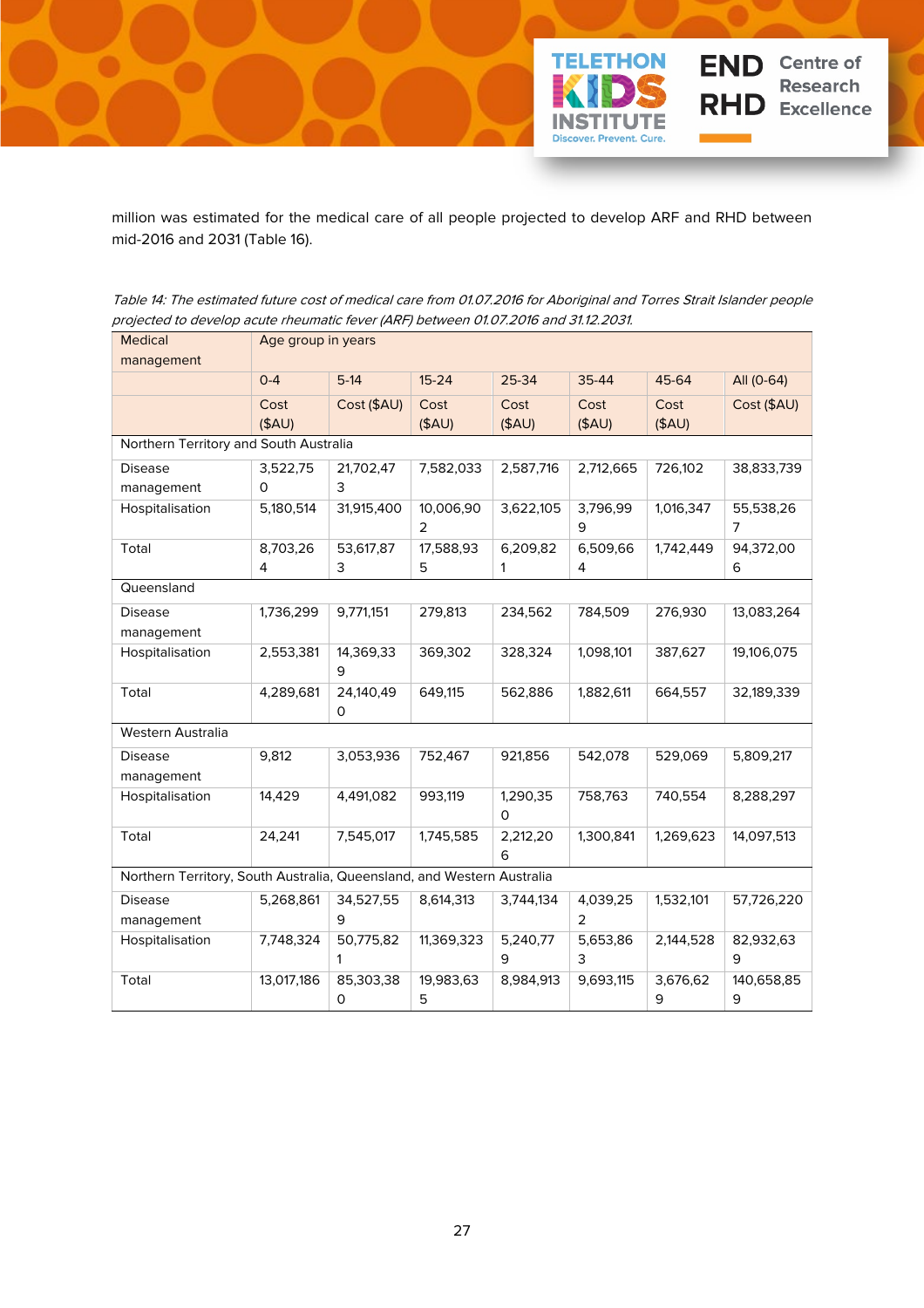

Table 15: The estimated future cost of medical care from 01.07.2016 for Aboriginal and Torres Strait Islander people projected to develop rheumatic heart disease (RHD) between 01.07.2016 and 31.12.2031.

<span id="page-32-0"></span>

| <b>Medical</b>                                                         | Age group in years |           |                |                |                |              |             |
|------------------------------------------------------------------------|--------------------|-----------|----------------|----------------|----------------|--------------|-------------|
| management                                                             |                    |           |                |                |                |              |             |
|                                                                        | $0 - 4$            | $5-14$    | $15 - 24$      | 25-34          | 35-44          | 45-64        | All (0-64)  |
|                                                                        | Cost               | Cost      | Cost           | Cost           | Cost           | Cost         | Cost (\$AU) |
|                                                                        | $($ \$AU)          | (SAU)     | $($ \$AU)      | $($ \$AU)      | $($ \$AU $)$   | (SAU)        |             |
| Northern Territory and South Australia                                 |                    |           |                |                |                |              |             |
| <b>Disease</b>                                                         | 611,099            | 1,121,841 | 8,449,150      | 10,415,28      | 12,272,111     | 13,605,25    | 46,474,744  |
| management                                                             |                    |           |                | 5              |                | 8            |             |
| Hospitalisation                                                        | 1,045,417          | 2,260,95  | 11,848,997     | 16,045,871     | 17,834,371     | 20,561,75    | 69,597,36   |
|                                                                        |                    | 3         |                |                |                | 5            | 4           |
| Total                                                                  | 1,656,516          | 3,382,79  | 20,298,14      | 26,461,15      | 30,106,48      | 34,167,013   | 116,072,108 |
|                                                                        |                    | 4         | $\overline{7}$ | 6              | $\overline{2}$ |              |             |
| Queensland                                                             |                    |           |                |                |                |              |             |
| <b>Disease</b>                                                         | 119,063            | 3,687,75  | 3,007,173      | 3,340,195      | 2,021,656      | 9,207,939    | 21,383,784  |
| management                                                             |                    | 9         |                |                |                |              |             |
| Hospitalisation                                                        | 289,336            | 6,142,284 | 4,291,464      | 5,287,610      | 3,222,103      | 13,981,897   | 33,214,694  |
| Total                                                                  | 408,399            | 9,830,04  | 7,298,637      | 8,627,804      | 5,243,75       | 23,189,83    | 54,598,47   |
|                                                                        |                    | 3         |                |                | 9              | 5            | 8           |
| Western Australia                                                      |                    |           |                |                |                |              |             |
| <b>Disease</b>                                                         | O                  | 35,713    | 98,125         | 290,724        | 806,725        | 1,062,714    | 2,294,001   |
| management                                                             |                    |           |                |                |                |              |             |
| Hospitalisation                                                        | 0                  | 66,880    | 151,570        | 489,741        | 1,358,975      | 1,790,202    | 3,857,368   |
| Total                                                                  | $\Omega$           | 102,593   | 249,696        | 780,465        | 2,165,700      | 2,852,915    | 6,151,369   |
| Northern Territory, South Australia, Queensland, and Western Australia |                    |           |                |                |                |              |             |
| <b>Disease</b>                                                         | 730,162            | 4,845,312 | 11,554,44      | 14,046,20      | 15,100,49      | 23,875,91    | 70,152,528  |
| management                                                             |                    |           | 8              | 4              | $\overline{2}$ | $\mathsf{O}$ |             |
| Hospitalisation                                                        | 1,334,753          | 8,470,118 | 16,292,03      | 21,823,22      | 22,415,44      | 36,333,85    | 106,669,42  |
|                                                                        |                    |           | 1              | $\overline{2}$ | 8              | 3            | 6           |
| Total                                                                  | 2,064,91           | 13,315,43 | 27,846,48      | 35,869,42      | 37,515,94      | 60,209,76    | 176,821,95  |
|                                                                        | 5                  | 0         | 0              | 6              | 0              | 4            | 4           |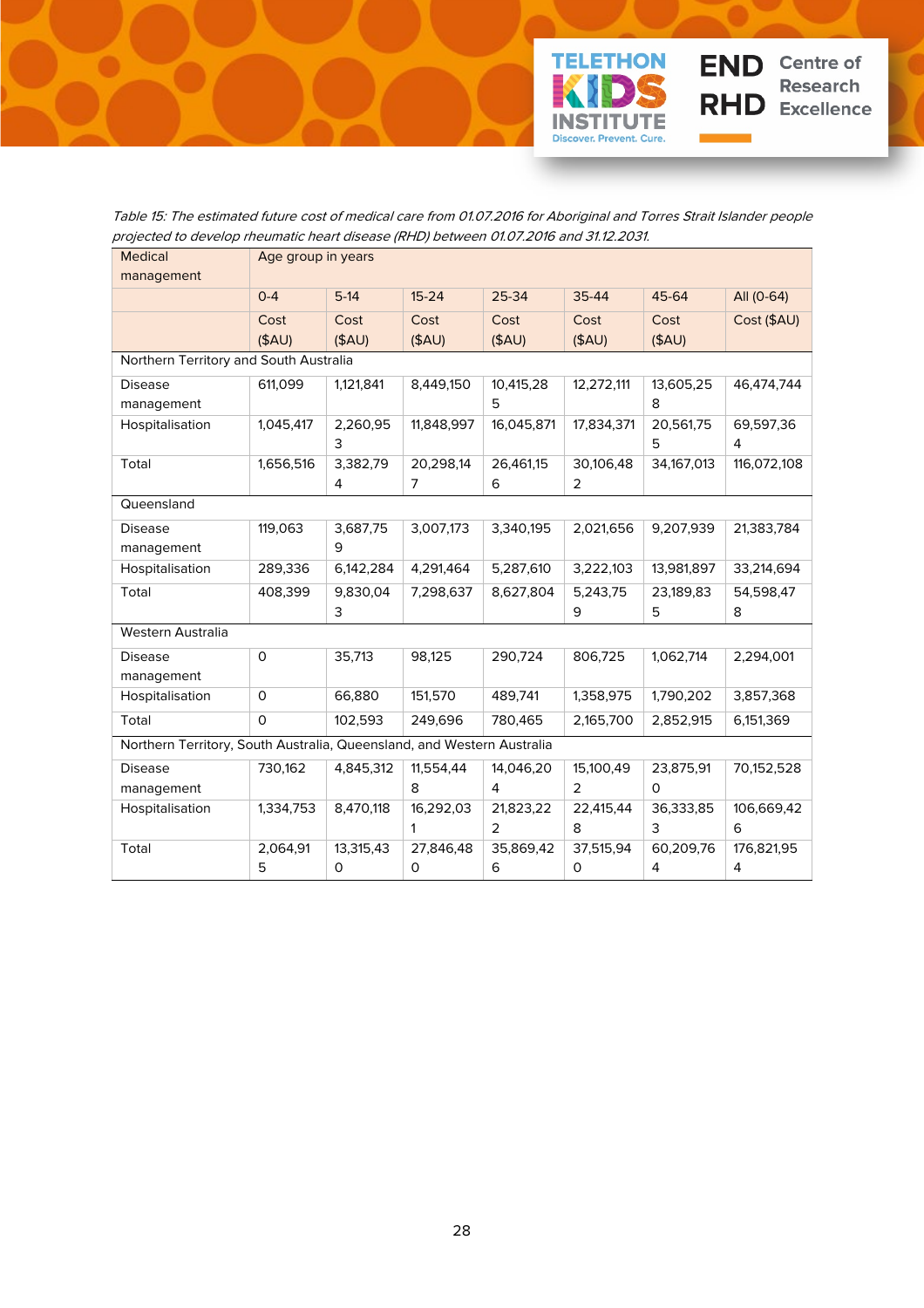

Table 16: The estimated future cost of medical care from 01.07.2016 for Aboriginal and Torres Strait Islander people projected to develop acute rheumatic fever (ARF) and/or rheumatic heart disease (RHD) between 01.07.2016 and 31.12.2031.

<span id="page-33-0"></span>

| <b>Medical</b>                                                         | Age group in years |           |            |           |            |            |             |
|------------------------------------------------------------------------|--------------------|-----------|------------|-----------|------------|------------|-------------|
| management                                                             |                    |           |            |           |            |            |             |
|                                                                        | $0 - 4$            | $5-14$    | $15 - 24$  | 25-34     | 35-44      | 45-64      | All (0-64)  |
|                                                                        | Cost               | Cost      | Cost       | Cost      | Cost       | Cost       | Cost (\$AU) |
|                                                                        | (SAU)              | (SAU)     | (SAU)      | (SAU)     | (SAU)      | (SAU)      |             |
| Northern Territory and South Australia                                 |                    |           |            |           |            |            |             |
| <b>Disease</b>                                                         | 4,133,849          | 22,824,31 | 16,031,183 | 13,003,00 | 14,984,77  | 14,331,360 | 85,308,48   |
| management                                                             |                    | 4         |            | 1         | 6          |            | 3           |
| Hospitalisation                                                        | 6,225,931          | 34,176,35 | 21,855,89  | 19,667,97 | 21,631,370 | 21,578,10  | 125,135,63  |
|                                                                        |                    | 3         | 9          | 6         |            | 2          | 1           |
| Total                                                                  | 10,359,78          | 57,000,6  | 37,887,08  | 32,670,97 | 36,616,14  | 35,909,46  | 210,444,114 |
|                                                                        | 0                  | 67        | 2          | 7         | 6          | 2          |             |
| Queensland                                                             |                    |           |            |           |            |            |             |
| <b>Disease</b>                                                         | 1,855,362          | 13,458,90 | 3,286,98   | 3,574,757 | 2,806,165  | 9,484,869  | 34,467,04   |
| management                                                             |                    | 9         | 6          |           |            |            | 8           |
| Hospitalisation                                                        | 2,842,718          | 20,511,62 | 4,660,76   | 5,615,934 | 4,320,204  | 14,369,52  | 52,320,76   |
|                                                                        |                    | 3         | 6          |           |            | 4          | 9           |
| Total                                                                  | 4,698,08           | 33,970,53 | 7,947,752  | 9,190,691 | 7,126,369  | 23,854,39  | 86,787,817  |
|                                                                        | 0                  | 3         |            |           |            | 2          |             |
| Western Australia                                                      |                    |           |            |           |            |            |             |
| <b>Disease</b>                                                         | 9,812              | 3,089,648 | 850,592    | 1,212,580 | 1,348,803  | 1,591,783  | 8,103,217   |
| management                                                             |                    |           |            |           |            |            |             |
| Hospitalisation                                                        | 14,429             | 4,557,962 | 1,144,689  | 1,780,091 | 2,117,738  | 2,530,756  | 12,145,665  |
| Total                                                                  | 24,241             | 7,647,610 | 1,995,281  | 2,992,671 | 3,466,541  | 4,122,539  | 20,248,88   |
|                                                                        |                    |           |            |           |            |            | 2           |
| Northern Territory, South Australia, Queensland, and Western Australia |                    |           |            |           |            |            |             |
| <b>Disease</b>                                                         | 5,999,02           | 39,372,87 | 20,168,76  | 17,790,33 | 19,139,744 | 25,408,01  | 127,878,74  |
| management                                                             | 3                  | 1         | 1          | 8         |            | 1          | 8           |
| Hospitalisation                                                        | 9,083,07           | 59,245,93 | 27,661,35  | 27,064,0  | 28,069,31  | 38,478,38  | 189,602,0   |
|                                                                        | 8                  | 8         | 4          | 01        | 2          | 2          | 64          |
| Total                                                                  | 15,082,10          | 98,618,80 | 47,830,11  | 44,854,33 | 47,209,05  | 63,886,39  | 317,480,81  |
|                                                                        | 1                  | 9         | 5          | 9         | 6          | 3          | 3           |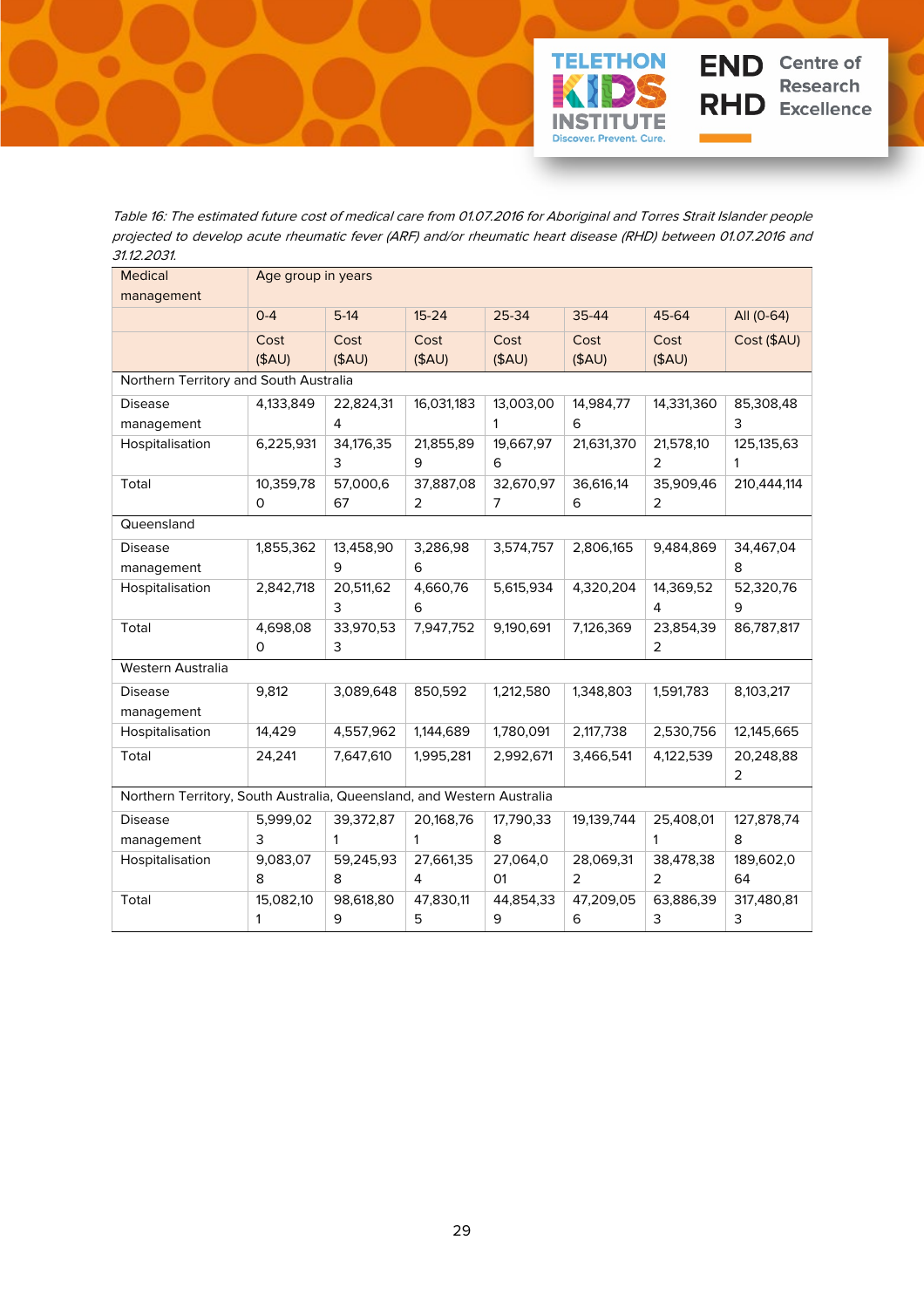## <span id="page-34-0"></span>**Summary and limitations**

This report offers the best available data on the current and future burden of ARF and RHD in Australia, and it represents the first quantification of the human and financial cost of RHD into the future. It demonstrates that at least 4,539 Aboriginal and Torres Strait Islander people are living with the effects of ARF or RHD in Australia (3,420 of those should be receiving medical care) and, without immediate action, 10,212 additional people will develop ARF or RHD by 2031 (Figure 9). To provide medical care to the people with a recent history of ARF or RHD and the people projected to develop these diseases, Australia will need to spend at least \$344 million, which includes the cost of more than 1,370 heart operations. Tragically, 628 people currently with or who will develop RHD between mid-2016 and 2031 will die. Most of the people affected by ARF and RHD will be young and in the prime of their lives.

**TELETHON** 

<span id="page-34-1"></span>er. Prevent. Cure

**END** Centre of

**Research Excellence** 



Figure 9: Summary of the estimated costs of acute rheumatic fever and rheumatic heart disease for Indigenous people in the Northern Territory, South Australia, Queensland, and Western Australia with a recent history of disease and those projected to develop it between mid-2016 and 2031.

The best data and analytic tools have been used to model and predict the future costs of ARF and RHD. However, there were several limitations:

- People with ARF or RHD were identified from hospital data. As not all cases are hospitalised, people with a new diagnosis of ARF or RHD who were not hospitalised will not have been counted in this report, leading to an underestimate of both the human and financial costs of these diseases.
- We assumed that there would be no population growth between 2027 and 2031 because ABS estimates for that time period are not available. Thus 5 years of population growth will further increase our estimates.
- Projected cases of RHD were based on the observed incidence rates of RHD without a history of ARF hospitalisation, rather than the observed incidence rates of RHD with and without a history of ARF hospitalisation. This approach was taken to prevent double counting cases of RHD that were modelled to progress from the projected ARF cases. Because these are projected cases, rather than observed cases, it is not possible to validate the accuracy of this approach in estimating the true number of future RHD cases (with and without a history of ARF).
- The estimates of the risk of disease progression over time were taken from external sources that derived such estimates from register data, which included cases diagnosed in outpatient settings. The date of ARF or RHD onset in this report was assumed to be the date of first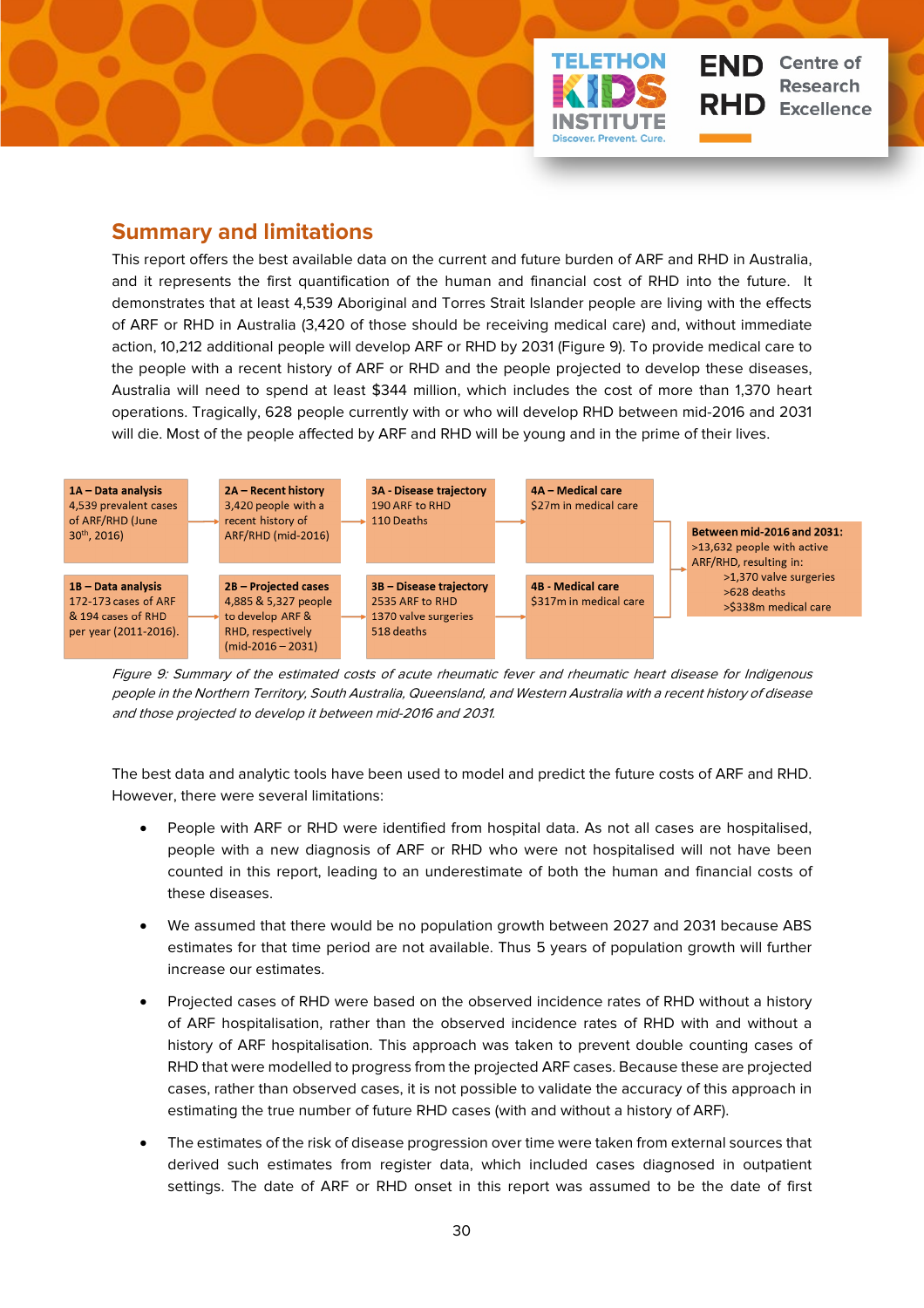

hospitalisation for each condition, and the progression of disease started from this date. This may underestimate the health and associated economic outcomes as hospitalised cases are likely to be more severe at 'assumed' date of onset than those captured by the jurisdictional control programmes.

- Deaths among people with RHD are all-cause mortality, not deaths attributed directly to RHD
- Women with RHD are at risk of serious complications and require close medical supervision due to the physical demands on the heart during pregnancy and birth. This analysis has not been performed by gender, which means differences in the medical costs and experiences between men and women living with RHD are not made explicit.
- The financial cost of ARF and RHD were limited to the costs of hospitalisations and annual disease management, namely secondary prophylaxis and specialist follow-ups, from the public health sector perspective. The analysis did not account for the complex and costly realities of cross-cultural communication, the cost of translators, the administrative and transport requirements of follow-up for people who move frequently, the medical challenges of managing comorbid disease that may be worsened by ARF and RHD, and the potential adverse outcomes and costs of anticoagulation for people who have had a heart valve replacement. Similarly, it did not account for losses in education, employment, or social contributions including childrearing or sharing cultural knowledge, all of which may far exceed direct financial expenditure and contribute to the social inequality between Aboriginal and Torres Strait Islander and non-Indigenous Australians
- Extrapolating from past events may not be a reliable means of prediction. For example, the cause of increasing rates of ARF is unclear. It is possible that greater awareness of the disease means the correct diagnosis is being made more often, and/or that more children are living in circumstances which drive ARF and RHD.

Acknowledging these limitations, the most conservative estimates have been made throughout this report. The cumulative effect of these conservative choices means that predictions are likely to represent an under-estimate of ARF and RHD costs.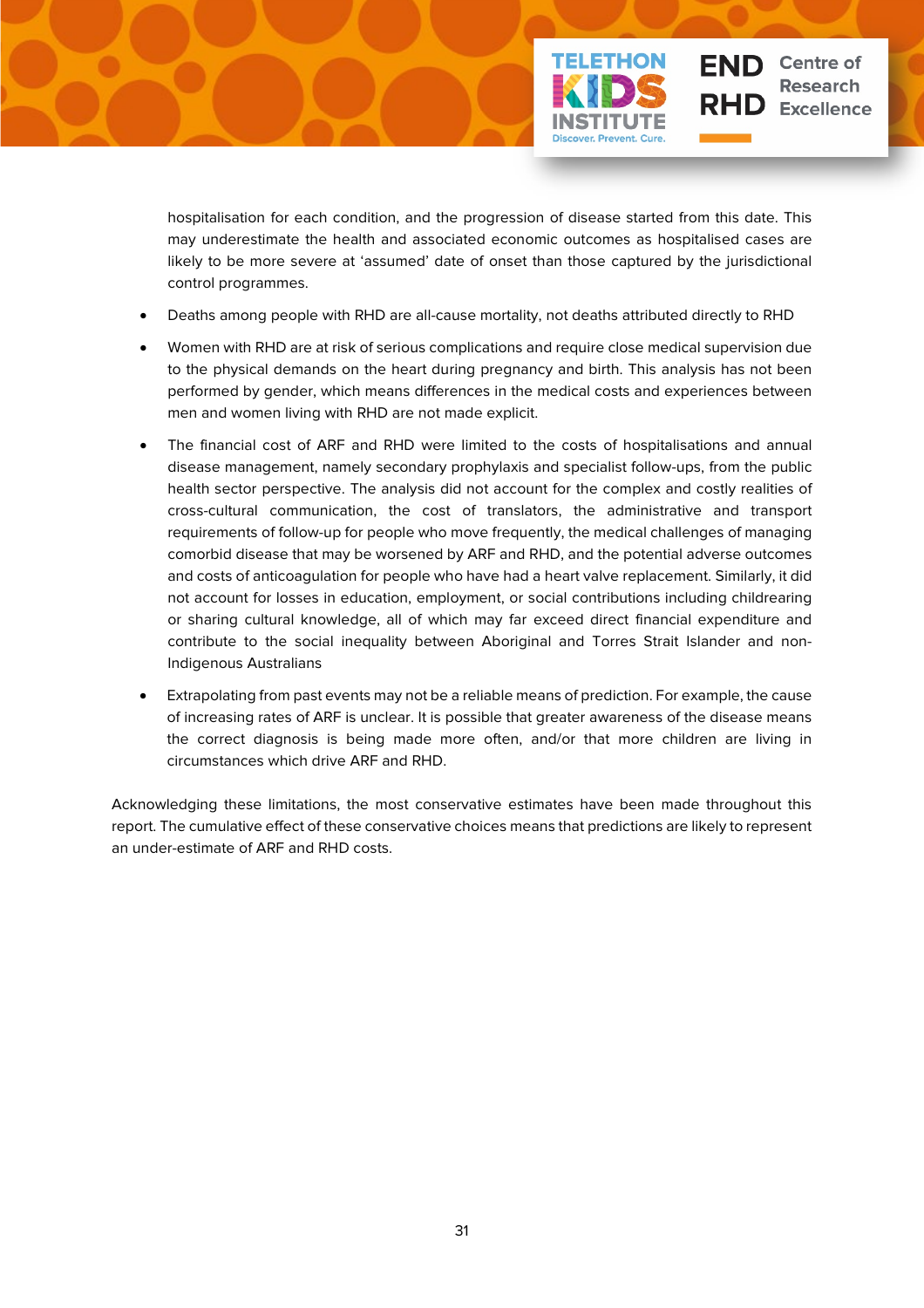

## <span id="page-36-0"></span>**Conclusion**

This report confirms that ARF and RHD cause enormous human and financial costs. These data contribute to the compelling economic, social and moral imperative to act to end RHD in Australia. The toll is inequitable between Indigenous and non-Indigenous people, but it is not inevitable. New cases of ARF are almost unheard of among non-Indigenous people demonstrating that these diseases are entirely preventable and that the costs are avoidable and unnecessary. Resources could be better deployed on preventative rather than reactionary measures. Such measures could include reducing crowded living to reduce exposure and improving recognition, diagnosis, and treatment of Strep A throat and skin infections. Measures that result in a reduction in ARF and RHD would improve health and possibly social equity for Aboriginal and Torres Strait Islander people in Australia.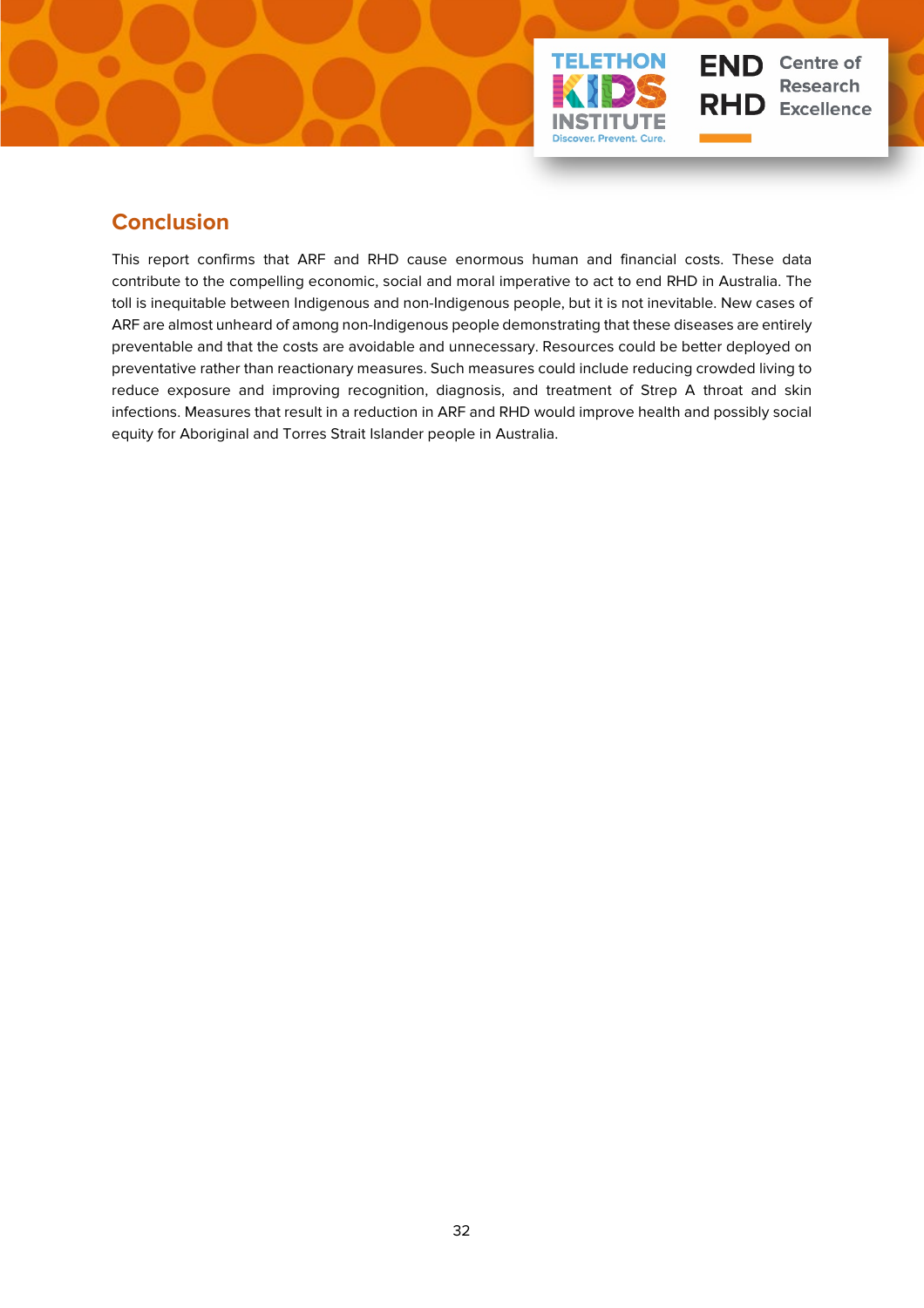## <span id="page-37-0"></span>**References**

1. Australian Institute of Health and Welfare. Aboriginal and Torres Strait Islander Health Performance Framework 2017: Acute rheumatic fever and rheumatic heart disease. supplementary online tables. Cat. no. WEB 170. 2017. [https://www.aihw.gov.au/reports/indigenous-health](https://www.aihw.gov.au/reports/indigenous-health-welfare/health-performance-framework/data)[welfare/health-performance-framework/data](https://www.aihw.gov.au/reports/indigenous-health-welfare/health-performance-framework/data) (accessed 10 June 2018).

er. Prevent. Cu

**Centre of** 

**Excellence** 

2. Lydeamore MJ, Campbell PT, Cuningham W, et al. Calculation of the age of the first infection for skin sores and scabies in five remote communities in northern Australia. Epidemiol Infect 2018; **146**(9): 1194-201.

3. Danchin MH, Rogers S, Kelpie L, et al. Burden of acute sore throat and Group A Streptococcal pharyngitis in school-aged children and their families in Australia. Pediatrics 2007; **120**(5): 950-7.

4. Davies SB, Hofer A, Reeve C. Mortality attributable to rheumatic heart disease in the Kimberley: a data linkage approach. Intern Med J 2014; **44**(11): 1074-80.

5. Robertson KA, Volmink JA, Mayosi BM. Antibiotics for the primary prevention of acute rheumatic fever: a meta-analysis. BMC Cardiovasc Disord 2005; **5**(1): 11.

6. Health Policy Analysis. Evaluation of the Commonwealth Rheumatic Fever Strategy – final report. Canberra: Commonwealth Department of Health - Primary Healthcare Branch, 2017.

7. Askew D, Brady J, Brown A, et al. To your door: factors that influence Aboriginal and Torres Strait Islander people seeking care. Kanyini Qualitative Study Monongraph Series: No. 1. Inala: Inala Indigenous Health Service, 2014.

8. Davy C, Harfield S, McArthur A, Munn Z, Brown A. Access to primary health care services for Indigenous peoples: a framework synthesis. Int J Equity Health 2016; **15**(1): 163.

9. He VYF, Condon JR, Ralph AP, et al. Long-term outcomes from acute rheumatic fever and rheumatic heart disease. Circulation 2016; **134**(3): 222-32.

10. Lawrence JG, Carapetis JR, Griffiths K, Edwards K, Condon JR. Acute rheumatic fever and rheumatic heart disease: incidence and progression in the Northern Territory of Australia 1997–2010. Circulation 2013; **128**(5): 492-501.

11. Cannon J, Roberts K, Milne C, Carapetis JR. Rheumatic heart disease severity, progression and outcomes: a multi-state model. J Am Heart Assoc 2017; **6**(3): e003498.

12. Australian Institute of Health and Welfare. Australian Burden of Disease Study: Impact and causes of illness and death in Aboriginal and Torres Strait Islander people 2011. Canberra: AIHW, 2016.

13. Wyatt K. Local action funded to eliminate rheumatic heart disease. Canberra: Office of The Hon Ken Wyatt; 2018.

14. Katzenellenbogen JM, Nedkoff L, Cannon J, et al. Low positive predictive value of ICD-10 codes in relation to rheumatic heart disease: a challenge for global surveillance. Intern Med J 2019; **49**(3): 400- 3.

15. Fitz-Gerald J, Ng A, Ongzalima CO, et al. International Classification of Diseases (ICD) coding for rheumatic heart disease: a validation study. Australasian Epidemiological Association Conference; 2018; Perth.

16. Roberts K, Cannon J, Atkinson D, et al. Echocardiographic screening for rheumatic heart disease in Indigenous Australian children: a cost-utility analysis. J Am Heart Assoc 2017; **6**(3): e004515.

17. Australian Bureau of Statistics. 3238.0 Estimates and projections, Aboriginal and Torres Strait Islander Australians, 2001-2026. 2015[. http://www.abs.gov.au/ausstats/abs@.nsf/mf/3238.0](http://www.abs.gov.au/ausstats/abs@.nsf/mf/3238.0) (accessed 10 October 2018).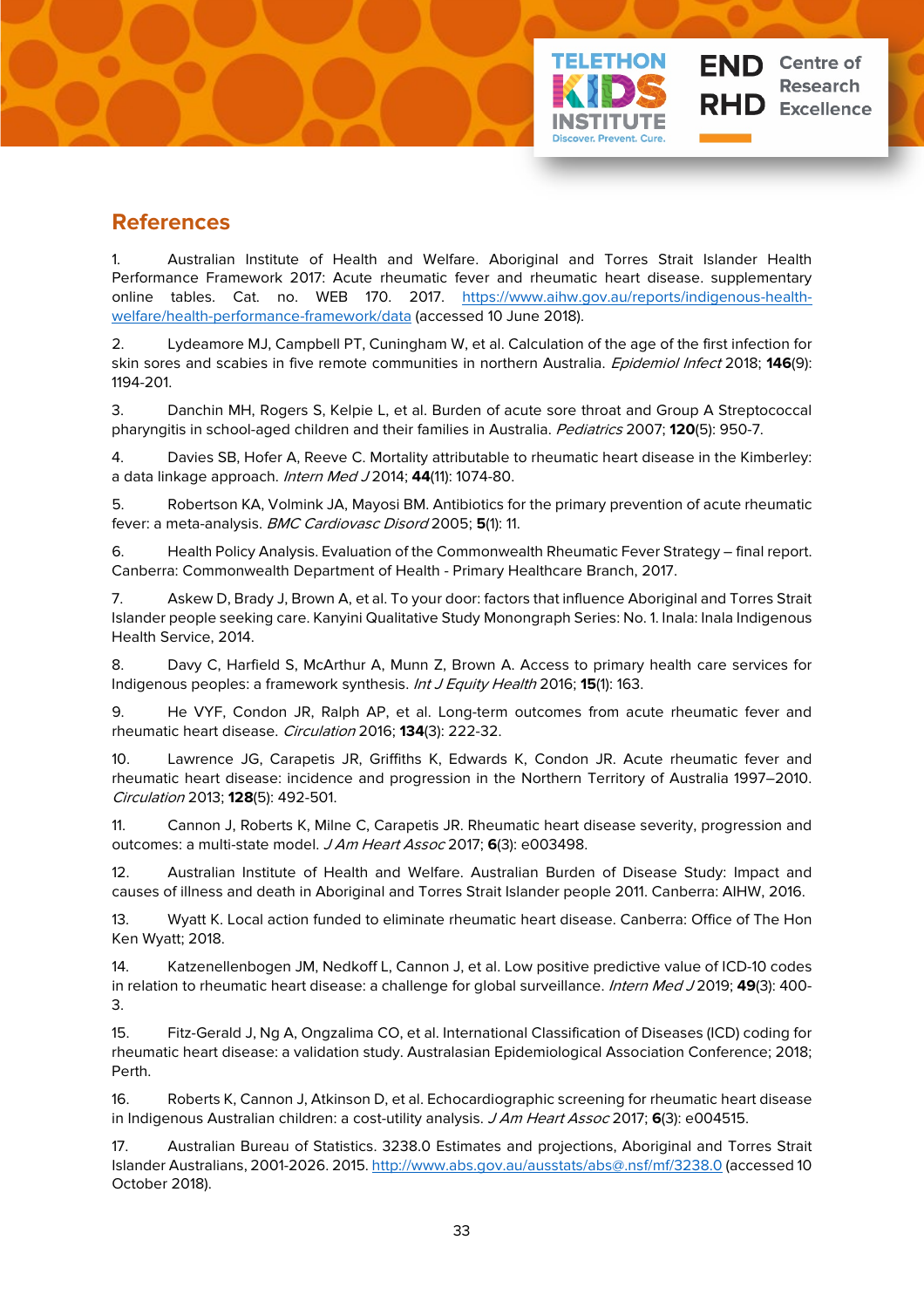

18. Australian Institute of Health and Welfare. Rheumatic heart diease and acute rheumatic fever in Australia: 1996-2012. Canberra: AIHW, 2013.

19. RHDAustralia (ARF/RHD writing group), National Heart Foundation of Australia, Cardiac Society of Australia and New Zealand. Australian guidelines for prevention, diagnosis and management of acute rheumatic fever and rheumatic heart disease (2nd Edition). Darwin: Menzies School of Health Research, 2012.

20. Cannon J, Jack S, Wu Y, et al. An economic case for a vaccine to prevent Group A Streptococcus skin infections. Vaccine 2018; **6**(46): 6968-78.